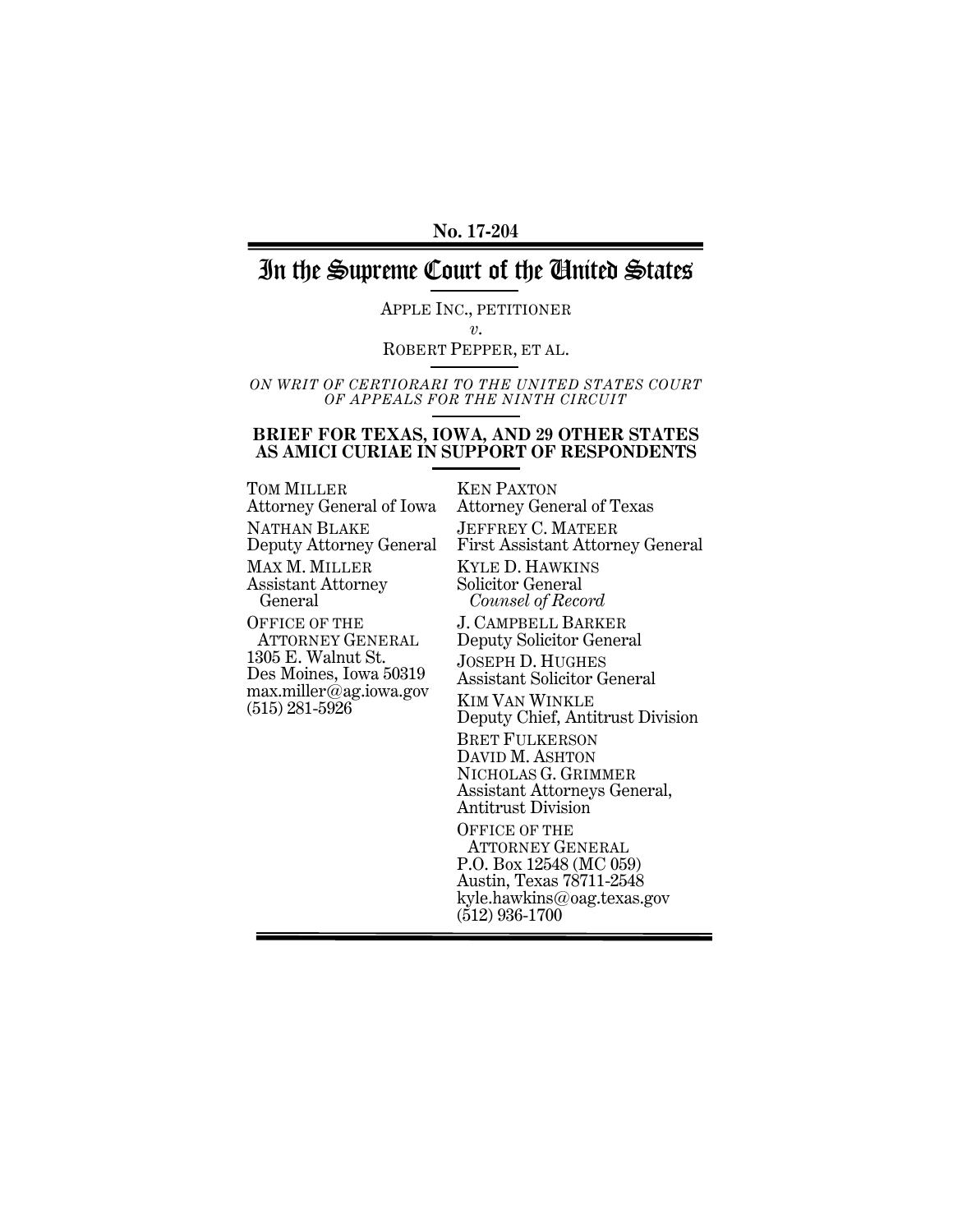### **TABLE OF CONTENTS**

|    |    | Page                                             |  |
|----|----|--------------------------------------------------|--|
|    |    |                                                  |  |
|    |    |                                                  |  |
|    |    |                                                  |  |
| I. |    | <i>Illinois Brick's</i> bar on proving indirect- |  |
|    |    | purchaser damages rests on predictions           |  |
|    |    | and policy judgments, not statutory text or      |  |
|    |    |                                                  |  |
|    |    | II. States have since allowed indirect           |  |
|    |    | purchasers to sue under state antitrust          |  |
|    |    | law, leading to decades of experience that       |  |
|    |    | contradict the predictions and policy            |  |
|    |    | judgments underlying Illinois Brick.  12         |  |
|    |    | A. Decades of experience applying                |  |
|    |    | modern economic analyses                         |  |
|    |    | demonstrate that pass-on damages are             |  |
|    |    | not "virtually unascertainable." 13              |  |
|    | B. | Courts have shown themselves capable             |  |
|    |    | of applying gate keeping rules to proof          |  |
|    |    |                                                  |  |
|    | C. | The possibility of duplicative recovery          |  |
|    |    | for the same injury has not                      |  |
|    |    |                                                  |  |
|    | D. | Illinois Brick's assumption that full            |  |
|    |    | compensation must be sacrificed to               |  |
|    |    | ensure robust deterrence has proved              |  |
|    |    |                                                  |  |
|    |    |                                                  |  |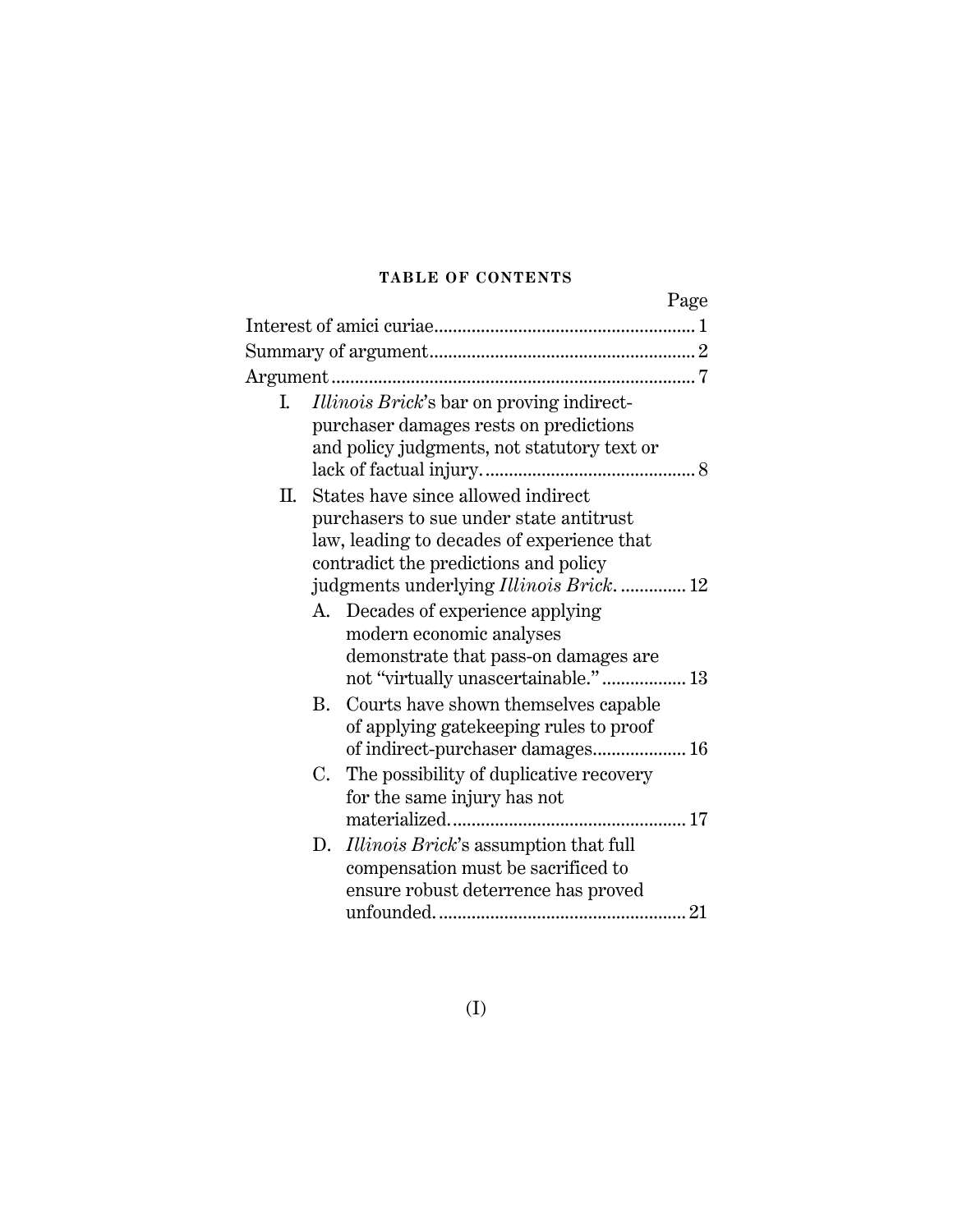|  | III. The Court should overrule <i>Illinois Brick</i> 24 |  |
|--|---------------------------------------------------------|--|
|  | A. No significant reliance interests justify            |  |
|  |                                                         |  |
|  | B. Stare decisis has weaker force when                  |  |
|  | subsequent economic experience                          |  |
|  | undermines the rationale of antitrust                   |  |
|  |                                                         |  |
|  | C. <i>Illinois Brick</i> is increasingly difficult      |  |
|  | to apply in the modern world, as this                   |  |
|  |                                                         |  |
|  | D. <i>Illinois Brick</i> is not commended by the        |  |
|  |                                                         |  |
|  | E. Overruling <i>Illinois Brick</i> will align          |  |
|  | antitrust law with modern concepts of                   |  |
|  |                                                         |  |
|  |                                                         |  |
|  |                                                         |  |

# II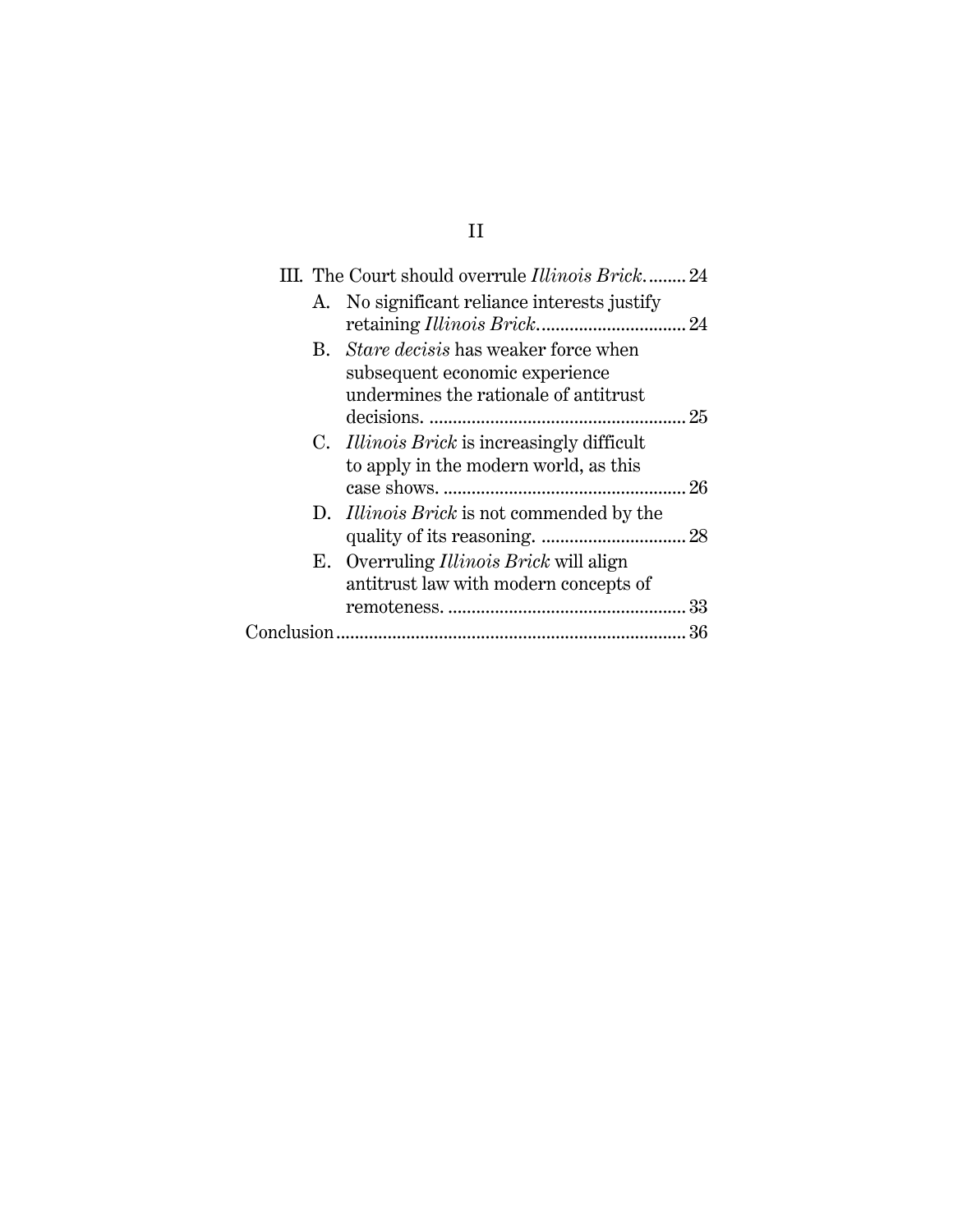## **TABLE OF AUTHORITIES**

Cases:

# Page

| Alfred L. Snapp & Son, Inc. v. Puerto Rico,                                       |
|-----------------------------------------------------------------------------------|
| Ali v. Fed. Bureau of Prisons,                                                    |
| Arlington Cent. Sch. Dist. Bd. of Educ. v. Murphy,                                |
| Associated Gen. Contractors of Cal., Inc. v. Cal.<br>State Council of Carpenters, |
| Blonder-Tongue Labs., Inc. v. Univ. of Ill. Found.,                               |
| Blue Shield of Va. v. McCready,                                                   |
| Brunswick Corp. v. Pueblo Bowl-O-Mat, Inc.,                                       |
| California v. ARC Am. Corp.,                                                      |
| Campos v. Ticketmaster Corp.,                                                     |
| Daubert v. Merrell Dow Pharms., Inc.,                                             |
| Encino Motorcars, LLC v. Navarro,                                                 |
| Georgia v. Evans,                                                                 |

## III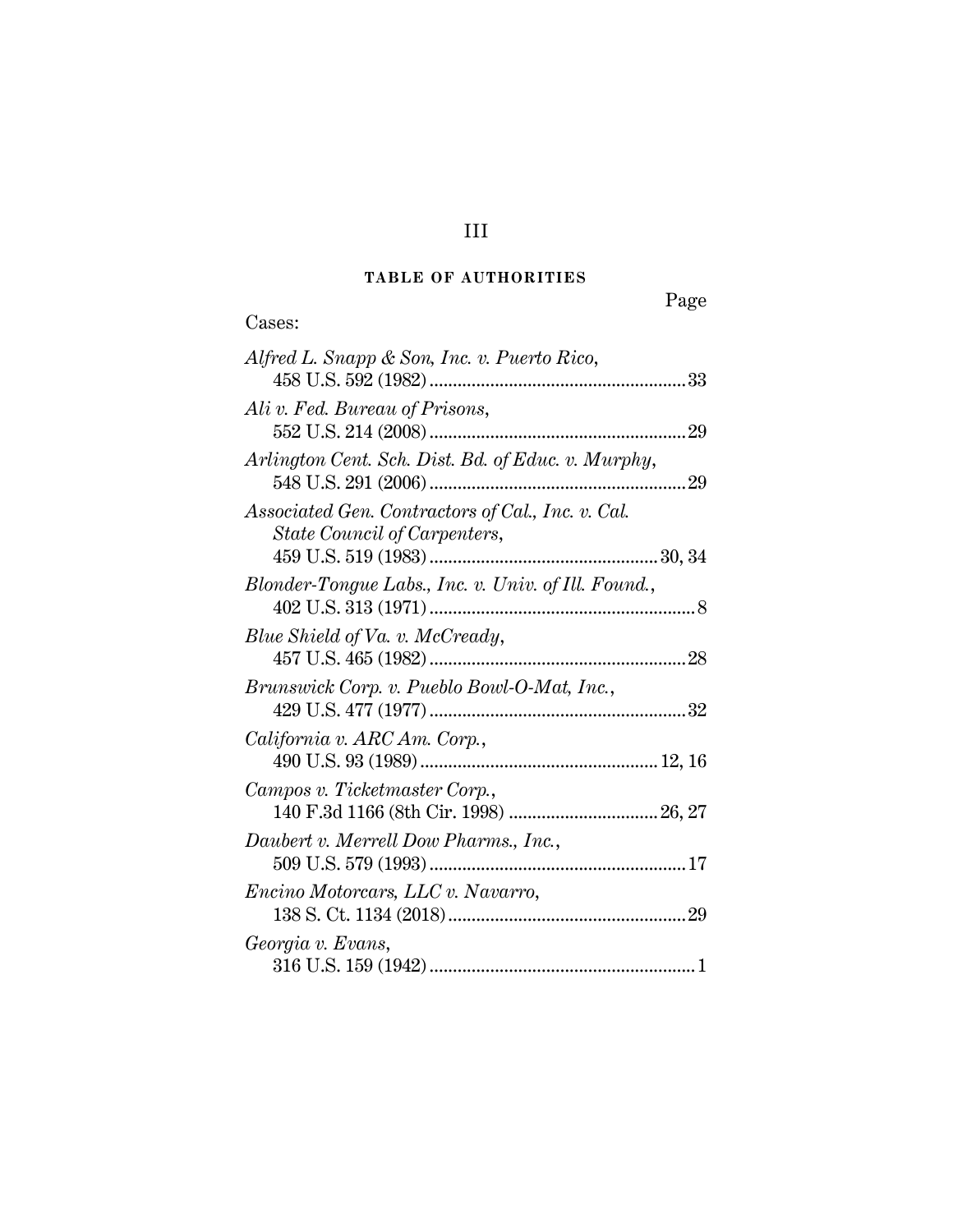| Gurley v. Rhoden,                                                                               |  |
|-------------------------------------------------------------------------------------------------|--|
| Hanover Shoe, Inc. v. United Shoe Mach. Corp.,                                                  |  |
| Ill. Brick Co. v. Illinois,                                                                     |  |
| In re Cathode Ray Tube (CRT) Antitrust Litig.,<br>No. 3:07-cv-05944-JST, 2013 WL 5391159,       |  |
| In re Flash Memory Antitrust Litig.,                                                            |  |
| In re Intel Corp. Microprocessor Antitrust Litig.,                                              |  |
| In re Methionine Antitrust Litig.,                                                              |  |
| In re: Polyurethane Foam Antitrust Litig.,<br>753 F. Supp. 2d 1376 (U.S. Jud. Pan. Mult.        |  |
| In re Refrigerant Compressors Antitrust Litig.,<br>No. 2:09-md-02042, 2013 WL 1431756 (E.D.     |  |
| In re Static Random Access Memory (SRAM)<br><i>Antitrust Litig.</i> , 264 F.R.D. 603, 606 (N.D. |  |
| In re TFT-LCD (Flat Panel) Antitrust Litig.,<br>No. M:07-cv-1827, 2012 WL 555090 (N.D.          |  |
| In re TFT-LCD (Flat Panel) Antitrust Litig.,                                                    |  |

# IV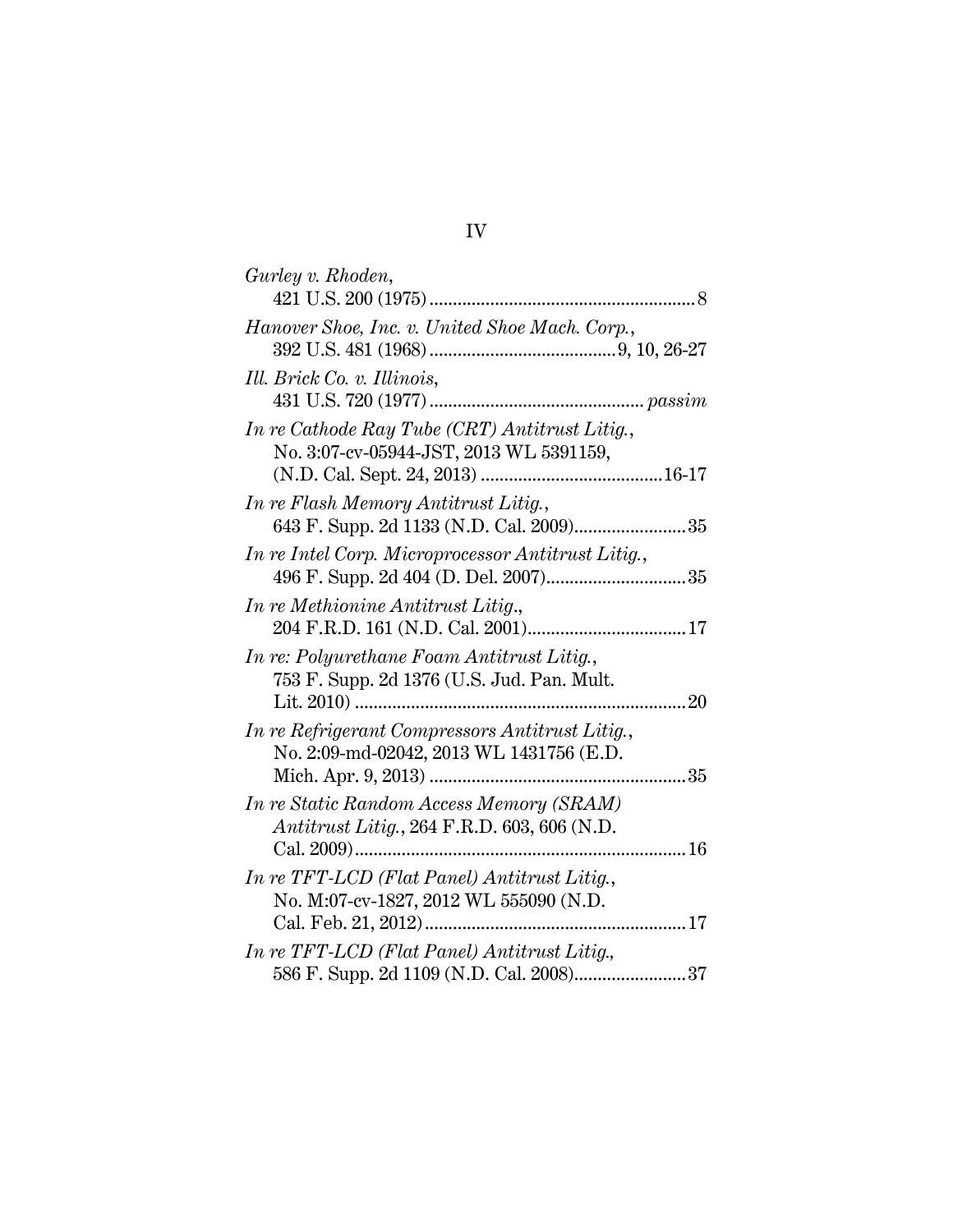| Janus v. Am. Fed'n of State, Cty., & Mun. Emps.,    |
|-----------------------------------------------------|
| Council 31, 138 S. Ct. 2448 (2018) 24, 26, 28-29    |
| Kansas v. Utilicorp United, Inc.,                   |
| Kasten v. Saint-Gobain Perf. Plastics Corp.,        |
| Kimble v. Marvel Entm't, LLC,                       |
| Leegin Creative Leather Prods., Inc. v. PSKS, Inc., |
| Lexmark Int'l, Inc. v. Static Control Components,   |
| Mandeville Island Farms, Inc. v. Am. Crystal        |
| Ohio v. Am. Express Co.,                            |
| Parklane Hosiery Co. v. Shore,                      |
| Patterson v. McLean Credit Union,                   |
| Payne v. Tennessee,                                 |
| Pearson v. Callahan,                                |
| Rodriguez de Quijas v. Shearson/Am. Express,        |
| South Dakota v. Wayfair, Inc.,                      |

V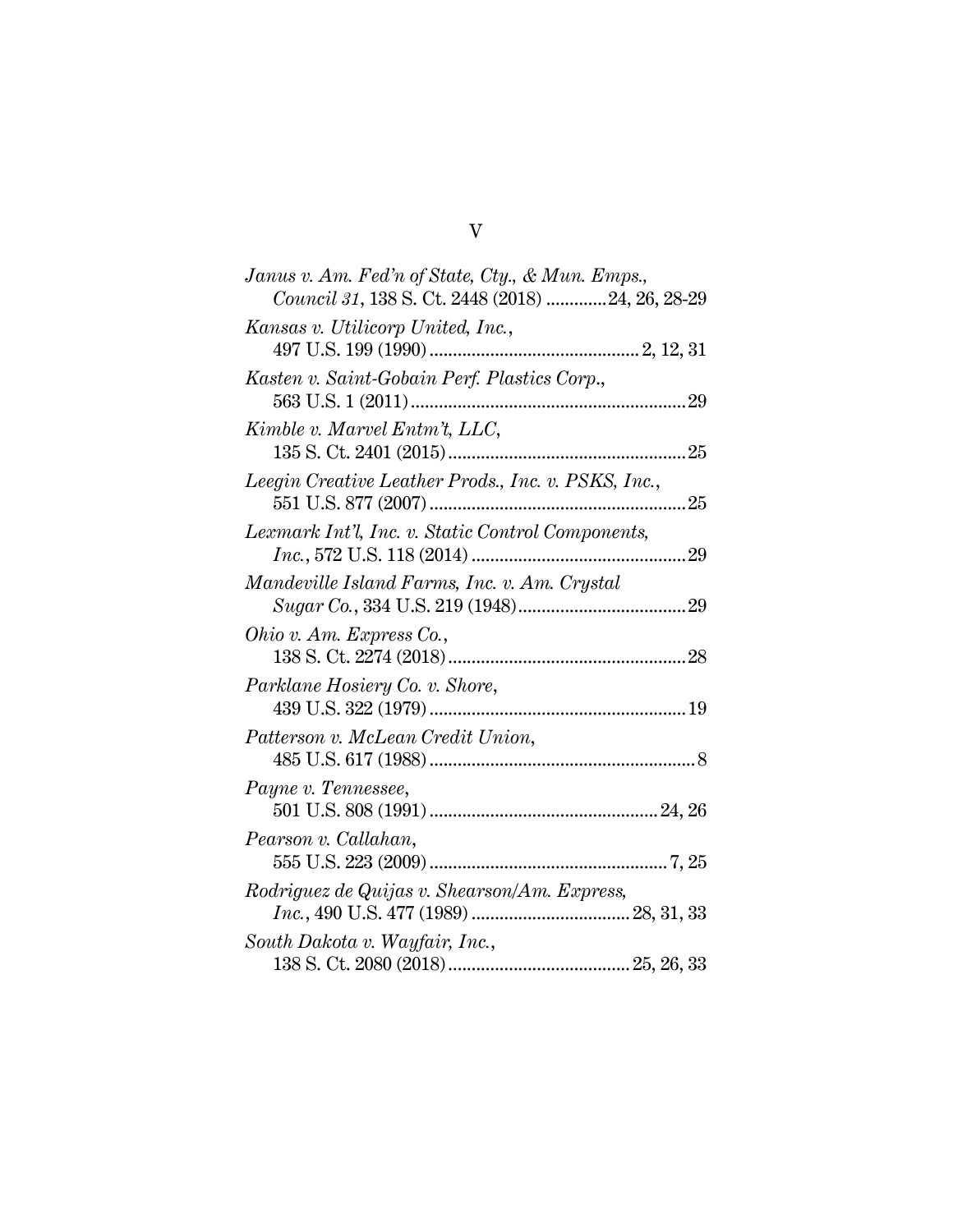| SAS Inst., Inc. v. Iancu,                                                                   |  |
|---------------------------------------------------------------------------------------------|--|
| Somers v. Apple, Inc.,                                                                      |  |
| State Oil Co. v. Khan,                                                                      |  |
| Supreme Auto Transp. LLC v. Arcelor Mittal,<br>No. 1:08-cv-05468, 2017 WL 839484 (N.D. Ill. |  |
| Tex. Indus., Inc. v. Radcliffe Materials, Inc.,                                             |  |
| Zenith Radio Corp. v. Hazeltine Research, Inc.,                                             |  |

## Statutes and rules:

| 28 U.S.C.:                                          |  |
|-----------------------------------------------------|--|
|                                                     |  |
|                                                     |  |
|                                                     |  |
|                                                     |  |
|                                                     |  |
|                                                     |  |
| Class Action Fairness Act of 2005, Pub. L. No. 109- |  |
|                                                     |  |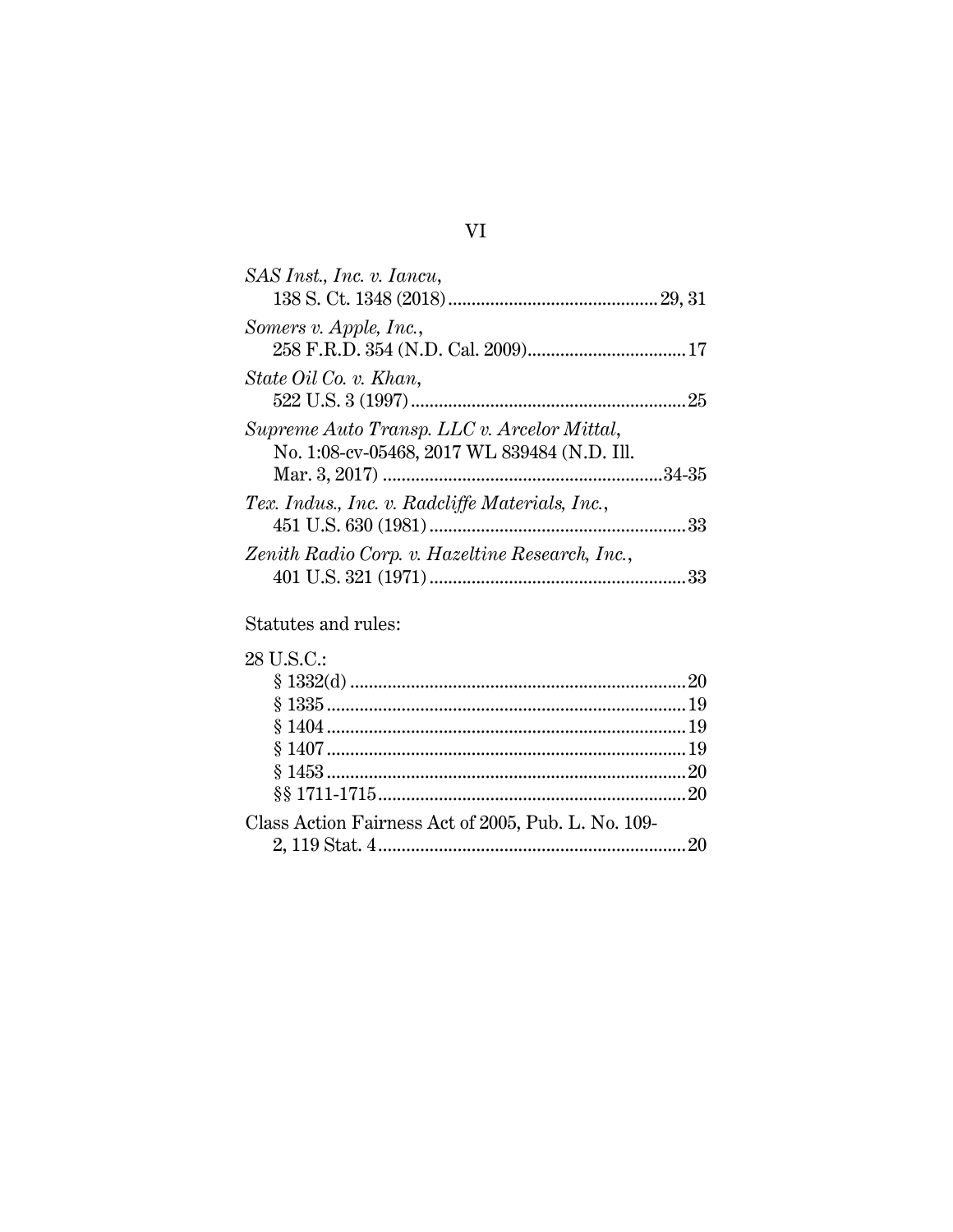| Clayton Act, 38 Stat. 730, as amended:          |
|-------------------------------------------------|
|                                                 |
|                                                 |
|                                                 |
| § 4C, 15 U.S.C. § 15c  1, 6, 11, 12, 23, 32, 33 |
|                                                 |
|                                                 |
|                                                 |
|                                                 |
|                                                 |
|                                                 |

## Miscellaneous:

| Am. Bar Ass'n, Indirect Purchaser Lawsuits                                                                                                                                                   |
|----------------------------------------------------------------------------------------------------------------------------------------------------------------------------------------------|
| Am. Bar. Ass'n, Indirect Purchaser Litigation                                                                                                                                                |
| Antitrust Modernization Commission, Report<br>and Recommendations (2007),<br>govinfo.library.unt.edu/amc 12, 18, 20, 32-33                                                                   |
| Phillip E. Areeda et al., Antitrust Law (3d ed.                                                                                                                                              |
| Roger Backhouse & Béatrice Cherrier, "It's<br>Computers Stupid!": The Spread of Computers<br>and the Changing Roles of Theoretical and<br><i>Applied Economics</i> , 49 History of Political |
|                                                                                                                                                                                              |

## VII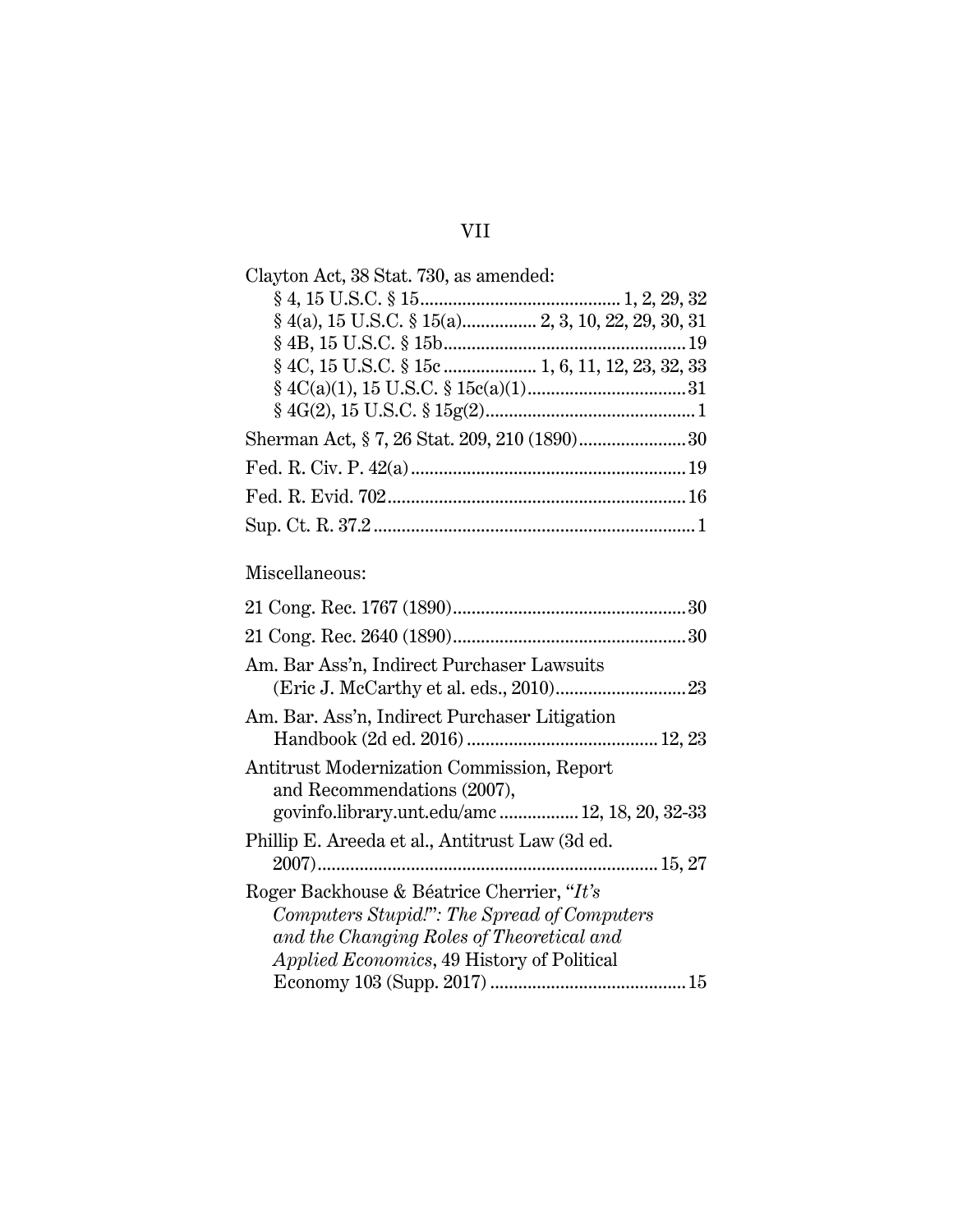# VIII

| Joseph P. Bauer, The Stealth Assault on Antitrust |
|---------------------------------------------------|
| <i>Enforcement: Raising the Barriers for</i>      |
| Antitrust Injury and Standing,                    |
|                                                   |
| Roger D. Blair & Jeffrey L. Harrison,             |
| <i>Reexamining the Role of Illinois Brick in</i>  |
| Modern Antitrust Standing Analysis,               |
|                                                   |
|                                                   |
| Edward D. Cavanagh, Illinois Brick: A Look        |
| Back and a Look Ahead,                            |
| 17 Loy. Consumer L. Rev. 1 (2004)  10, 12, 22     |
| Pierre Cremieux et al., <i>Proof of Common</i>    |
| <i>Impact in Antitrust Litigation: The</i>        |
| <i>Value of Regression Analysis,</i>              |
| 17 Geo. Mason L. Rev. 939 (2010) 14               |
| Andrew I. Gavil, Thinking Outside the Illinois    |
| Brick Box: A Proposal for Reform,                 |
|                                                   |
| Pinelopi K. Goldberg & Michael M. Knetter,        |
| Goods Prices and Exchange Rates: What             |
| Have We Learned?, 35 J. Econ. Literature          |
|                                                   |
|                                                   |
| Robert G. Harris & Lawrence A. Sullivan,          |
| Passing on the Monopoly Overcharge:               |
| A Comprehensive Policy Analysis,                  |
| 128 U. Pa. L. Rev. 269 (1979)  18, 20, 22         |
|                                                   |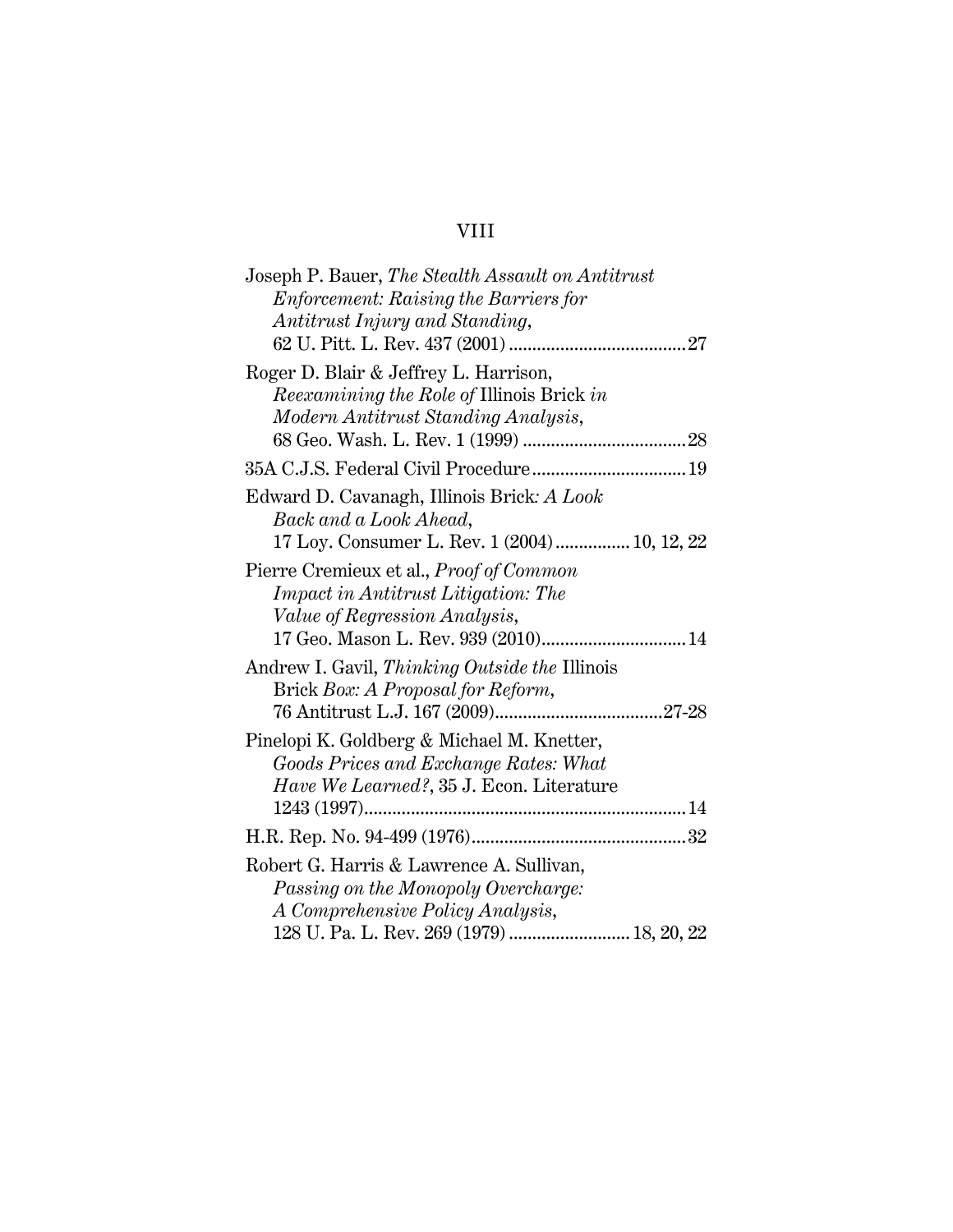# IX

| Herbert Hovenkamp, Book Review: The                   |
|-------------------------------------------------------|
| Rationalization of Antitrust, 116 Harv. L.            |
|                                                       |
| Herbert Hovenkamp, The Indirect-Purchaser             |
| <i>Rule and Cost-Plus Sales,</i> 103 Harv. L. Rev.    |
|                                                       |
| Jill S. Kingsbury, The Indirect Purchaser             |
| Doctrine: Antecedent Transaction?, 65 Mo. L.          |
|                                                       |
| Robert H. Lande, New Options for State                |
| <i>Indirect Purchaser Legislation: Protecting the</i> |
| Real Victims of Antitrust Violations,                 |
|                                                       |
|                                                       |
| Mem. from the Antitrust Modernization                 |
| Comm'n Staff to the Antitrust Modernization           |
| Comm'n Comm'rs (May 4, 2006),                         |
| govinfo.library.unt.edu/amc/pdf/meetings/             |
|                                                       |
| Seth E. Miller, Seeing Over the Brick Wall: Limiting  |
| <i>the Illinois Brick Indirect Purchaser Rule and</i> |
| Looking at Antitrust Standing in Campos v.            |
| Ticketmaster Corp. Through a New Lens,                |
|                                                       |
|                                                       |
| J. Thomas Prud'homme, Jr. & Ellen S. Cooper,          |
| One More Challenge for the AMC: Repairing             |
| the Legacy of Illinois Brick,                         |
|                                                       |
| Charles Renfro, <i>Economic Software: The First</i>   |
| <i>Fifty Years in Perspective, 29 J. of</i>           |
|                                                       |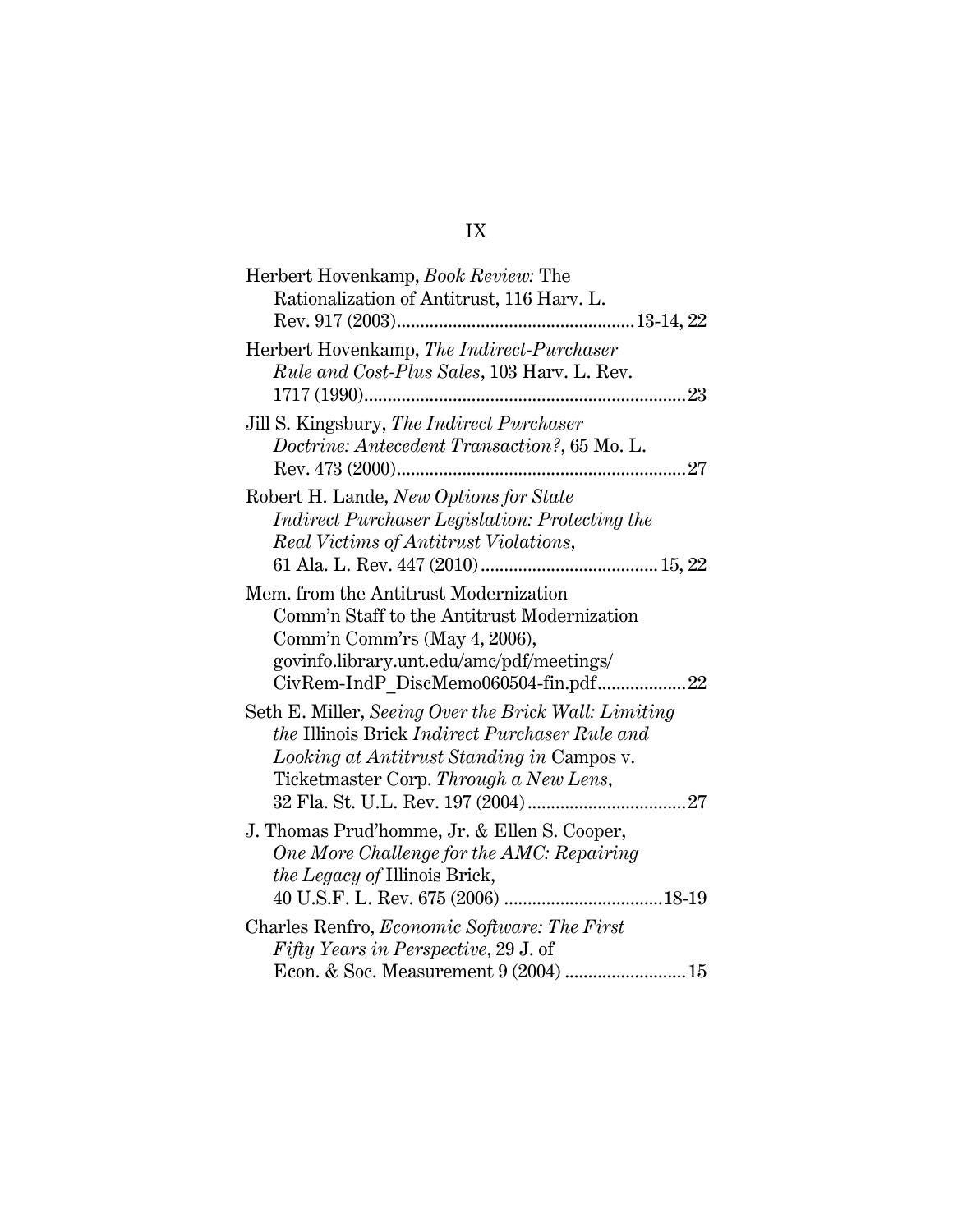| Restatement (Third) of Torts: Physical &                                                                                                                                                                                             |
|--------------------------------------------------------------------------------------------------------------------------------------------------------------------------------------------------------------------------------------|
| Barak D. Richman & Christopher R. Murray,<br><i>Rebuilding Illinois Brick: A Functionalist</i><br>Approach to the Indirect Purchaser Rule,                                                                                           |
|                                                                                                                                                                                                                                      |
|                                                                                                                                                                                                                                      |
| Maarten P. Schinkel et al., Illinois Walls: How<br><b>Barring Indirect Purchaser Suits Facilitates</b><br><i>Collusion</i> , 39 RAND J. of Econ. 683 (2008) 22                                                                       |
| Emilio E. Varanini, <i>Exiting the Fun House of</i><br>Mirrors: Clayworth v. Pfizer and the<br>Handling of Pass-on in Post-Trial Allocation<br>Proceedings in Federal and State Court,<br>20 Competition: J. Anti. & Unfair Comp. L. |
|                                                                                                                                                                                                                                      |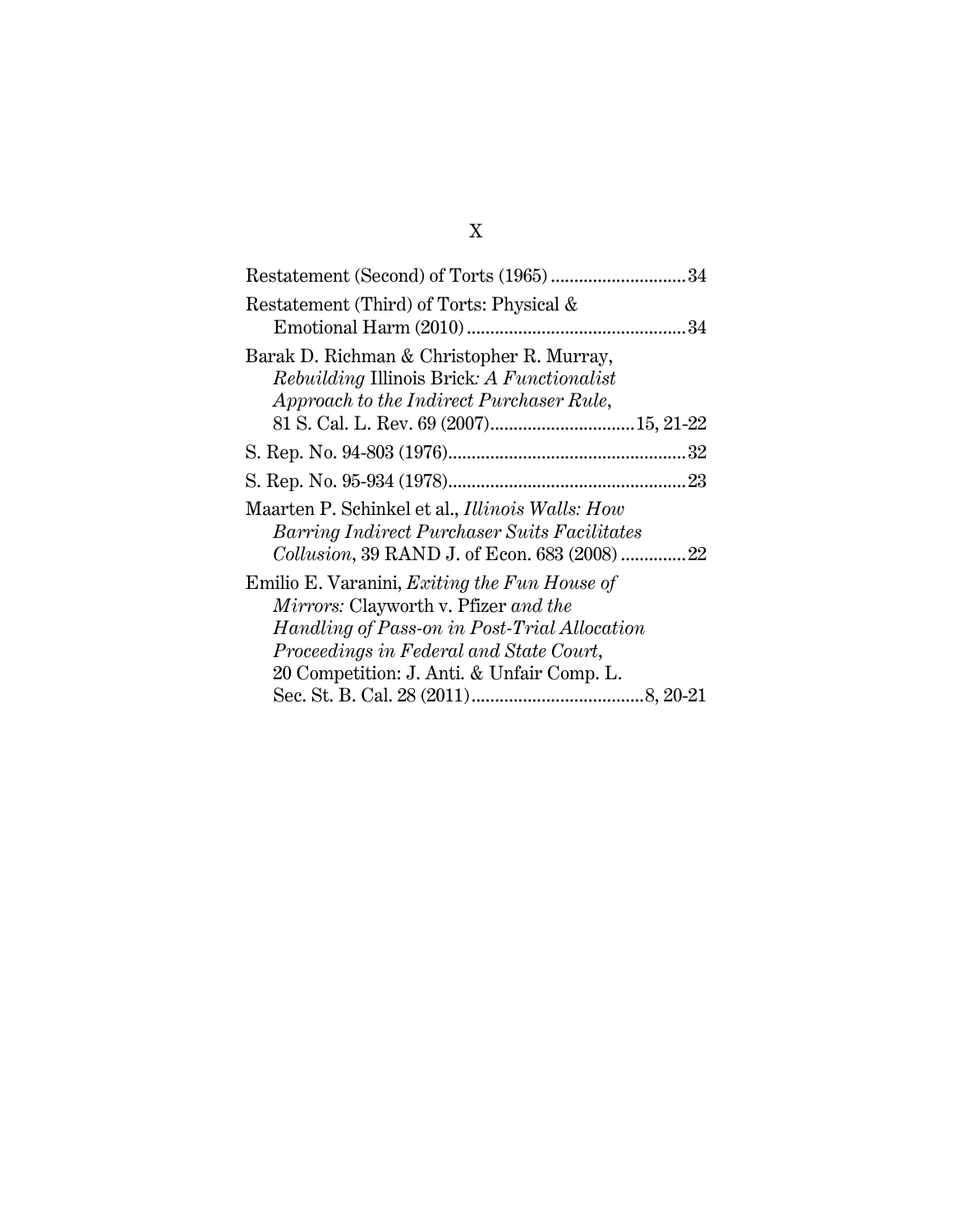#### **INTEREST OF AMICI CURIAE**

This brief is submitted by amici curiae the States of Texas, Iowa, Arizona, Arkansas, California, Colorado, Connecticut, Delaware, Florida, Georgia, Hawai'i, Idaho, Illinois, Indiana, Louisiana, Maine, Maryland, Massachusetts, Minnesota, Mississippi, Montana, Nebraska, New Mexico, New York, North Dakota, Pennsylvania, Rhode Island, South Carolina, South Dakota, and Virginia and the District of Columbia (which this brief counts as a "State" pursuant to the Clayton Act's definition of that term, 15 U.S.C.  $\S 15g(2).$ <sup>1</sup>

<span id="page-11-1"></span><span id="page-11-0"></span>The States play an important role in antitrust enforcement. First, in their proprietary capacities, States can bring private damages actions pursuant to section 4 of the Clayton Act. *Georgia v. Evans*, 316 U.S. 159 (1942). In those cases, States are in the same position as other consumers who ultimately pay all or part of an illegal overcharge passed on by a distributor that purchased the goods directly from a price-fixer.

<span id="page-11-2"></span>Second, Congress has assigned States a unique enforcement role under federal antitrust law. Pursuant to section 4C of the Clayton Act, States may bring *parens patriae* actions to recover damages for injury to their citizens from an antitrust violation. Section 4C's substantive reach has been held coextensive with that of a private damages action: "[Section 4C] simply created a new procedural device—*parens patriae* actions by States

<span id="page-11-3"></span>l

<sup>&</sup>lt;sup>1</sup> No counsel for any party authored this brief in whole or in part, and no entity other than amici contributed monetarily to the preparation or submission of this brief. *See* Sup. Ct. R. 37.2.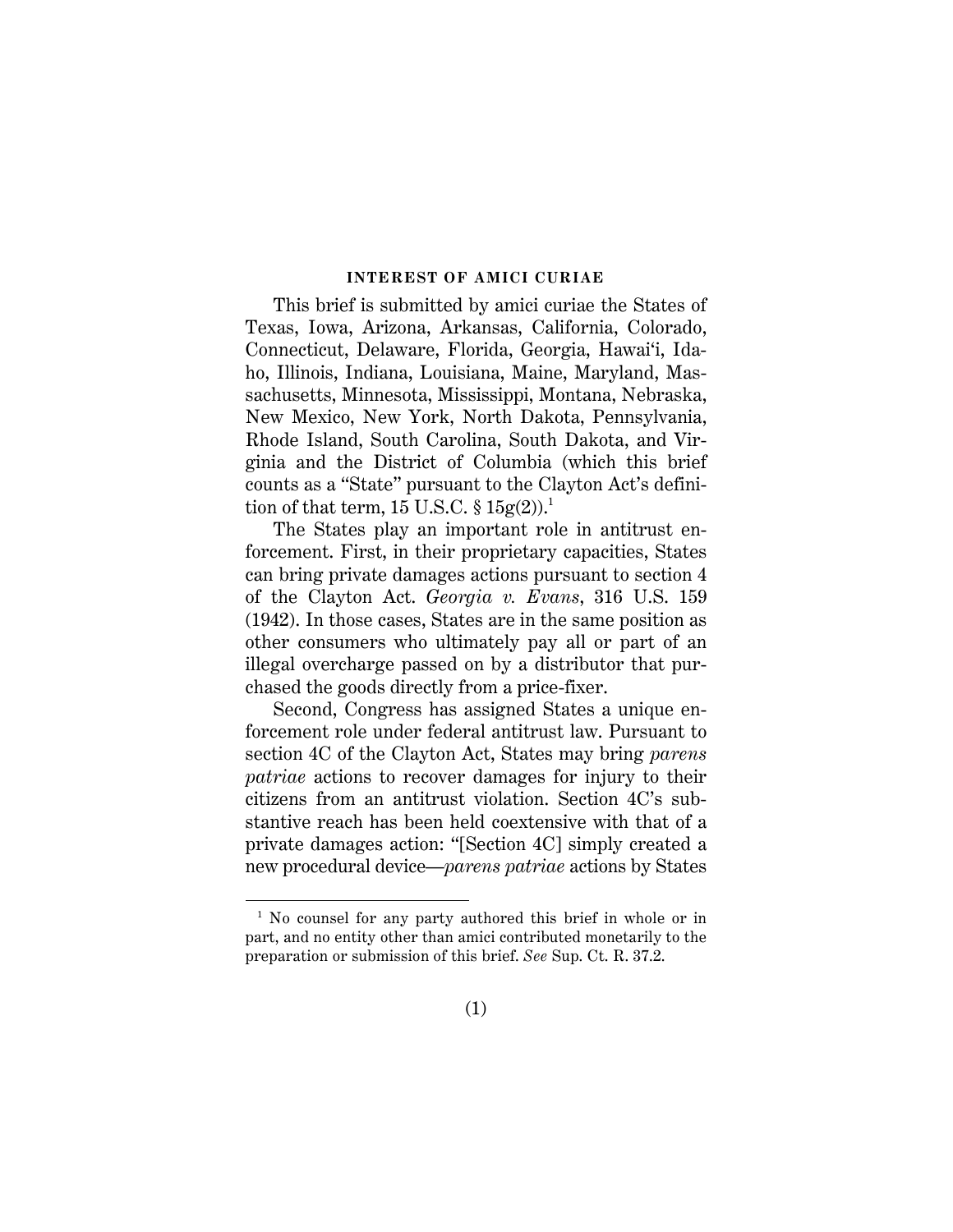<span id="page-12-1"></span><span id="page-12-0"></span>on behalf of their citizens—to enforce existing rights of recovery under § 4." *Kansas v. Utilicorp United, Inc.*, 497 U.S. 199, 219 (1990) (quotation marks omitted).

States are thus affected in both their proprietary and *parens patriae* capacities by *Illinois Brick Co. v. Illinois*, 431 U.S. 720 (1977), which adopted the legal fiction that illegal overcharges are never passed on to end users by intermediary parties who bought from an antitrust violator. Amici States urge the Court to reconsider and overturn that decision, which is grounded in predictions and policy concerns that have been undermined by subsequent experience and events.

Overturning *Illinois Brick* would result in affirming, on an alternative ground, the court of appeals' judgment reversing the district court's order dismissing under *Illinois Brick*. Although amici urge such a ruling for respondents in this Court, amici take no other position on the viability of respondents' claims, including on correct application of *Illinois Brick* were it to be maintained. This brief solely urges the Court to overrule *Illinois Brick*.

#### <span id="page-12-2"></span>**SUMMARY OF ARGUMENT**

This case presents a rare opportunity to revisit the controversial holding in *Illinois Brick Co. v. Illinois*, 431 U.S. 720 (1977). The Court can overrule its precedents based on briefing by amici, and it has done so before. The Court should do so again here.

**I.** Section 4 of the Clayton Act directs that "any person who shall be injured in his business or property by reason of anything forbidden in the antitrust laws may sue therefor ... and shall recover threefold the damages by him sustained." 15 U.S.C. § 15(a). It is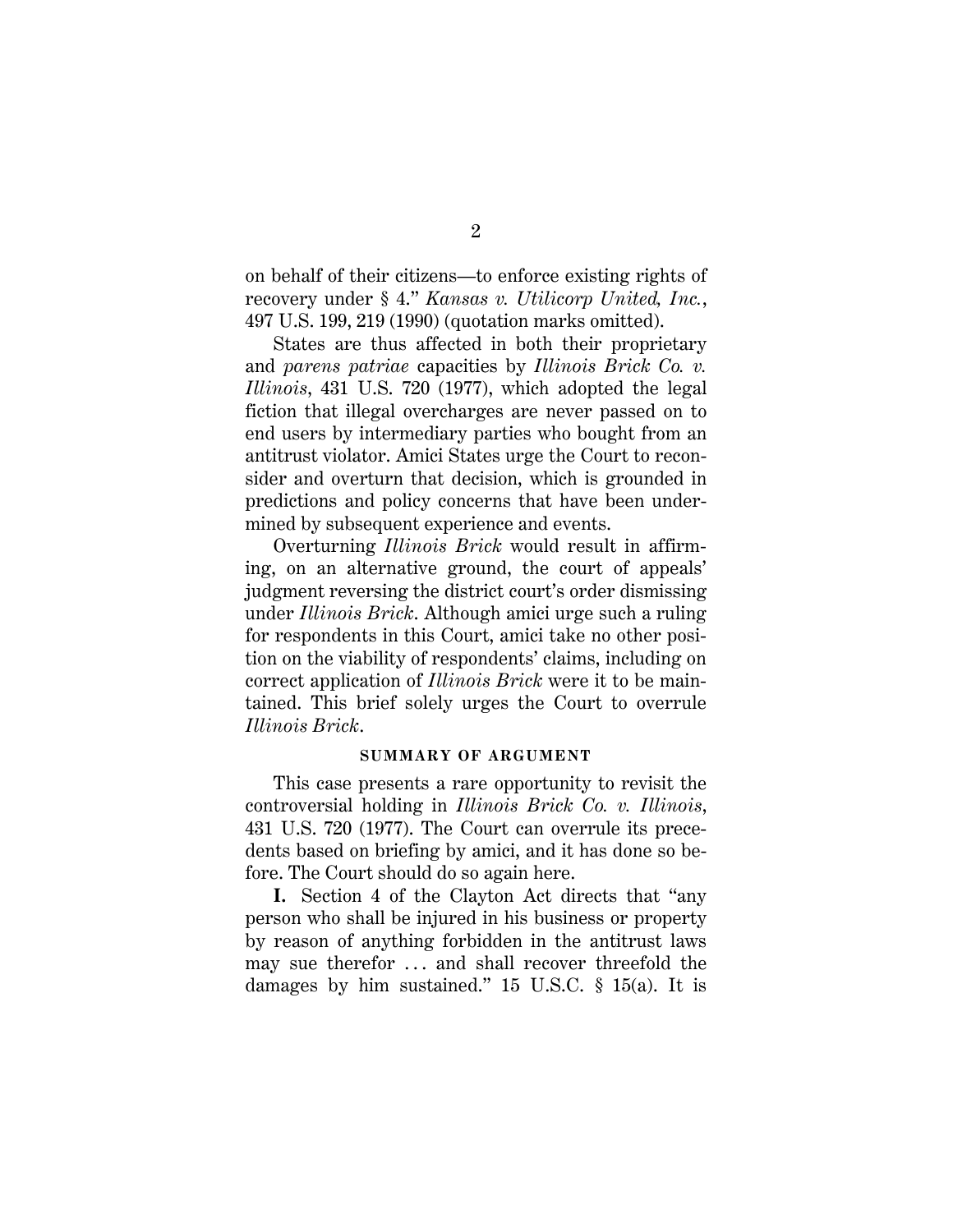widely accepted that consumers can be injured when manufacturers take concerted action to fix supracompetitive prices and distributors of the overpriced products pass on some or all of the overcharges to end users.

Before 1977, when this Court decided *Illinois Brick*, lower courts generally allowed consumers who purchased goods made by an antitrust violator to prove that they had been harmed by overcharges passed on to them by intermediaries in the distribution chain. *Illinois Brick*, however, held that an "indirect purchaser" is categorically forbidden from attempting to prove damages from an antitrust violation. 431 U.S. at 726. Instead, "the overcharged direct purchaser should be deemed for purposes of section 4 to have suffered the full injury from the overcharge." *Id*.

The Court admitted that this conclusive presumption "denies recovery to those indirect purchasers who may have been actually injured by antitrust violations." *Id.* at 746. The Court did not identify any statutory text denying recovery to "any person who shall be injured," 15 U.S.C. § 15(a), by an antitrust violation. Instead, the Court reasoned that "the legislative purpose" of "encouraging vigorous private enforcement of the antitrust laws" was "better served" by a ban on "attempting to apportion the overcharge among all that may have absorbed a part of it." *Ill. Brick*, 431 U.S. at 745-46.

The Court relied on a policy concern that the extent of passing-on is "virtually unascertainable," making proof of that injury unreliable and burdensome to courts and to potential plaintiffs. *Id.* at 725 n.3. The Court also reasoned that a serious risk of duplicative liability for the same conduct justified allowing direct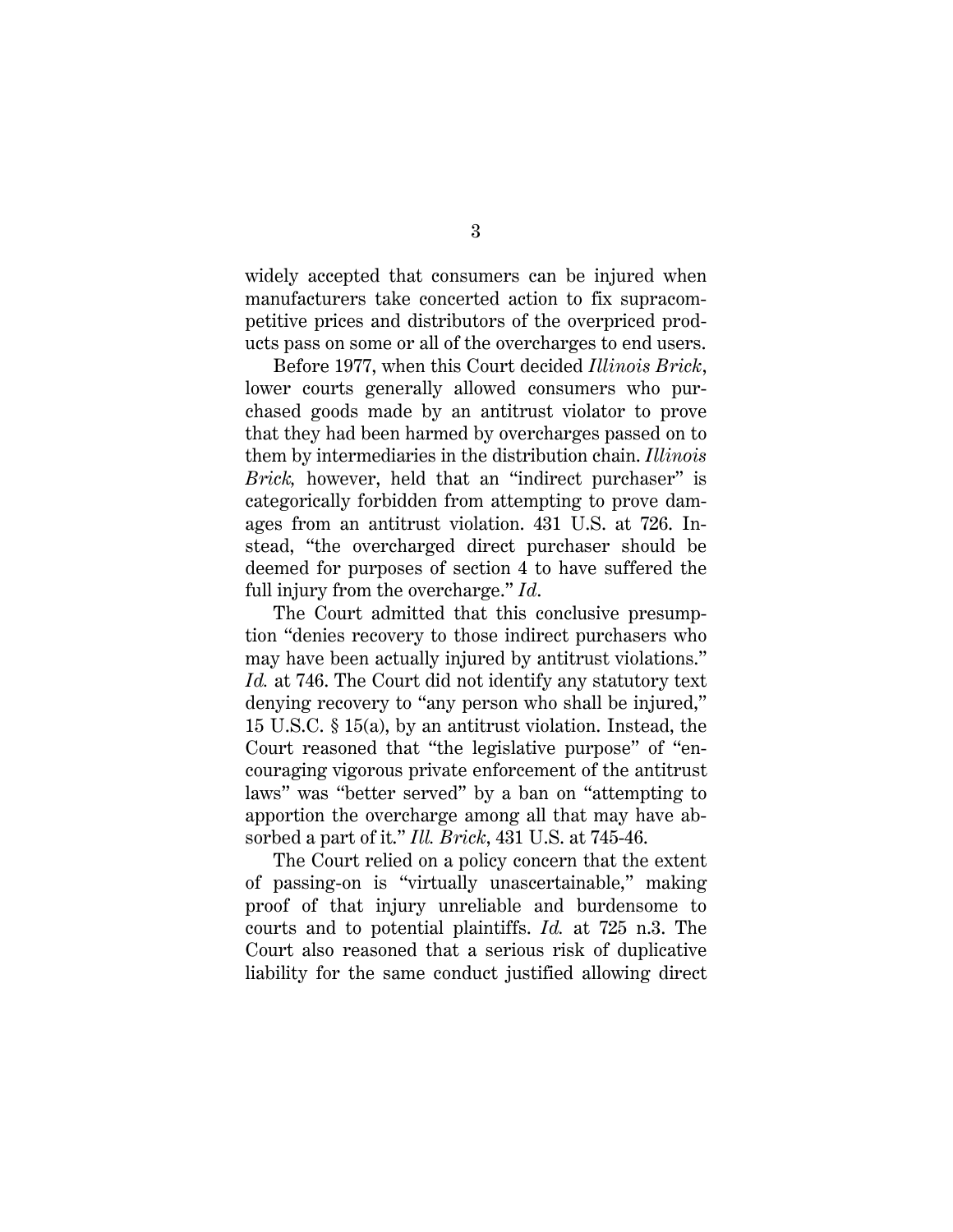purchasers to recover 100% of the violator's overcharges, even if passed on, and disallowing any recovery by indirect purchasers for their injury. Finally, the Court believed that allowing all victims to recover for their actual injuries (trebled, plus attorney's fees) would insufficiently encourage private suit, as compared to *Illinois Brick*'s rule allowing only a subset of victims to recover for a larger but presumed injury. *Id.* at 747 & n.31.

For those reasons, the Court barred judicial inquiry into whether any given indirect purchaser can prove its damages in a reasonably precise manner. *Id.* at 746. The Court recognized an exception, however, for when overcharges are passed on through one type of cost-plus contract that the Court viewed as avoiding a "virtually unascertainable," *id.* at 725 n.3, inquiry into elasticity of demand, *see id.* at 742-45.

**II.** *Illinois Brick* was controversial when decided. Since then, the States have overwhelmingly rejected, under state antitrust law, a limitation of damages actions to those who purchased directly from a violator. Instead, most state antitrust laws now follow the rule for torts generally, marking a violator's liability by foreseeability and proximate cause, not contractual privity.

As a result, state courts (and federal courts hearing state-law antitrust claims) now have decades of experience assessing proof that indirect-purchaser consumers were injured by illegal overcharges that distributors passed on from manufacturers. *Illinois Brick*'s predictions and policy judgments have not withstood that test of time.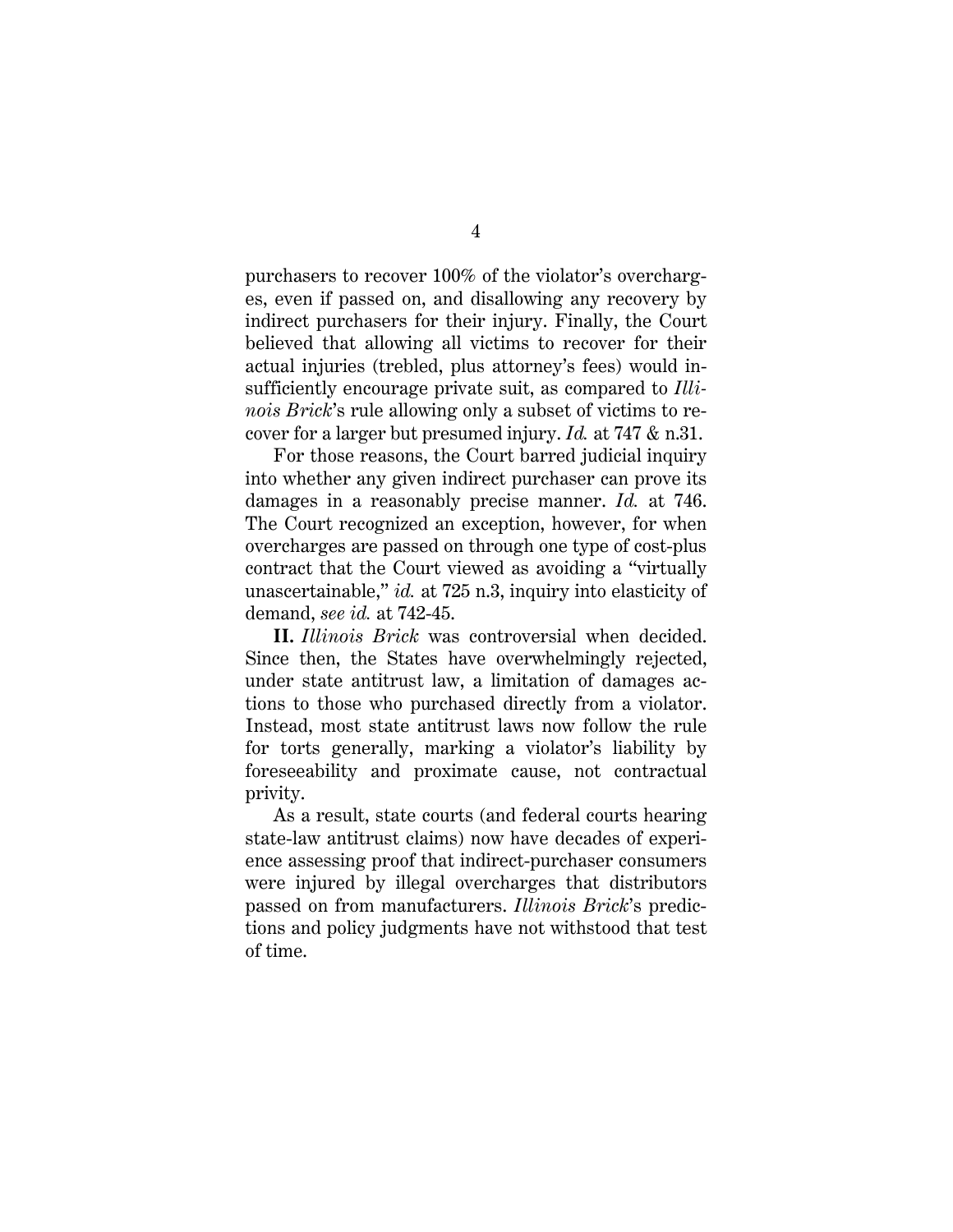First, an indirect purchaser's harm can no longer be categorically condemned as "virtually unascertainable." Since *Illinois Brick*, economists serving as experts in indirect-purchaser cases have reliably used previously unavailable tools and methodologies to assess that harm. The Court can no longer treat that harm as categorically unknowable with reasonable precision or as costprohibitive of indirect-purchaser claims.

Second, courts have shown themselves capable of applying gatekeeping rules of evidence to this type of expert analysis. The question whether expert proof of indirect-purchaser damages satisfies the gatekeeping rules of evidence is now routinely judged by state and federal courts, in the same way that courts apply those rules of evidence to proof of market definition and other complex issues in antitrust cases.

Third, *Illinois Brick* expressed concern that, without a bar against indirect-purchaser suits, defendants would face "a serious risk of multiple liability," i.e., liability to direct purchasers and indirect purchasers in separate lawsuits for the same overcharge (or same portion of an overcharge). *Id.* at 730-31. But subsequent decades of experience with state laws allowing indirectpurchaser suits show that the Court greatly overestimated that risk. Not a single instance of multiple liability has been reported in all that time, likely due to various practices, procedural rules, and limitations, some of which post-date *Illinois Brick*.

Fourth, *Illinois Brick* concluded that the deterrent purpose of private damages actions "is better served" by "elevating direct purchasers to a preferred position" and denying indirect purchasers the opportunity to sue.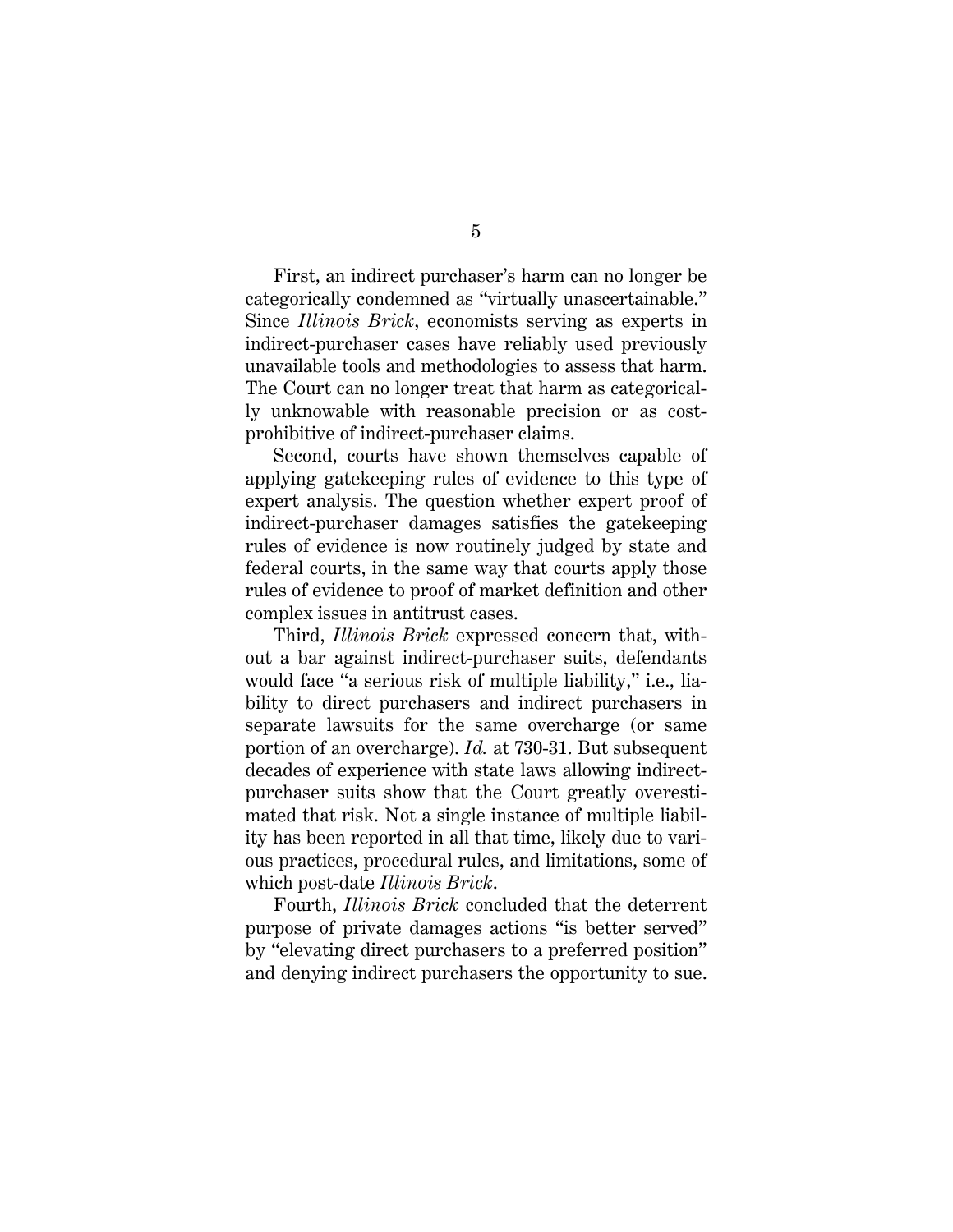*Id.* at 746. But experience has shown that, even then, direct purchasers can often be uniquely *disincentivized*  to sue. And even if damages to indirect-purchaser consumers may be small, consumer claims are incentivized not only by Congress's authorization of treble damages and attorney's fees, but also by aggregation of those claims in state *parens patriae* actions.

**III.** The Court should overrule *Illinois Brick*. The doctrine of *stare decisis* may justify the Court's adherence to past decisions in many cases. But considerations relevant to application of *stare decisis* do not counsel continued adherence to *Illinois Brick*.

First, no significant reliance interests support retaining *Illinois Brick*. It is essentially a policy-based meta-rule of evidence, as opposed to a rule defining substantive property or contract rights.

Second, the Court has specifically recognized the importance of responding to evolving economic wisdom and experience in deciding whether to retain antitrust precedents. The Court is thus free to consider how intervening developments undercut *Illinois Brick*'s predictive and policy-based reasoning.

Third, *Illinois Brick*'s rule is increasingly difficult to apply in the modern world, with its growing commerce in intangible rights through new platforms. This case is a prime example.

Fourth, *Illinois Brick*'s reasoning is inconsistent with recent decisions on operative language like the Clayton Act's. *Illinois Brick* is also in tension with the congressional policy underlying section 4C of the Clayton Act, which authorizes States to bring *parens patriae* actions on behalf of their citizens.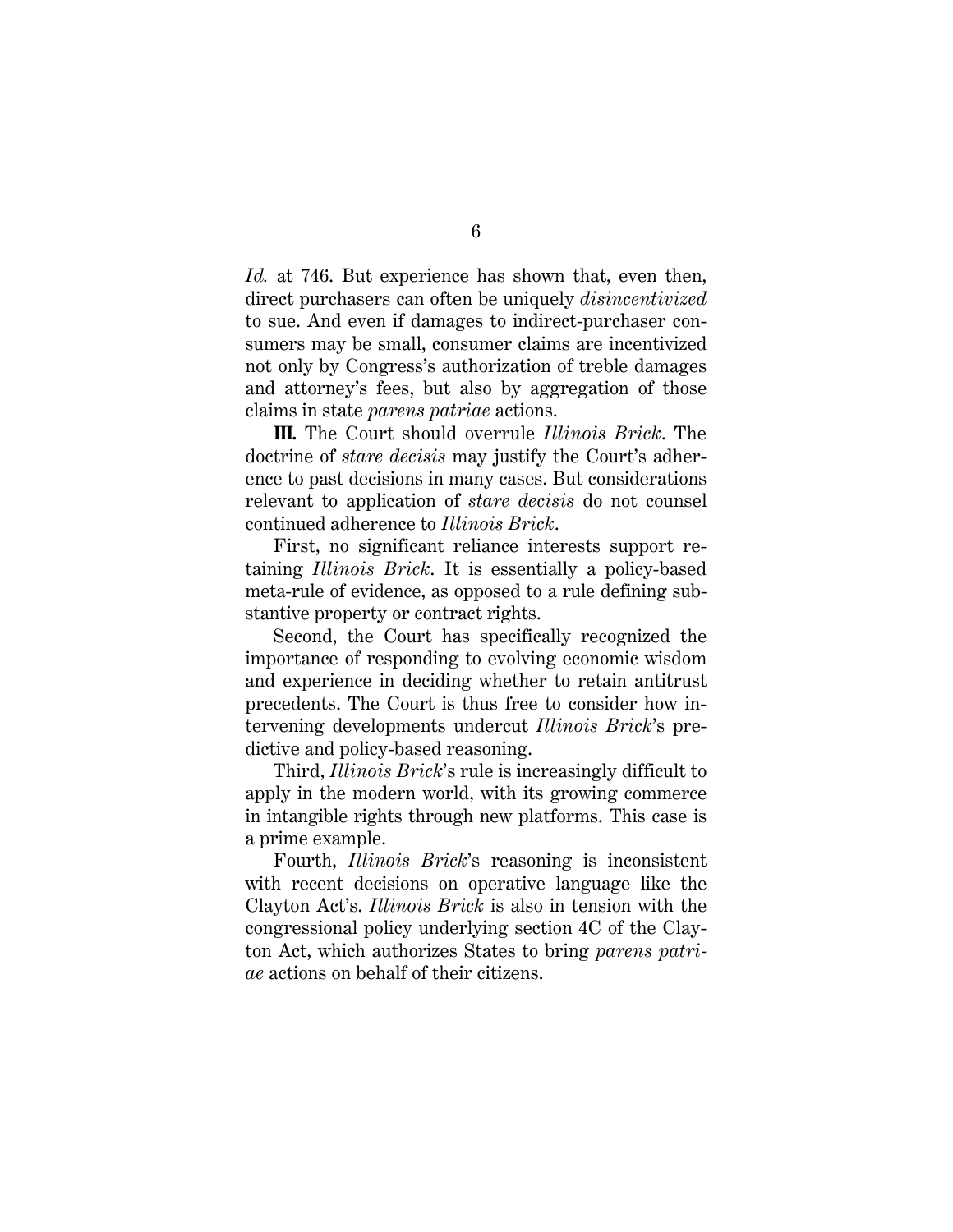Fifth, antitrust law has since developed a doctrine limiting liability under an independent test reflecting notions of foreseeability and proximate cause that align with modern tort law. That intervening development eliminates any policy concern with discarding *Illinois Brick*'s outdated privity test.

#### <span id="page-17-0"></span>**ARGUMENT**

Many of the traditional justifications for overruling precedent apply to *Illinois Brick*. "Revisiting precedent is particularly appropriate where . . . a departure would not upset expectations, the precedent consists of a judge-made rule that was recently adopted to improve the operation of the courts, and experience has pointed up the precedent's shortcomings." *Pearson v. Callahan,* 555 U.S. 223, 233 (2009). That is the case here.

*Illinois Brick* is an atextual ruling based on a judicial perception of the reliability and burdensomeness of proving indirect-purchaser damages and of the resulting incentives for suit. Since 1977, the economic theory and methodology used to calculate antitrust damages have evolved considerably. And most States now authorize indirect-purchaser claims under state antitrust law. That has led to decades of judicial experience in indirect-purchaser cases with damages analyses, which can no longer be categorically condemned as unreliable or unadministrable. Likewise, the Court's policy concerns in *Illinois Brick* have been undermined by those decades of subsequent experience. And several other *stare decisis* factors justify overruling *Illinois Brick*, such as lack of significant reliance interests and difficulties in its application.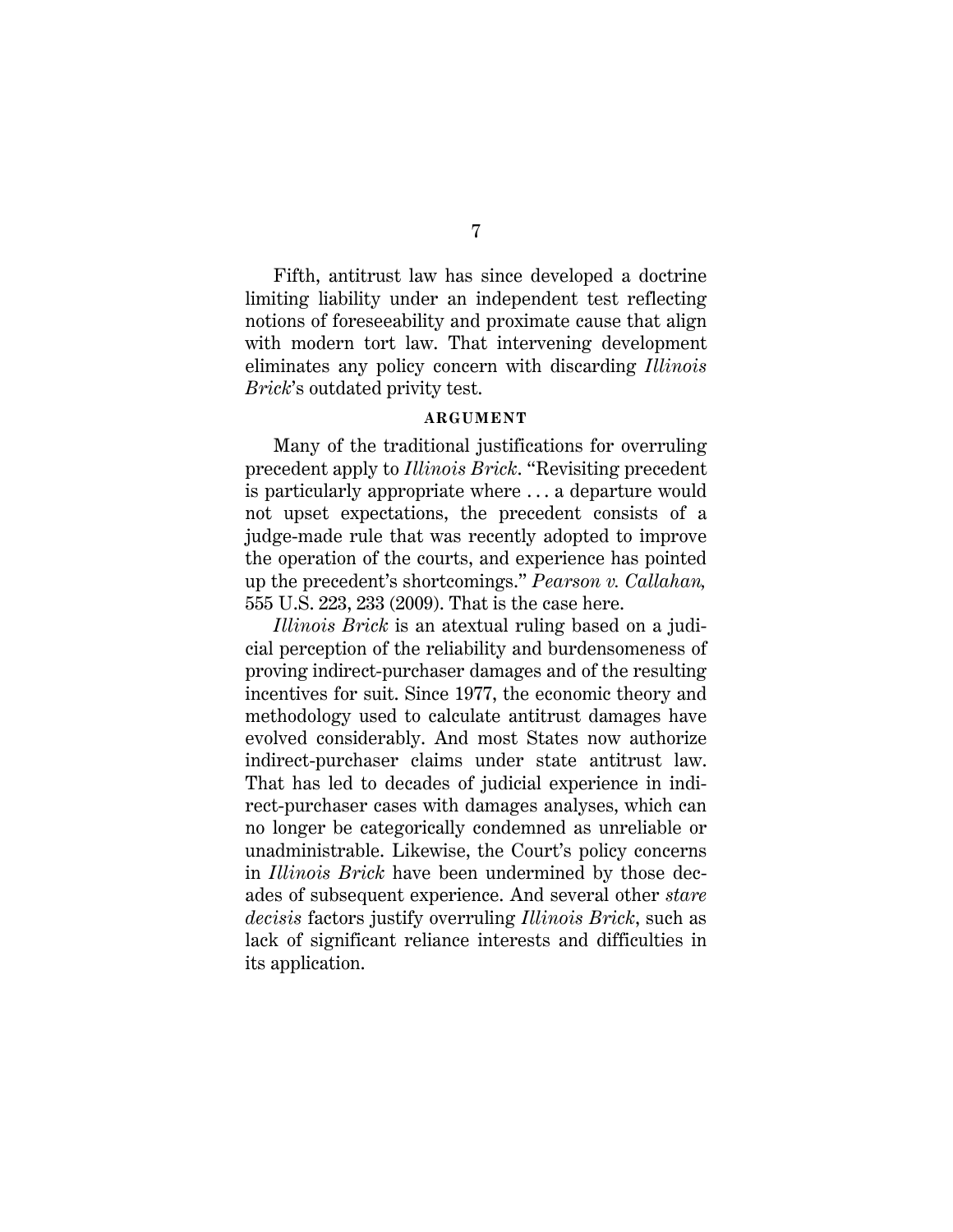<span id="page-18-2"></span><span id="page-18-0"></span>The Court has authority to reconsider precedent based on briefing by amici curiae. *E.g.*, *Blonder-Tongue Labs., Inc. v. Univ. of Ill. Found.*, 402 U.S. 313, 319-20 (1971). The Court also has authority to request briefing from the parties on reconsidering precedent. *E.g.*, *Patterson v. McLean Credit Union*, 485 U.S. 617, 617-18 (1988) (per curiam) (citing numerous such requests). The Court should take either course here and, ultimately, overrule *Illinois Brick*.

## **I. Illinois Brick's bar on proving indirect-purchaser damages rests on predictions and policy judgments, not statutory text or lack of factual injury.**

<span id="page-18-3"></span><span id="page-18-1"></span>If manufacturers unlawfully conspire to fix prices of their goods, distributors who buy the goods directly from manufacturers may then pass on the overcharges by increasing the prices charged to consumers. Whether distributors pass on the full price increase, or instead reduce their sales volume and pass on only part of the increase, generally depends on elasticity of demand for the product. At least some pass-on can be expected in most instances. Emilio E. Varanini, *Exiting the Fun House of Mirrors:* Clayworth v. Pfizer *and the Handling of Pass-on in Post-Trial Allocation Proceedings in Federal and State Court*, 20 Competition: J. Anti. & Unfair Comp. L. Sec. St. B. Cal. 28, 52 (2011) ("The pass-on of at least some of the overcharges to end-users is direct, foreseeable, and even inevitable in almost every imaginable market situation as a matter of economics."). Indeed, this Court has assumed the pass-on of charges in other contexts. *See, e.g.*, *Gurley v. Rhoden*, 421 U.S. 200, 204-05 (1975) (establishing, for tax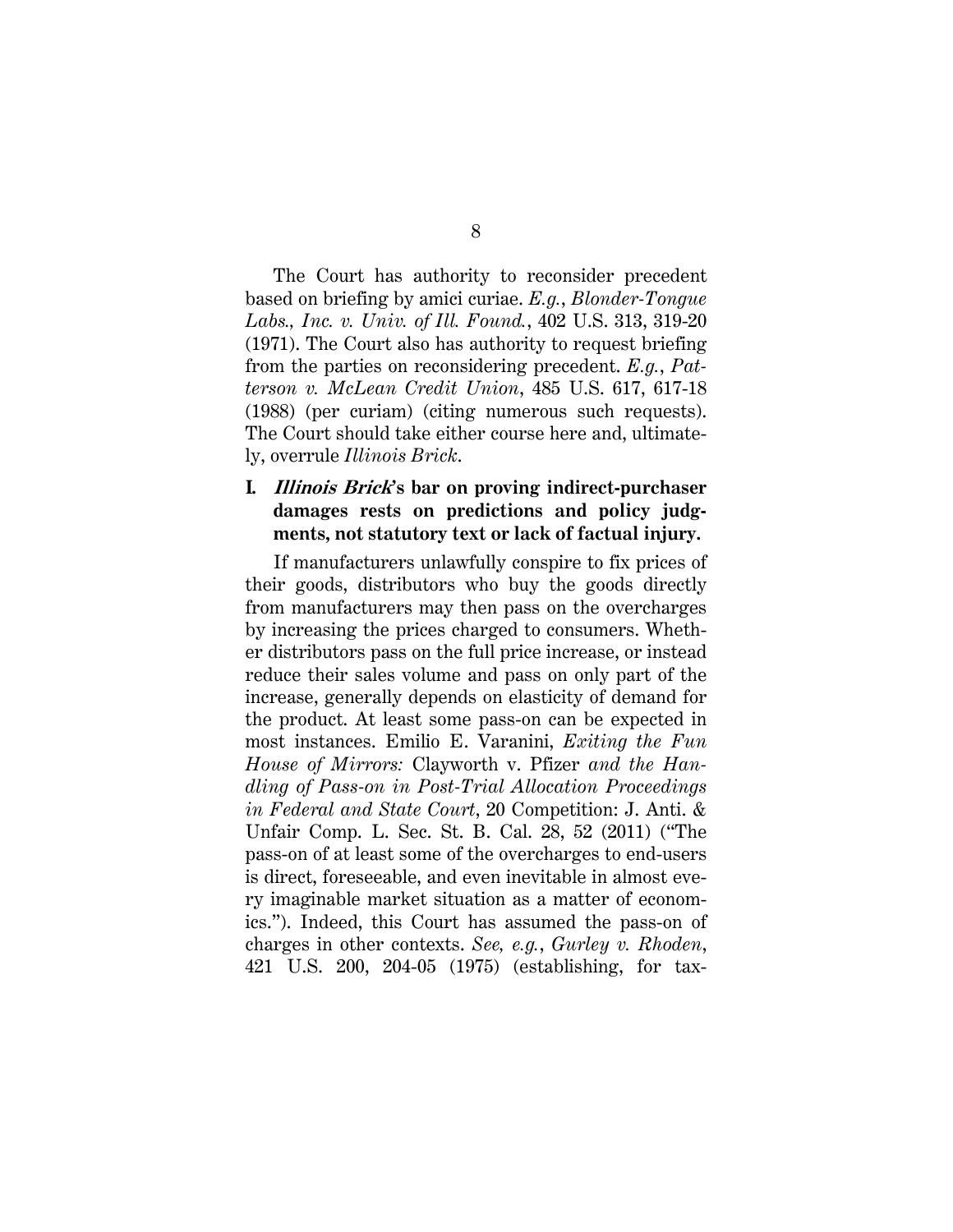immunity purposes, a presumptive rule that taxes imposed on sellers are passed on to buyers).

If a distributor brings an antitrust suit against pricefixing manufacturers, it may attempt to show multiple types of damages. It may seek lost profits: profits that would have been earned but for sales lost due to its decision to increase consumer prices. Or a distributor may seek to recover the overcharges that it paid to manufacturers. In the latter situation, an accused manufacturer may allege that the distributor suffered no injury (or reduced injury) because it passed on all (or some) of the overcharges to consumers. That is a "defensive" passing-on allegation.

Consumers who are indirect purchasers of the pricefixers' goods may also sue and allege injury because the overcharges were passed on by distributors, increasing the retail price. That is an "offensive" passing-on allegation—made as part of the consumers' proof of injury from the anticompetitive conduct.

<span id="page-19-1"></span><span id="page-19-0"></span>In 1968, this Court generally disallowed defensive passing-on allegations under federal antitrust law. *Hanover Shoe, Inc. v. United Shoe Mach. Corp.*, 392 U.S. 481 (1968). The Court conceded that "there might be situations" in which a manufacturer could "prove that [a distributor] has not been damaged" because it passed on an overcharge. *Id.* at 494. But the claim that an overcharge was passed on to consumers in whole or in part was viewed as "difficult to determine." *Id.* at 493. The Court was concerned that the burdens of facing that defense would discourage private suits, frustrating the deterrent purpose of antitrust law. *Id.* at 493-94. Accordingly, the Court allowed the defense only where it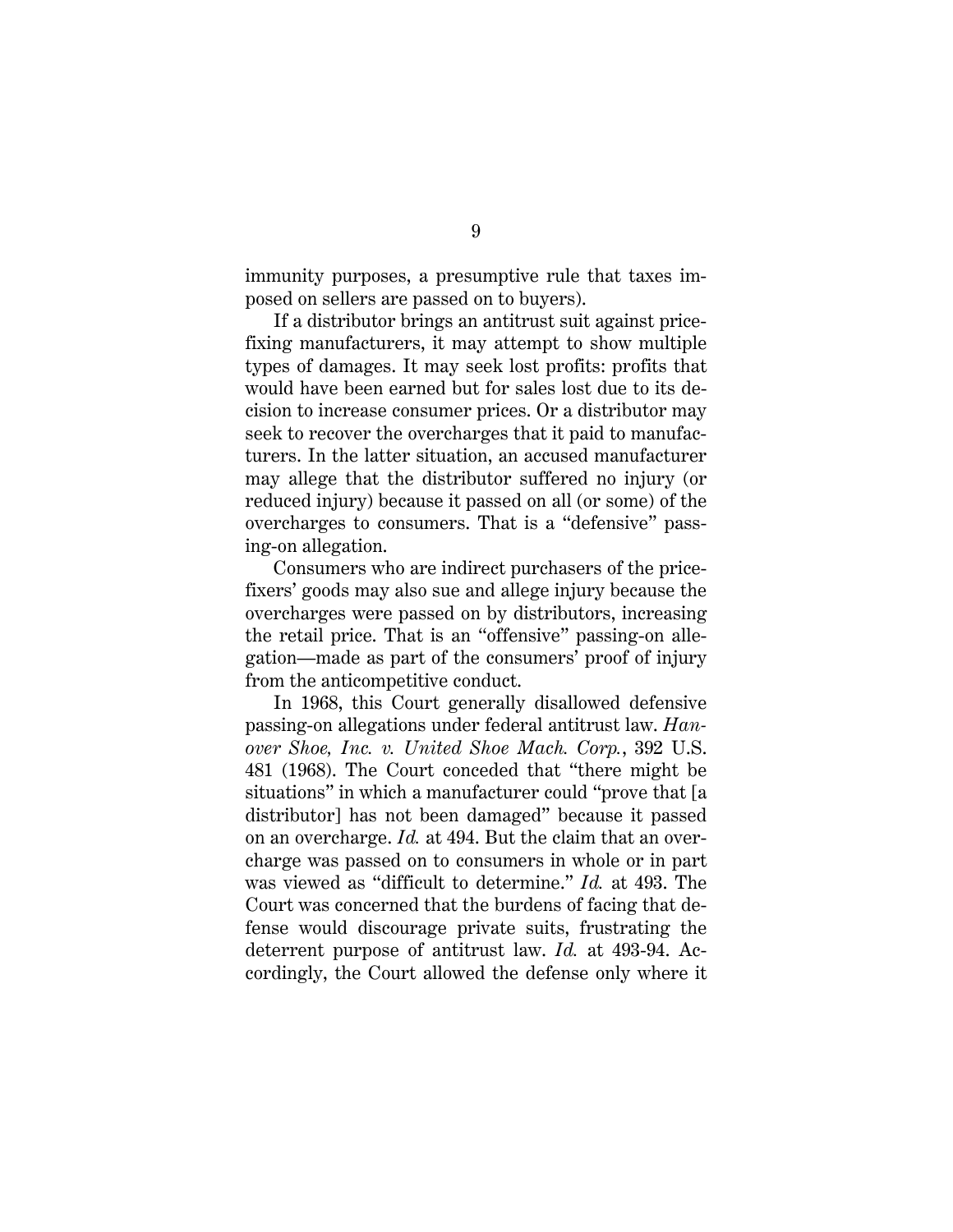was "easy to prove" using "a pre-existing 'cost-plus' contract." *Id.* at 494.

In subsequent, offensive-use cases, lower courts relied on the deterrence-maximizing rationale of *Hanover Shoe* to let indirect purchasers offer proof that they were injured by illegal overcharges passed on by distributors. Edward D. Cavanagh, Illinois Brick*: A Look Back and a Look Ahead*, 17 Loy. Consumer L. Rev. 1, 8 (2004).

<span id="page-20-1"></span>But *Illinois Brick* rejected that approach, reasoning that "the antitrust laws will be more effectively enforced by concentrating the full recovery for the overcharge in the direct purchasers rather than by allowing every plaintiff potentially affected by the overcharge to sue." 431 U.S. at 735. The Court did not question that an indirect purchaser "may have been actually injured by antitrust violations." *Id.* at 746. Neither did the Court cite any statutory text limiting Congress's directive in 15 U.S.C. § 15(a) that "any person" who is financially injured by an antitrust violation may sue and "shall recover" damages.

<span id="page-20-0"></span>Instead, *Illinois Brick* relied on policy concerns. First, the Court was concerned that determining the antitrust overcharge passed on to indirect purchasers would "inject[] extremely complex issues into the case." 431 U.S. at 745. The Court expressed concern with the reliability of that proof. *Id.* at 725 n.3 (suggesting that pass-on "cannot be measured" reliably and is "virtually unascertainable"); *id.* at 742 (doubting reliability even under "drastic simplifications"). And, given that prediction of complex proof, the Court also expressed concern with "the costs to the judicial system," *id.* at 732, and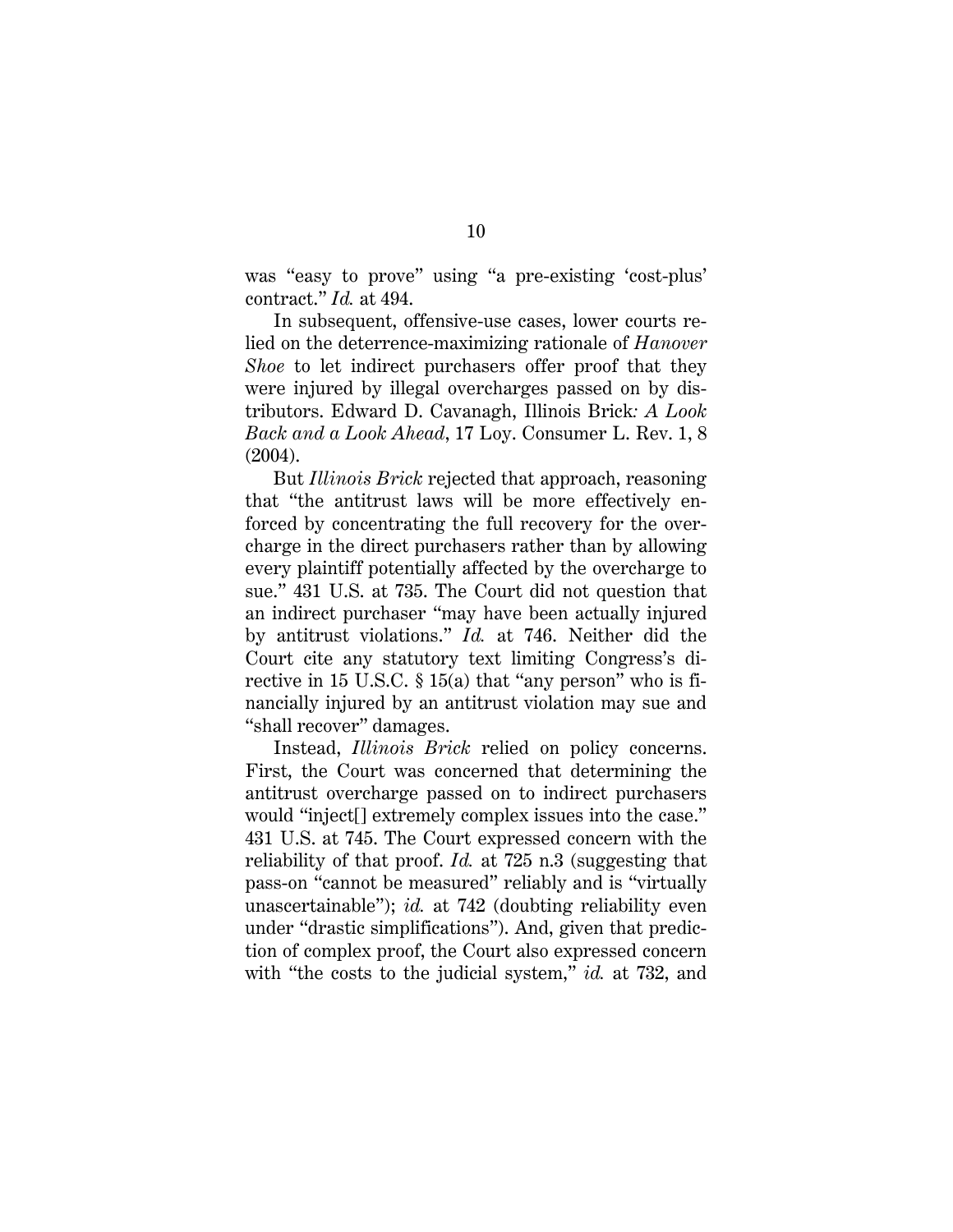with "reduc[ing] the incentive to sue" by "increas[ing] the overall costs of recovery," *id.* at 745.

Second, apart from problems of proof, the Court expressed concern over incentives for suit from the size of recovery. It expressed concern that allowing offensive proof "would create a serious risk of multiple liability for defendants." *Id.* at 730. And the Court determined that "the legislative purpose" of deterrence was "better served" by "elevating direct purchasers to a preferred position" among victims of unlawful overcharges. *Id.* at 746. Specifically, the Court found it more desirable to "concentrat[e] the full recovery for the overcharge in the direct purchasers." *Id.* at 735. If every victim could sue only for the portion of an overcharge that it absorbed (trebled, plus attorney's fees), the Court worried that many indirect purchasers would have an insufficient incentive to sue. *Id.* at 720, 746.

<span id="page-21-1"></span><span id="page-21-0"></span>The Court acknowledged that, in section 4C of the Clayton Act, Congress had recently allowed the States to aggregate consumers' damages claims through *parens patriae* actions. *Id.* at 747 n.31 (discussing 15 U.S.C. § 15c, enacted in the Hart–Scott–Rodino Antitrust Improvements Act of 1976). The Court did not address that provision's positive effect on promoting *deterrence* through damages actions. *See id.* Instead, the Court simply noted that section 4C might not guarantee full *compensation* to indirect purchasers, as some might not come forward to secure their share of recoveries obtained by States. *Id.* at 747 n.31. The Court did not suggest that the goal of full compensation was better served by denying indirect purchasers any recovery mechanism at all. *See id.* And the Court subsequently con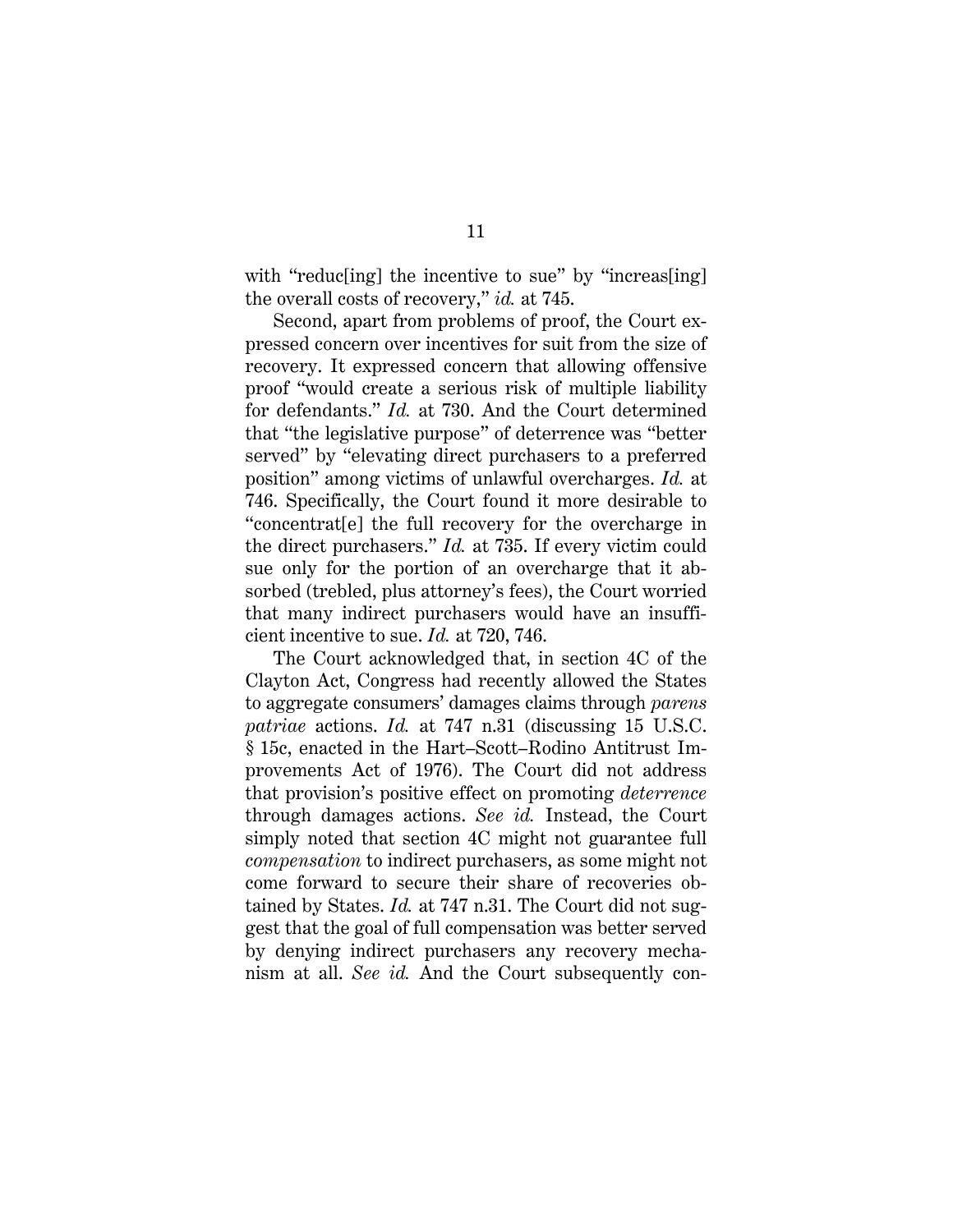firmed that *Illinois Brick* has just that result of limiting *parens patriae* actions under section 4C to only claims of injury to direct purchasers. *Utilicorp*, 497 U.S. at 219.

## **II. States have since allowed indirect purchasers to sue under state antitrust law, leading to decades of experience that contradict the predictions and policy judgments underlying** *Illinois Brick***.**

Starting in 1978, many States responded to *Illinois Brick*'s controversial holding by legislatively or judicially disclaiming any direct-purchaser limitation on damages actions under state antitrust law. *See* Cavanagh, *supra*, at 2 n.4, 26-28. This Court declined to halt that trend in *California v. ARC America Corp.*, 490 U.S. 93 (1989), which rejected a preemption challenge to such laws. *Id.* at 105-06.

<span id="page-22-2"></span><span id="page-22-1"></span><span id="page-22-0"></span>Today, a decisive majority of States—at least 35 permit damages suits by or on behalf of indirect purchasers. Antitrust Modernization Commission, Report and Recommendations 269 (2007) ("AMC Report"), [govinfo.library.unt.edu/amc;](govinfo.library.unt.edu/amc) *see also* Am. Bar. Ass'n, Indirect Purchaser Litigation Handbook 397-441 (2d ed. 2016). Thus, state courts (and federal courts hearing state-law antitrust claims) have accumulated four decades of experience assessing proof of injury to consumers who purchased price-fixed goods indirectly through distributors.

That experience warrants revisiting *Illinois Brick*. Proof of indirect purchasers' injury can no longer be categorically dismissed as unreliable, prohibitively complex, or beyond the capacity for judicial review.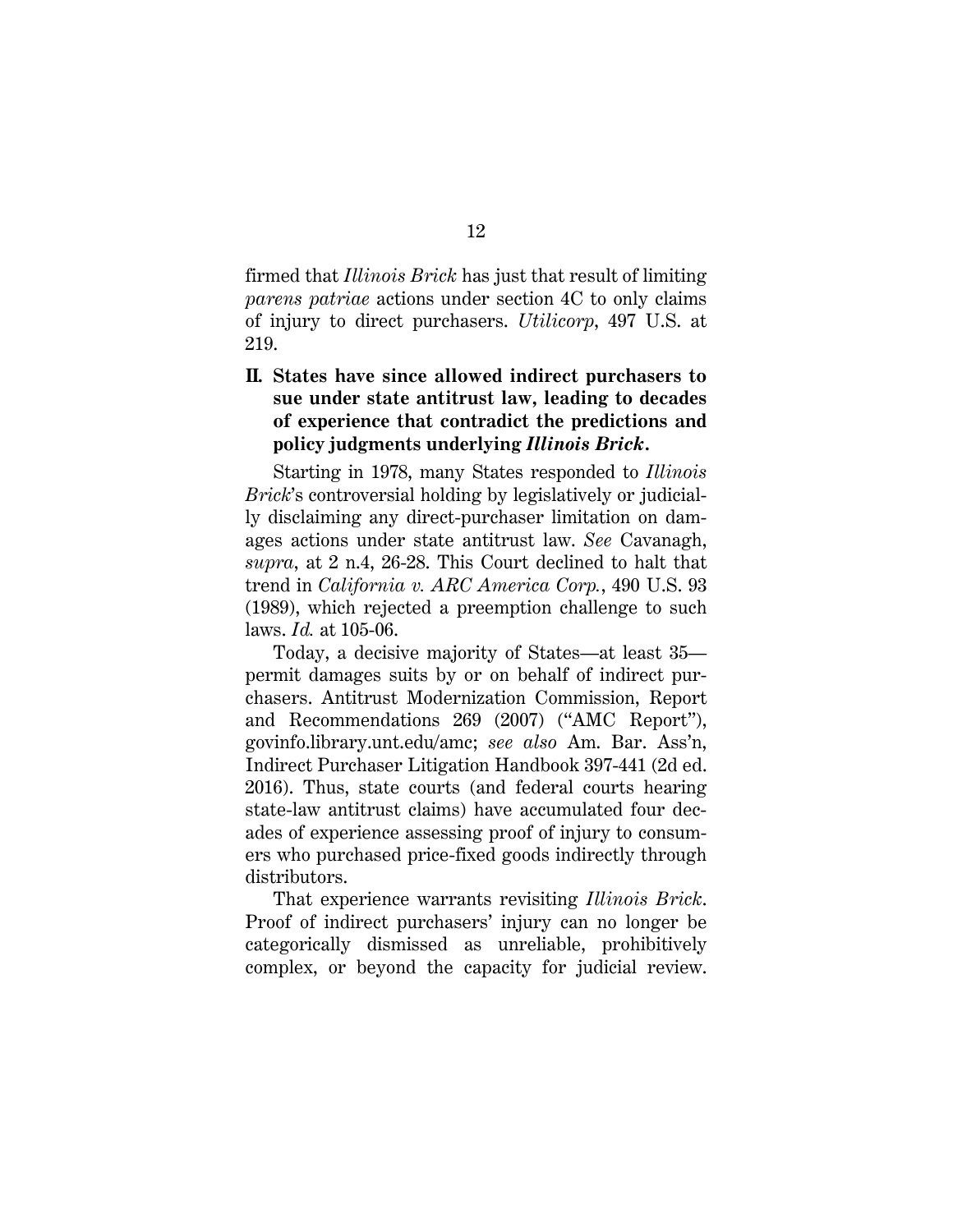That subsequent experience likewise undermines the policy concerns animating *Illinois Brick*.

## **A. Decades of experience applying modern economic analyses demonstrate that pass-on damages are not "virtually unascertainable."**

An indirect purchaser's harm from price-fixing can no longer be categorically condemned as "virtually unascertainable." Since *Illinois Brick* was decided, previously unavailable tools and methodologies have allowed economists to assess indirect-purchaser damages with reasonable precision.

The Court in *Illinois Brick* was concerned that economic theory could not accurately model pass-on damages because of the difficulty of reconstructing the pricing decisions of intermediate purchasers at each step in the distribution chain. 431 U.S. at  $731-32$  & n.12. Calculating pass-on injury, the Court believed, would depend on "virtually unascertainable" elements such as other inputs in pricing decisions, the effect of higher prices on sales volume, and the effect of changes in output on marginal cost. *Id.* at 725 n.3.

<span id="page-23-0"></span>Since 1977, the theory and methodology used to calculate antitrust damages have evolved substantially. As has now become clear, the demand and supply elasticities discussed in *Illinois Brick* are merely one way to compute passed-on overcharges. Indirect-purchaser damages are now often measured by the "yardstick" method or the "before-and-after" method, neither of which requires reconstructing a distributor's internal pricing decisions. Herbert Hovenkamp, *Book Review:* The Rationalization of Antitrust, 116 Harv. L. Rev. 917, 940-41 (2003). Instead, those methods look to the prevailing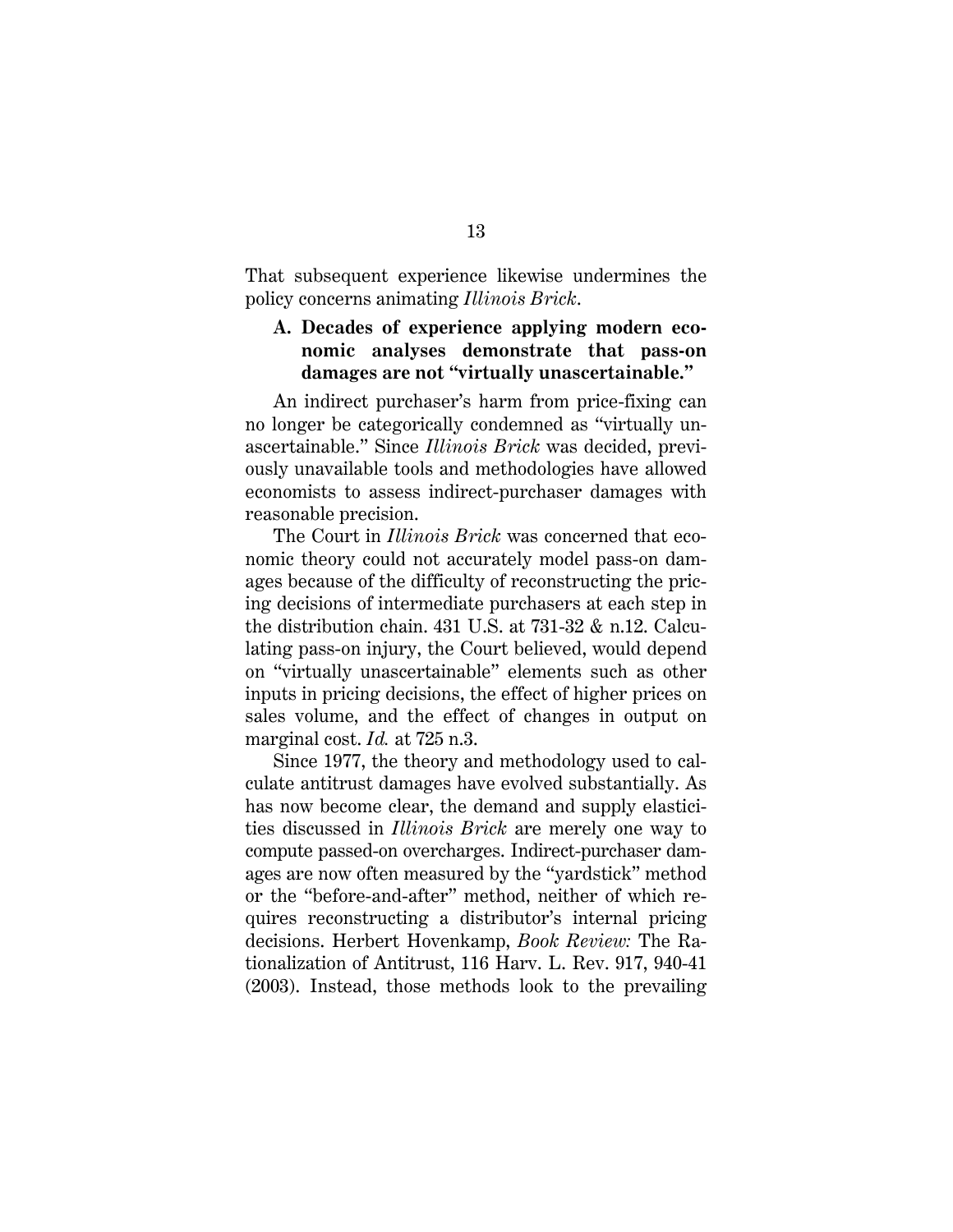price resulting from market forces unadulterated by cartel activity, or to pre- and post-cartel prices in the same market. *Id.*

<span id="page-24-1"></span>Moreover, the volume and usability of available data have exploded since the 1970s. Distributors and other resellers often retain detailed sales data in a digitized format. Varanini, *supra*, at 53. That data allows economists to avoid speculation and control for potentially independent variables to show a reasonable probability that a given price increase to end users resulted from an anticompetitive overcharge by manufacturers. *Id.*; *see, e.g.*, Pierre Cremieux et al., *Proof of Common Impact in Antitrust Litigation: The Value of Regression Analysis*, 17 Geo. Mason L. Rev. 939, 945-46 (2010) (reviewing the econometric analysis used to control for non-collusive factors that may have affected consumer prices). *See generally* Pinelopi K. Goldberg & Michael M. Knetter, *Goods Prices and Exchange Rates: What Have We Learned?*, 35 J. Econ. Literature 1243 (1997) (describing how regression analysis is used to control for independent variables and calculate the "exchange rate passthrough" in international-trade cases).

<span id="page-24-2"></span><span id="page-24-0"></span>Modern economic tools and methodologies also alleviate *Illinois Brick*'s concern about the burden on indirect purchasers in proving their injury. A revolution in data analysis has made it feasible for economists to perform analyses that would have been prohibitively expensive and difficult, if not impossible, in the 1970s. Roger Backhouse & Béatrice Cherrier, "*It's Computers Stupid!": The Spread of Computers and the Changing Roles of Theoretical and Applied Economics*, 49 History of Political Economy 103, 104 (Supp. 2017). *See gen-*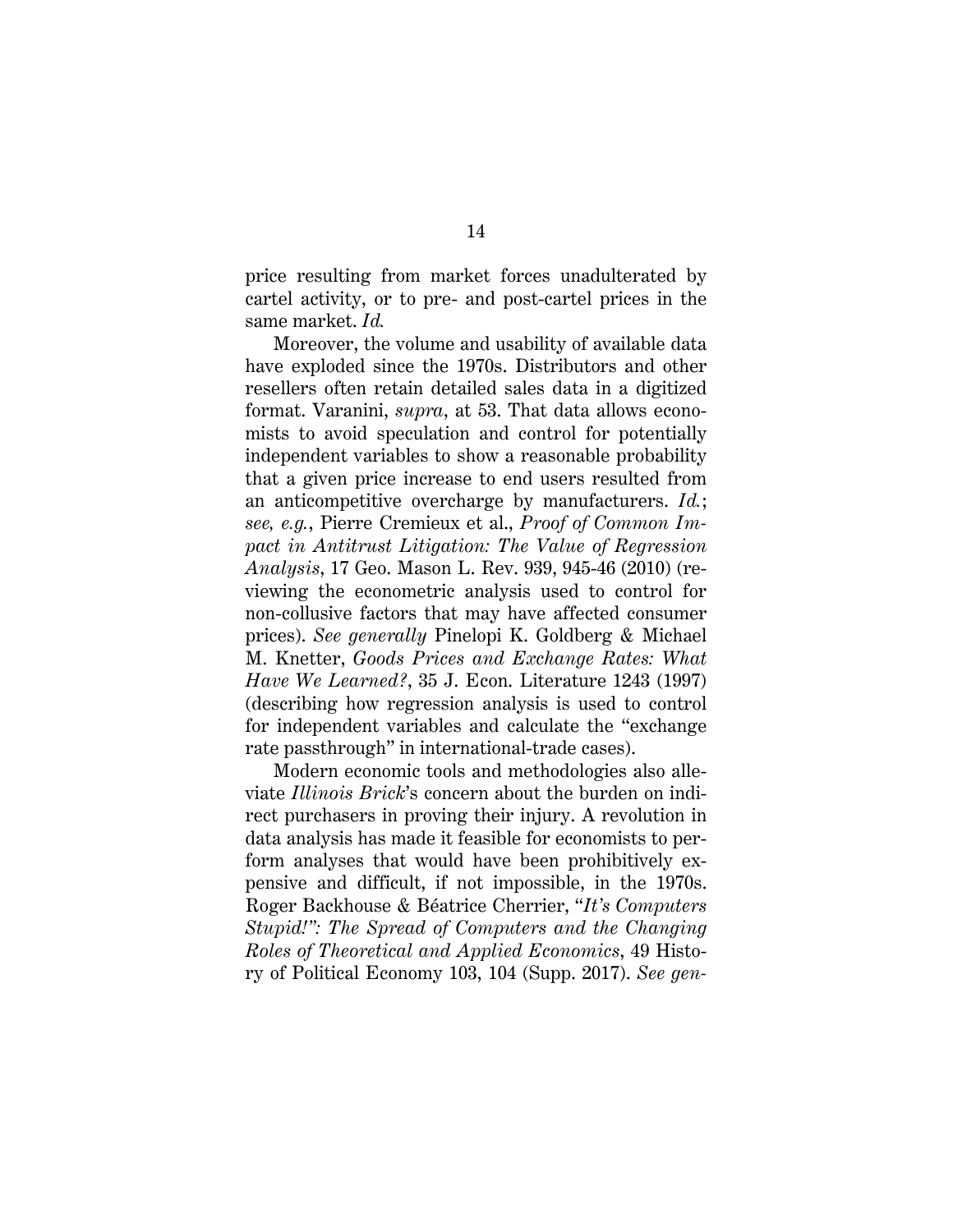<span id="page-25-4"></span><span id="page-25-3"></span>*erally* Charles Renfro, *Economic Software: The First Fifty Years in Perspective*, 29 J. of Econ. & Soc. Measurement 9, 72-73 (2004). Those are the same tools that enable experts to make reasonably precise estimates of prices and elasticities, using voluminous data, for purposes of other fundamental tasks in antitrust cases such as market definition. *See* Barak D. Richman & Christopher R. Murray, *Rebuilding* Illinois Brick*: A Functionalist Approach to the Indirect Purchaser Rule*, 81 S. Cal. L. Rev. 69, 75, 98-99 (2007); *see also* Phillip E. Areeda et al., Antitrust Law ¶ 346k (3d ed. 2007); Cavanagh, *supra*, at 24-25.

<span id="page-25-2"></span><span id="page-25-1"></span><span id="page-25-0"></span>Those analyses are not so burdensome as to suppress indirect purchasers' incentive to bring private actions, especially considering the statutory provision for treble damages and attorney's fees. Since the mid-1990s, indirect purchasers have marshaled expert analyses of their damages and recovered billions of dollars in suits alleging anticompetitive conduct. *See* Robert H. Lande, *New Options for State Indirect Purchaser Legislation: Protecting the Real Victims of Antitrust Violations*, 61 Ala. L. Rev. 447, 448-49 & nn.11-12 (2010) (noting "eighty-four significant successful settlements of indirect purchaser cases" up through 2006). Many of those suits have, of course, produced significant competitive benefits for consumers. *Id.*

Those decades of experience allay *Illinois Brick*'s concern that burdens of proof will deter meritorious private actions by indirect purchasers. As this Court recognized in 1989, when discussing state laws allowing indirect purchasers to sue: "State laws to this effect are consistent with the broad purposes of the federal anti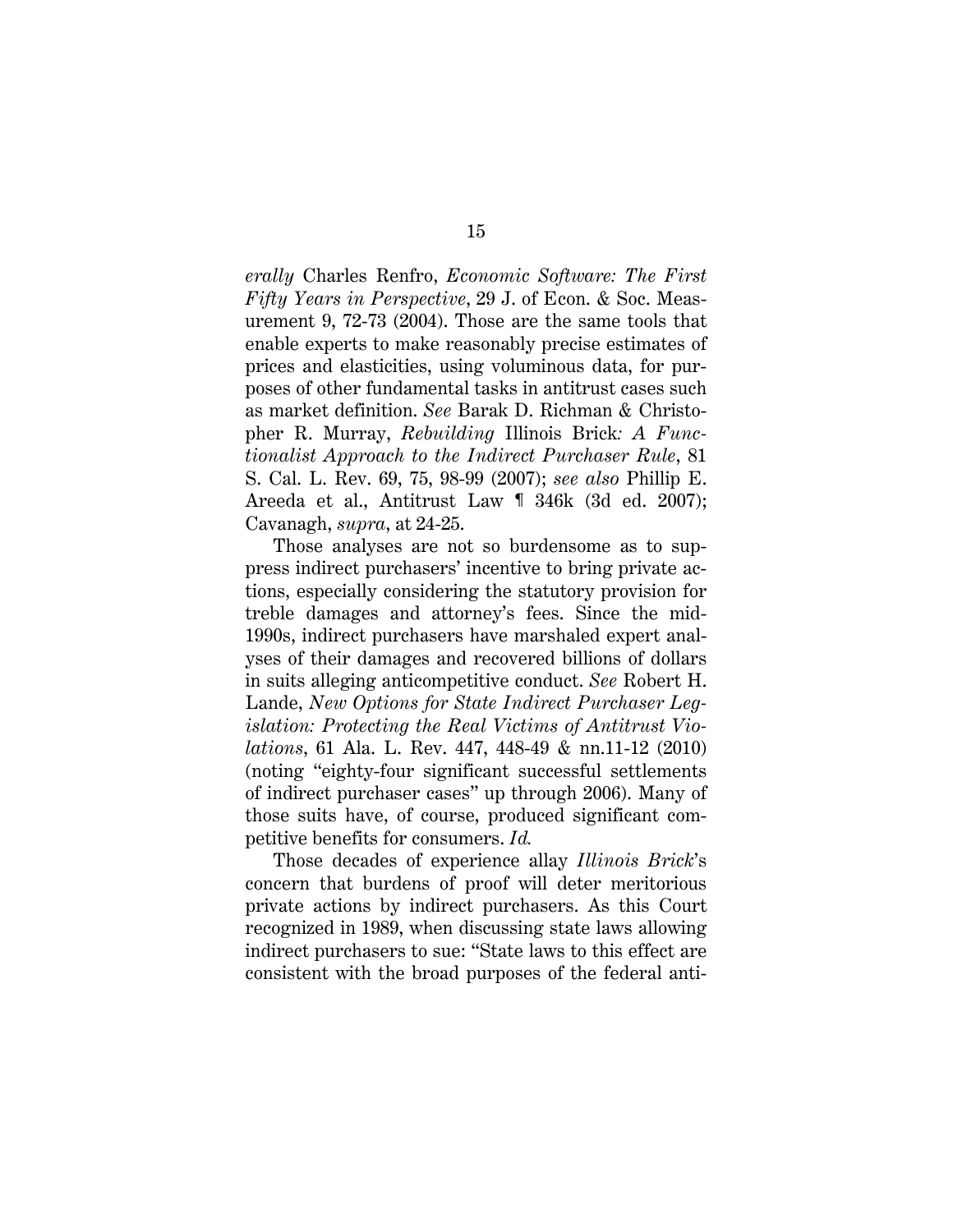trust laws: deterring anticompetitive conduct and ensuring the compensation of victims of that conduct." *ARC Am.*, 490 U.S. at 102.

## <span id="page-26-0"></span>**B. Courts have shown themselves capable of applying gatekeeping rules to proof of indirectpurchaser damages.**

Allowing indirect purchasers to prove their damages has not cast courts beyond their competence, as *Illinois Brick* worried it might. Consumers' injury from passedon overcharges by price-fixing manufacturers is capable of review under the rules governing proof of damages generally. *E.g.*, Fed. R. Evid. 702.

<span id="page-26-3"></span><span id="page-26-2"></span>For instance, in *In re Static Random Access Memory (SRAM) Antitrust Litigation*, the plaintiff consumers alleged a price-fixing conspiracy among manufacturers who sold their products through various distribution channels. 264 F.R.D. 603, 606 (N.D. Cal. 2009). The indirect-purchaser plaintiffs sued under state antitrust law, offering expert testimony quantifying the anticompetitive overcharge initially paid by distributors that was passed on to consumers. *Id.* at 607, 613-15. The district court overruled an objection to that evidence under state expert-testimony rules, ruling that the evidence was based on reliable principles, applied to sufficient data, in a reliable manner. *Id.* at 616.

<span id="page-26-1"></span>Similarly, in *In re Cathode Ray Tube (CRT) Antitrust Litigation*, the indirect purchasers' expert employed reliable economic methods for measuring the passed-on overcharge, identified the types of data required under each method, and demonstrated that the models had been used successfully in other cases. No.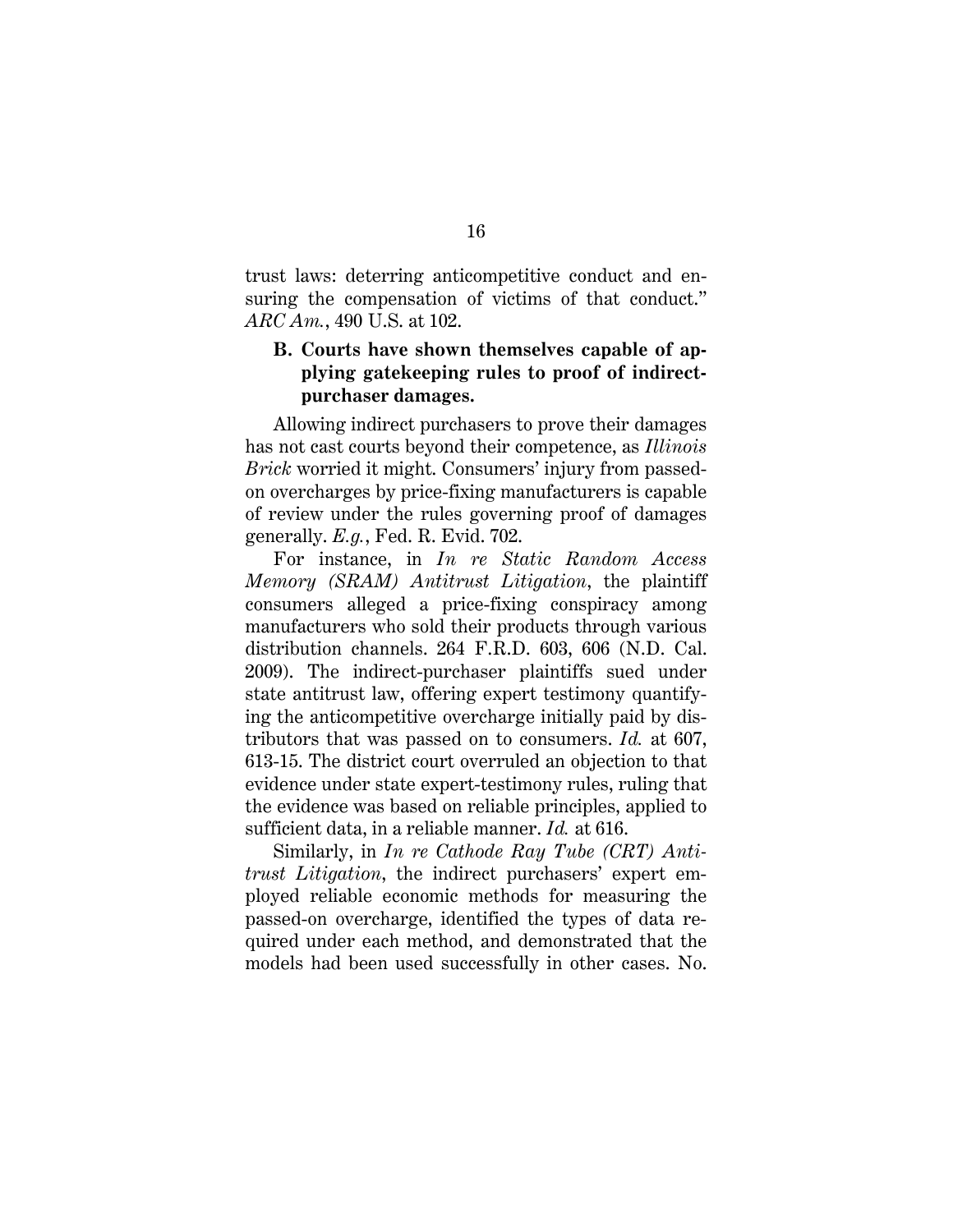3:07-cv-05944-JST, 2013 WL 5391159, at \*4 (N.D. Cal. Sept. 24, 2013). In another case, the district court analyzed and denied a challenge to expert testimony that used regression models to determine a "cartel's impact on indirect purchasers." *In re TFT-LCD (Flat Panel) Antitrust Litig.*, No. M:07-cv-1827, 2012 WL 555090, at \*4 (N.D. Cal. Feb. 21, 2012).

<span id="page-27-3"></span><span id="page-27-2"></span><span id="page-27-0"></span>As those examples show, courts are capable of judging proof of indirect-purchaser damages under the same gatekeeping evidentiary rules that govern proof of damages generally. *See Daubert v. Merrell Dow Pharms., Inc.,* 509 U.S. 579 (1993) (holding that federal gatekeeping factors go beyond an older test focusing only on general acceptance). And, if expert testimony is unreliable in any given instance, federal courts can exclude it at trial or decline to rely on it for other purposes. *See, e.g.*, *Somers v. Apple, Inc.*, 258 F.R.D. 354, 360 (N.D. Cal. 2009) (denying class certification where indirect purchasers' expert had "not yet developed a model or worked with any data in the context of the case."); *In re Methionine Antitrust Litig*., 204 F.R.D. 161, 165 (N.D. Cal. 2001) (denying class certification where indirect purchasers' expert failed to identify any evidence supporting his proposed pass-on formula or advance a methodology to determine how resellers were injured).

### <span id="page-27-1"></span>**C. The possibility of duplicative recovery for the same injury has not materialized.**

*Illinois Brick* also rested on a policy judgment about deterrence and duplicative recovery. In that case, the United States as amicus curiae urged the Court to allow indirect purchasers to recover if they could prove injury, while retaining *Hanover Shoe*'s bar on reducing a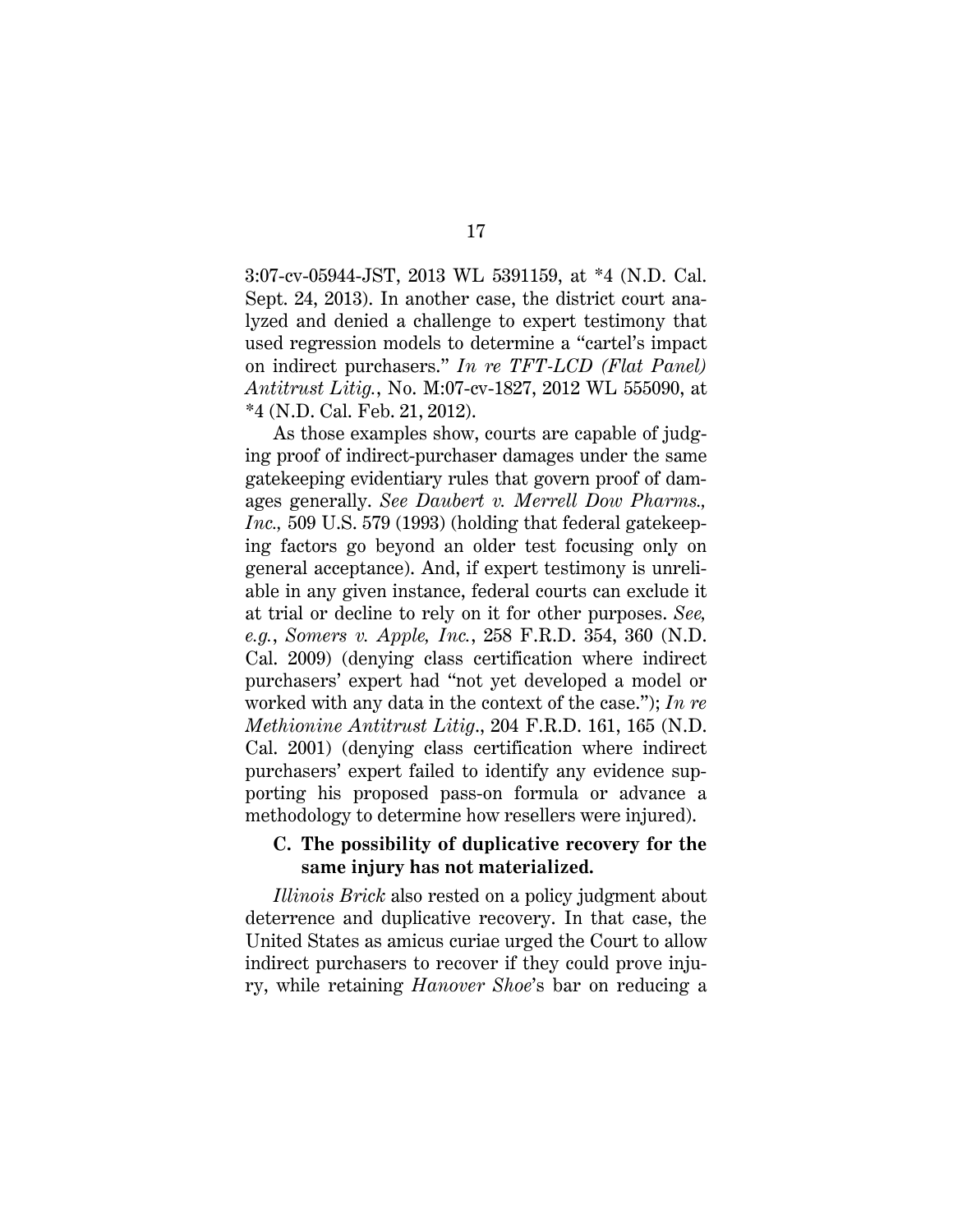direct purchaser's damages based on pass-on allegations (unless indirect purchasers were already litigating passon in the same action). *Ill. Brick*, 431 U.S. at 730-31. That regime would promote the incentive for deterrent private actions. But it would theoretically risk recovery by multiple parties for the same injury if indirect purchasers presented their claims in actions separate from direct purchasers' actions and in a way preventing reconciliation of the claims. *Id.* at 730. *Illinois Brick* judged that risk too serious to allow. *Id.* So the Court concluded, based on *Hanover Shoe*'s bar on defensive use, that offensive use must also be barred. *Id.* 

But, now, most States' antitrust laws allow indirect purchasers to sue over the same conduct actionable under federal law. So the decades since *Illinois Brick* have been fertile ground for testing the seriousness of the risk that multiple victims' competing claims cannot be reconciled and result in duplicative liability. Experience has revealed that risk to be profoundly less serious than *Illinois Brick* speculated.

<span id="page-28-2"></span><span id="page-28-1"></span><span id="page-28-0"></span>For instance, the Antitrust Modernization Commission assembled by Congress reported that, despite ample testimony on numerous issues, "no one identified an instance of unfair or multiple recovery." AMC Report, *supra*, at 274. Academics observe that "there is not a single credible claim that any defendant was ever held to duplicative liability." Robert G. Harris & Lawrence A. Sullivan, *Passing on the Monopoly Overcharge: A Comprehensive Policy Analysis*, 128 U. Pa. L. Rev. 269, 346 (1979). *See generally, e.g.*, J. Thomas Prud'homme, Jr. & Ellen S. Cooper, *One More Challenge for the AMC: Repairing the Legacy of* Illinois Brick, 40 U.S.F.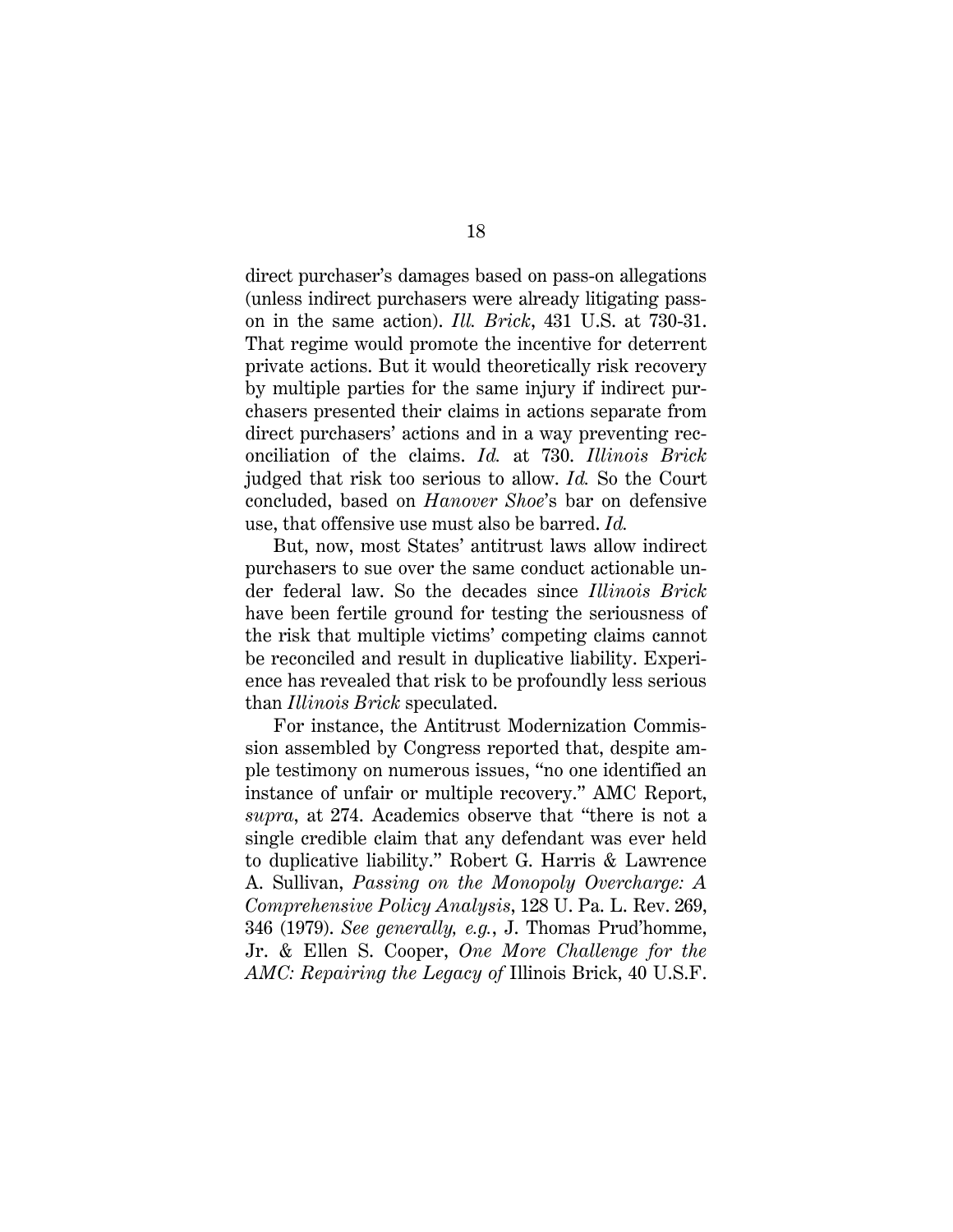L. Rev. 675, 684 (2006) ("[The multiple liability] justification has proven, in the almost thirty years since *Illinois Brick*, to be entirely hypothetical."). Amici States are also unaware of any such instance.

A host of safeguards allows reconciliation of competing claims. They include some longstanding limitations and aspects of federal procedure, such as:

- <span id="page-29-3"></span>• the four-year statute of limitations, 15 U.S.C. § 15b, which makes it unlikely that indirect purchasers could bring a suit only after a directpurchaser lawsuit ends in a final award, as those lawsuits typically last years;
- the defense of laches, which similarly reduces that risk;
- <span id="page-29-0"></span>• limits on offensive collateral estoppel when a plaintiff could easily have joined in an earlier action, *see Parklane Hosiery Co. v. Shore*, 439 U.S. 322, 331 (1979);
- <span id="page-29-4"></span><span id="page-29-2"></span>• consolidation and transfer of cases, *see* 28 U.S.C. §§ 1404, 1407; Fed. R. Civ. P. 42(a);
- judicial authority to adjust class definitions in class actions, *see* 35A C.J.S. Federal Civil Procedure § 115;
- <span id="page-29-1"></span>• statutory interpleader, 28 U.S.C. § 1335; and
- judicial authority to use escrow and to delay judgment.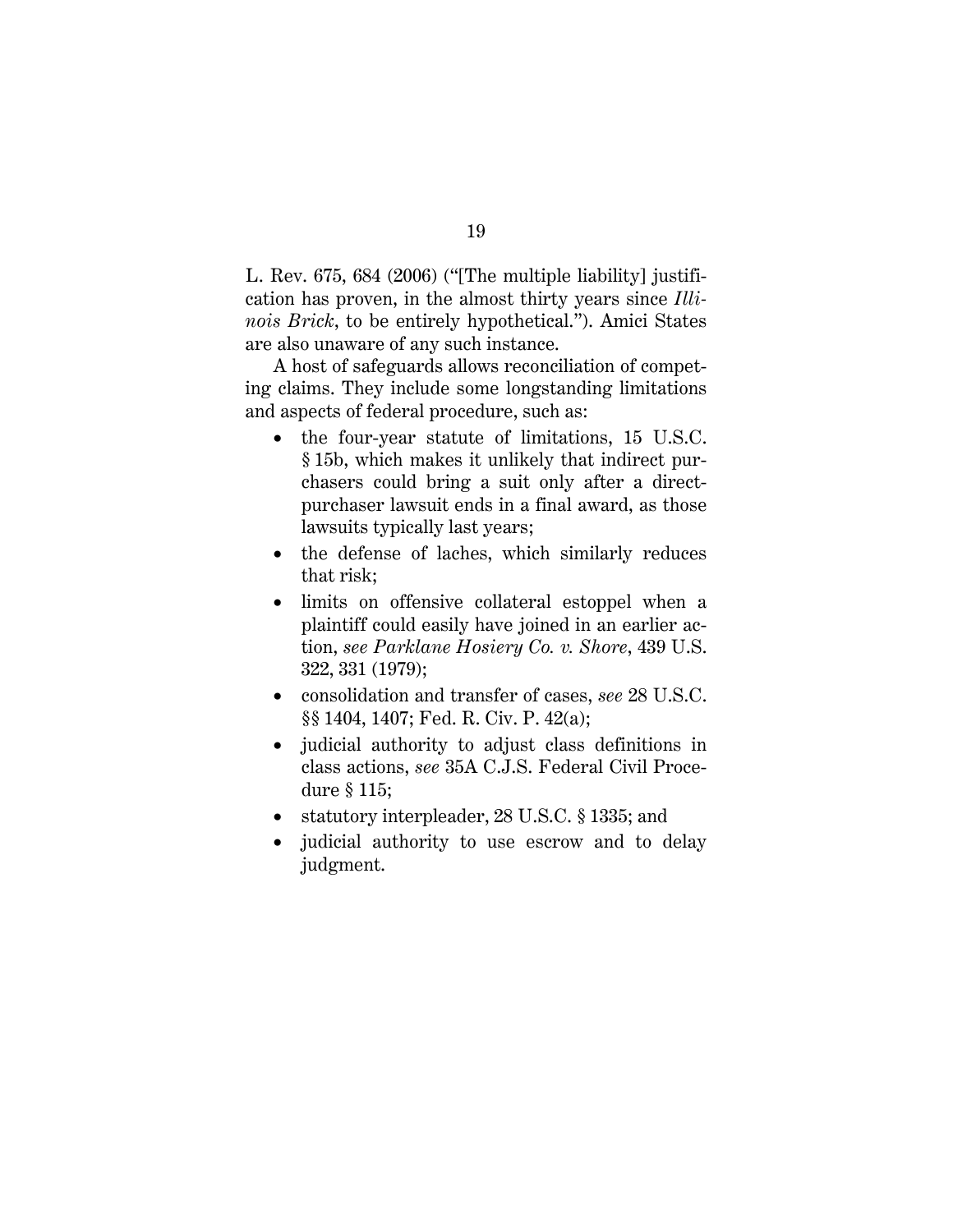<span id="page-30-4"></span>*See* Harris & Sullivan, *supra*, at 346 (concluding that the risk of unreconcilable duplicative claims "is one that judicial experience shows to be easily managed").<sup>2</sup>

<span id="page-30-2"></span><span id="page-30-1"></span>Second, the Class Action Fairness Act of 2005 ("CAFA") greatly expanded federal jurisdiction over state-law class actions. *See* 28 U.S.C. §§ 1332(d), 1453, 1711-1715. Under CAFA, state-law indirect-purchaser claims that previously would have stayed in state courts are now frequently removed to and consolidated in federal court.

<span id="page-30-5"></span><span id="page-30-0"></span>By guiding most indirect-purchaser litigation into federal court, where related actions in various districts can be consolidated for class certification and other pretrial proceedings, CAFA further diminishes the risk of multiple liability. *See* Varanini, *supra*, at 59-60; *see, e.g.*, *In re: Polyurethane Foam Antitrust Litig.*, 753 F. Supp. 2d 1376 (U.S. Jud. Pan. Mult. Lit. 2010) (ordering state-law indirect-purchaser claims to proceed in same federal court as federal-law direct-purchaser claims). That single federal court can unify decisions on the admissibility of damages evidence and the commonality of indirect-purchaser injury. *See generally* AMC Report, *supra*, at 274 (noting that "estimating pass on for a potential class can be a significant barrier to class certifi-

<span id="page-30-3"></span>l

<sup>2</sup> *Illinois Brick* was also concerned that allowing pass-on allegations and resolving competing claims of direct and indirect purchasers would add "whole new dimensions of complexity" from managing claims against a common fund. 431 U.S. at 737; *see id.* at 738-41. As explained above, however, the judiciary has proven adept at managing that complexity. Moreover, the complexity is already present in nearly all instances because the majority of States now permit indirect-purchaser suits.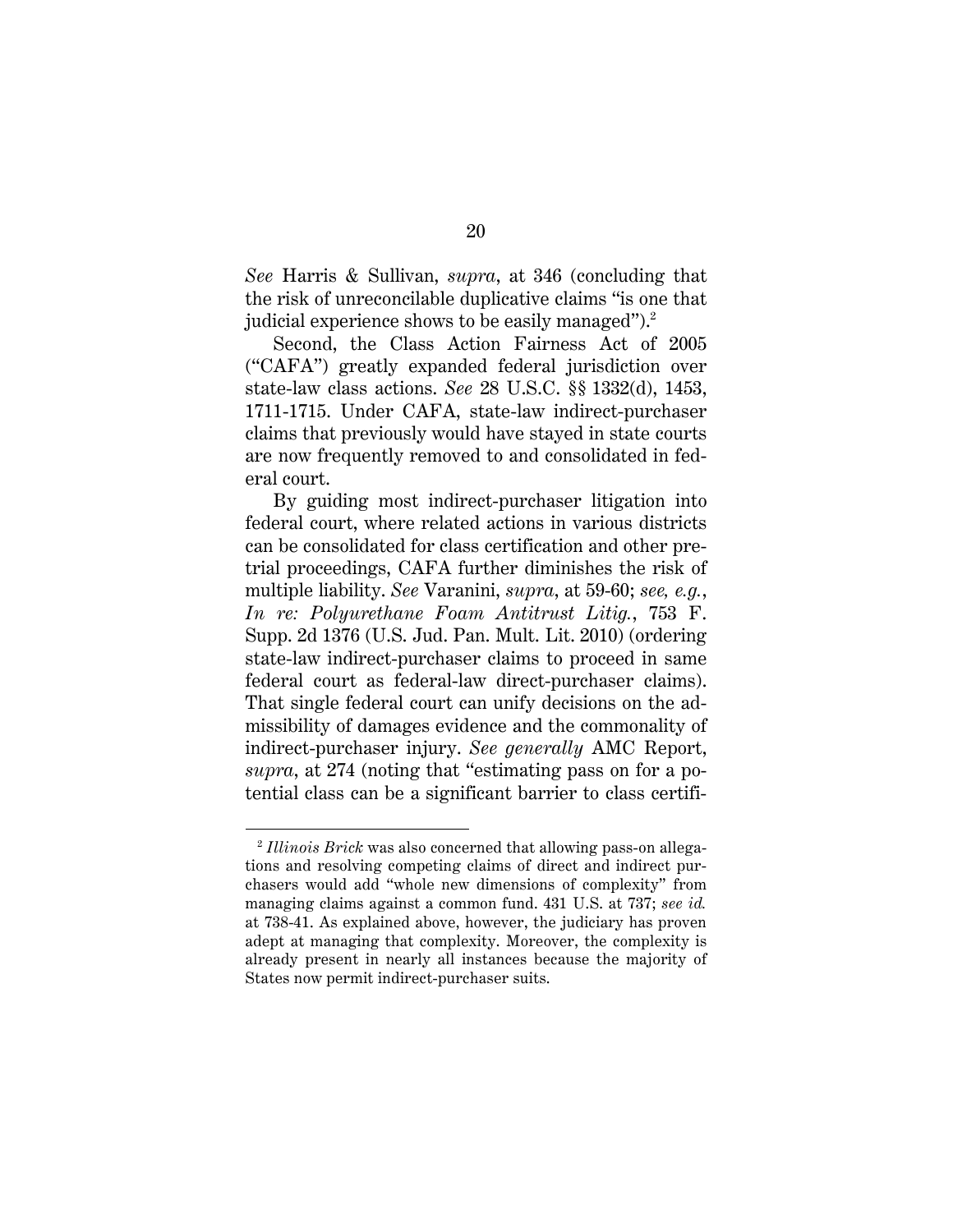cation"). And those consolidated actions often remain in the transferee court for trial because, after class certification, the transferee court can, "using a medley of options, retain jurisdiction over the case for trial purposes." Varanini, *supra*, at 59-60 & n.136.

Sufficient time has passed to conclude that the risk of unreconcilable damages claims by direct and indirect purchasers is not nearly as serious as *Illinois Brick* suggested. The Court should reconsider whether preventing any hypothetical risk of duplicative recovery—a risk that has not materialized in 40 years—justifies denying a remedy to actual victims who can prove their loss with reasonable precision.

## **D.** *Illinois Brick***'s assumption that full compensation must be sacrificed to ensure robust deterrence has proved unfounded.**

Lastly, *Illinois Brick* rested on a policy view that "the antitrust laws will be more effectively enforced by concentrating the full recovery for the overcharge in the direct purchasers rather than by allowing every plaintiff potentially affected by the overcharge to sue only for the amount it could show was absorbed by it." 431 U.S. at 735; *accord id.* at 745-47.

But the ensuing 40 years have shown that this rule results in denying a claim to consumers even when direct purchasers are unlikely to sue: "Recent scholarship has been more empirically grounded, and most results suggest that denying standing to indirect purchasers has severely hindered antitrust enforcement." Richman & Murray, *supra*, at 94.

<span id="page-31-0"></span>Direct purchasers often have little desire to disrupt a lucrative relationship with antitrust-violating suppli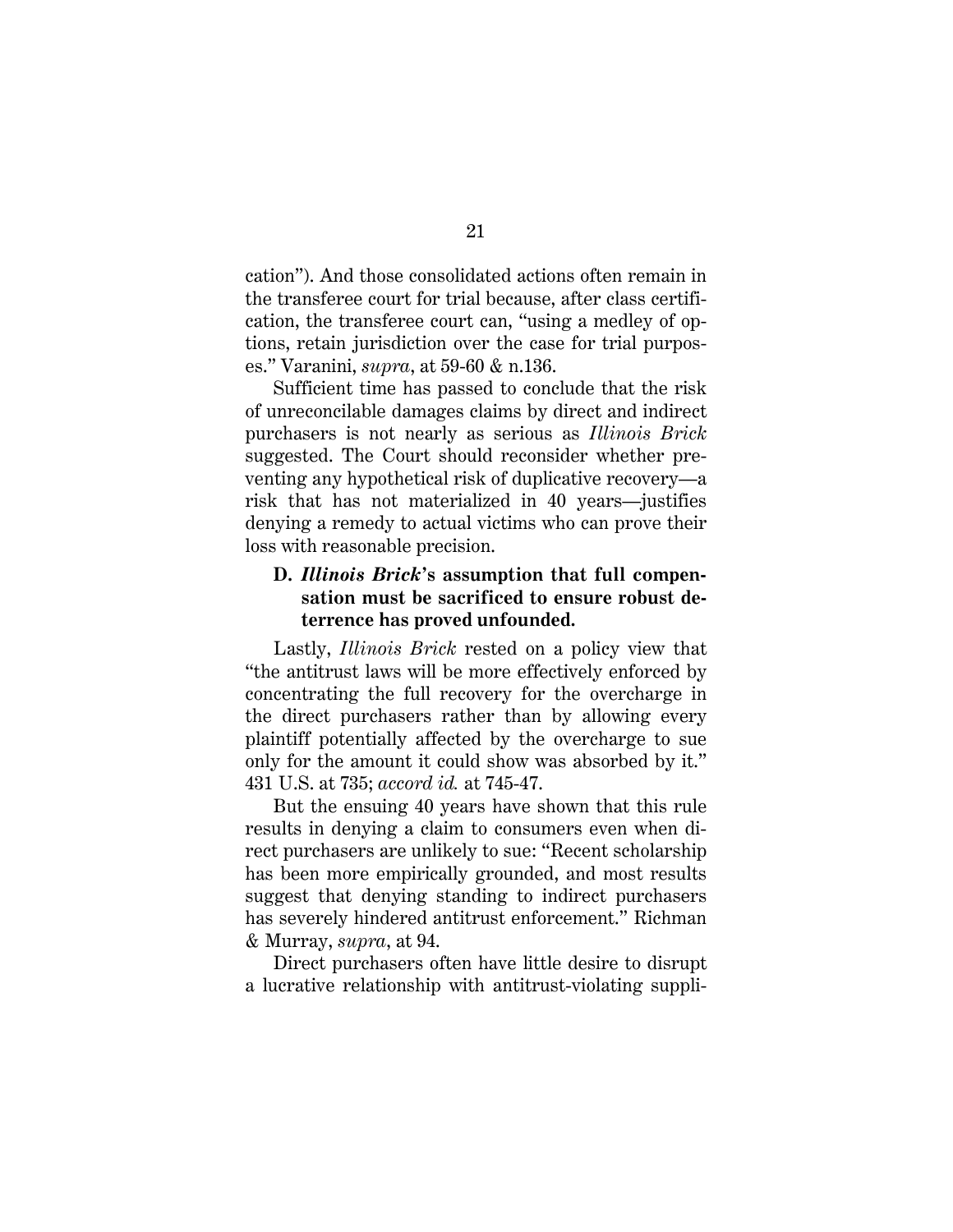<span id="page-32-5"></span><span id="page-32-4"></span><span id="page-32-3"></span><span id="page-32-2"></span>ers, especially when direct purchasers can pass on most or all of an anticompetitive overcharge. Lande, *supra*, at 452-53; Hovenkamp, *supra*, at 941-42; Harris & Sullivan, *supra*, at 352. That concern cannot be dismissed as speculative. *See* Memorandum from the Antitrust Modernization Comm'n Staff to the Antitrust Modernization Comm'n Comm'rs 12-13 (May 4, 2006), govinfo.library. [unt.edu/amc/pdf/meetings/CivRem-IndP\\_DiscMemo060](govinfo.library.unt.edu/amc/pdf/meetings/CivRem-IndP_DiscMemo060504-fin.pdf) 504-fin.pdf (summarizing testimony identifying several instances in which direct purchasers failed to pursue claims that indirect purchasers pursued).

<span id="page-32-6"></span>Indeed, the indirect-purchaser rule can perversely "encourage[] additional antitrust violations." Richman & Murray, *supra*, at 94-95. Upstream cartels can "manipulate the incentives" of distributors by "shar[ing] rents with [them] without explicitly including them in an illegal conspiracy." *Id.* at 94; *see* Maarten P. Schinkel et al., *Illinois Walls: How Barring Indirect Purchaser Suits Facilitates Collusion*, 39 RAND J. of Econ. 683, 683 (2008) (detailing mechanics); *id.* at 694-95 (surveying cases where this may have occurred).

<span id="page-32-1"></span><span id="page-32-0"></span>Conversely, the past decades' experience shows that allowing injured consumers to sue enhances deterrence. Cavanagh, *supra*, at 49 ("Indirect purchaser suits have led to a modest up-tick in deterrence."). *Illinois Brick* was concerned that "diffusing the benefits" of a damages action "could seriously impair" the viability of private suits. 431 U.S. at 745. But even though the incentive may be divided up, ample incentive for meritorious claims is created by the statutory award of attorney's fees and mandatory treble damages. 15 U.S.C. § 15(a). And indirect-purchaser claims may be aggregated either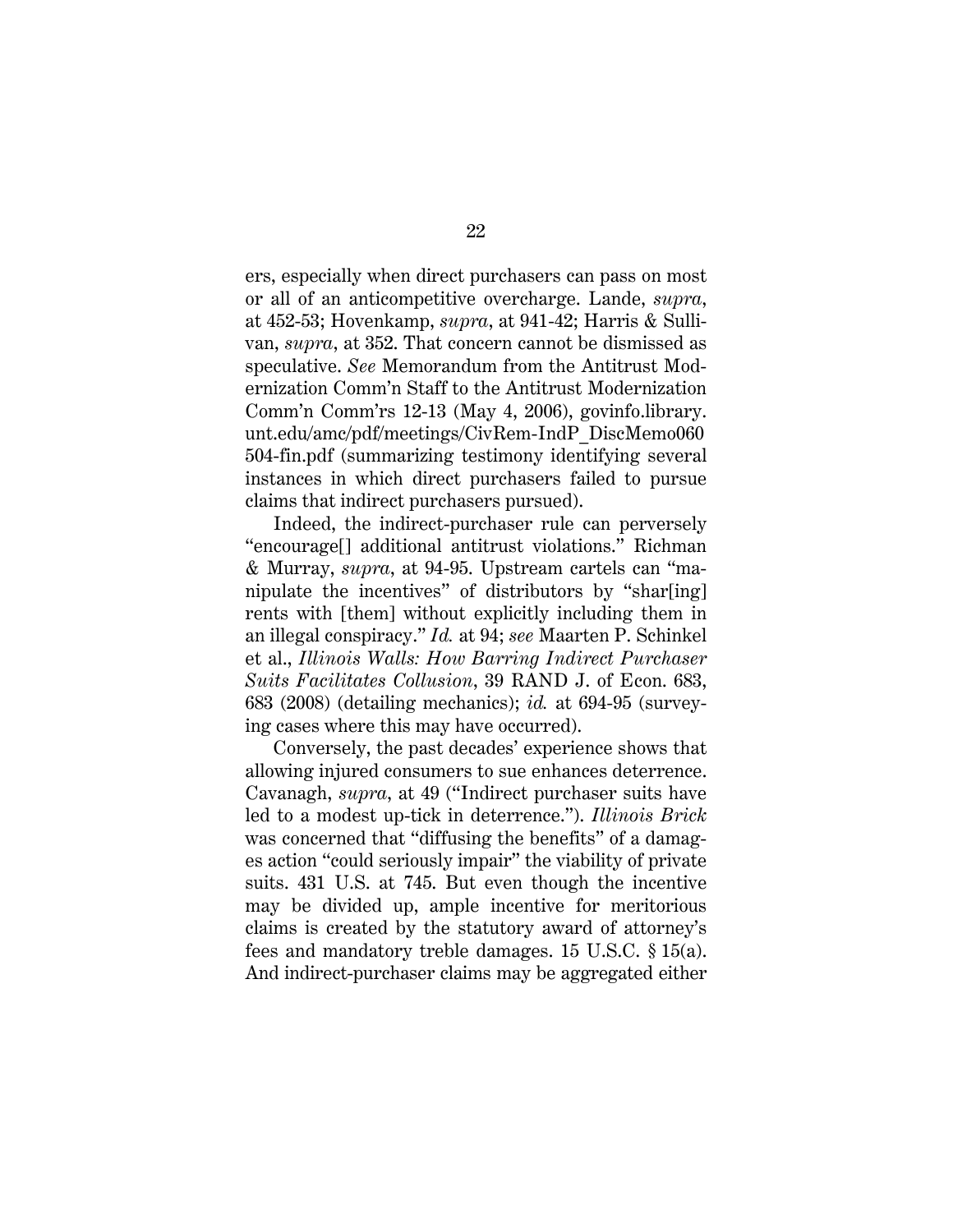in appropriate class actions or by state *parens patriae* suits, *see id.* § 15c, mitigating collective-action difficulties.

<span id="page-33-1"></span>Unsurprisingly, then, the past four decades have seen many successful indirect-purchaser suits under state antitrust laws. *See* Am. Bar Ass'n, Indirect Purchaser Litigation Handbook (2d ed. 2016); Am. Bar Ass'n, Indirect Purchaser Lawsuits (Eric J. McCarthy et al. eds., 2010). <sup>3</sup> Ultimately, as Professor Hovenkamp opines:

<span id="page-33-0"></span>Direct purchasers may be somewhat better detectors than are indirect purchasers or the consumer groups representing them, but there is no obvious reason for thinking they are so superior as to warrant exclusive rights to action based on a deterrence rationale. Much more plausibly, the likelihood of detection varies with the number of detectives. The indirect-purchaser rule weakens the incentives of consumers and their interest groups to detect violations, for it robs them of their damage action.

<span id="page-33-2"></span>Herbert Hovenkamp, *The Indirect-Purchaser Rule and Cost-Plus Sales*, 103 Harv. L. Rev. 1717, 1729 (1990).

<span id="page-33-3"></span>l

<sup>3</sup> Even before *Illinois Brick*, indirect purchasers were plaintiffs in almost two-thirds of all private federal antitrust actions and the only plaintiffs in one quarter of those cases. S. Rep. No. 95- 934, at 19-20 (1978).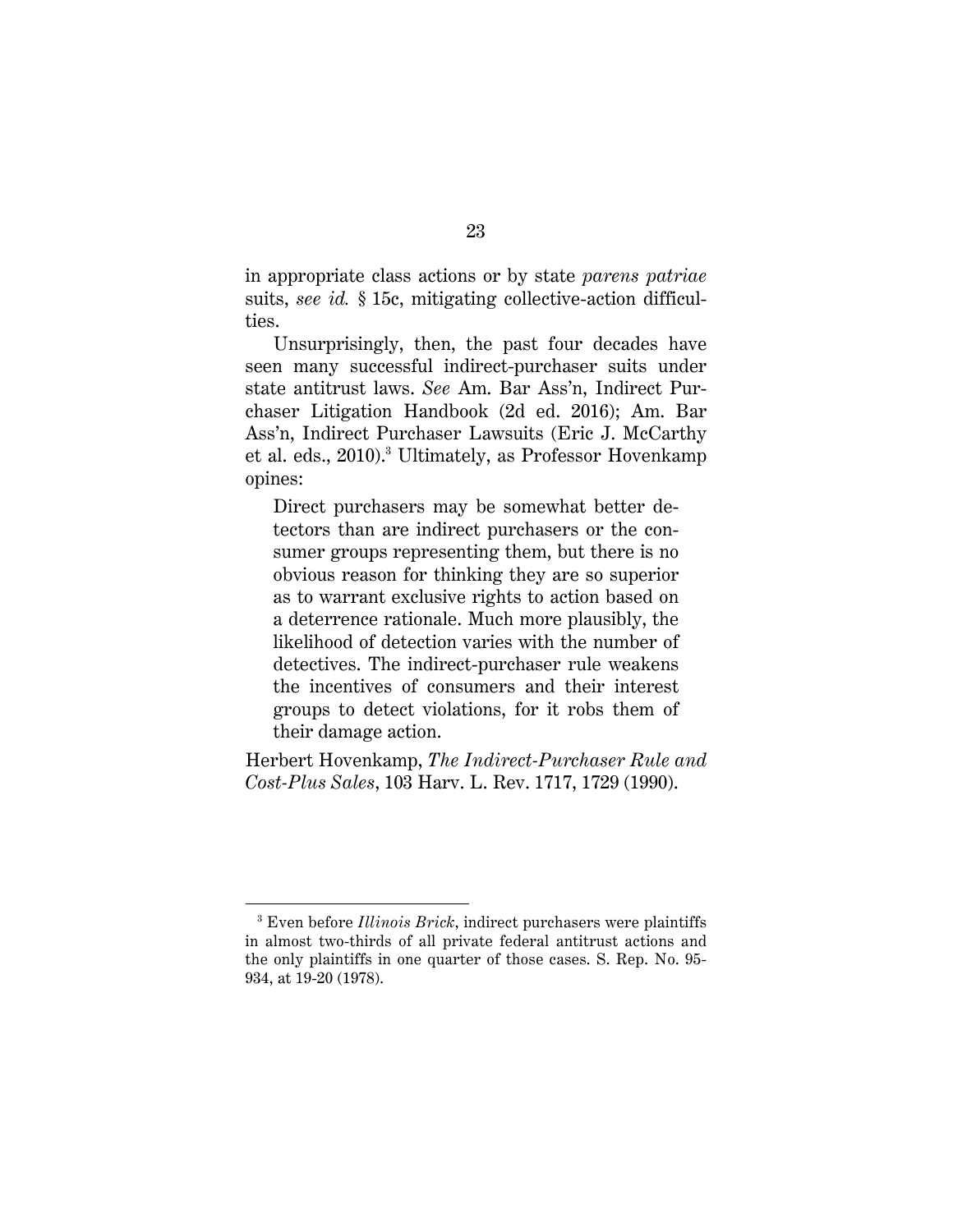### **III. The Court should overrule Illinois Brick.**

*Stare decisis* "is not an inexorable command," and a number of factors inform the determination whether to overrule a past decision. *Janus v. Am. Fed'n of State, Cty., & Mun. Emps., Council 31*, 138 S. Ct. 2448, 2478- 79 (2018) (quotation marks omitted). The considerations most relevant here are the strength of any reliance interests, subsequent experience, the decision's administrability, the quality and consistency with other decisions of the precedent's reasoning, and developments in the law since the decision was handed down. Those factors all favor overruling *Illinois Brick*.

### **A. No significant reliance interests justify retaining** *Illinois Brick***.**

In some cases, reliance provides a strong reason for adhering to past decisions. But it does not carry significant weight here. Although *stare decisis* is at its "acme" in property and contract cases that have engendered reliance, "the opposite is true in cases . . . involving procedural and evidentiary rules." *Payne v. Tennessee*, 501 U.S. 808, 828 (1991).

<span id="page-34-0"></span>*Illinois Brick* is in the latter camp. It rests heavily on evidentiary concerns about the reliability and burdensomeness of certain evidence of injury. There is no other way to explain *Illinois Brick*'s exception allowing suit for "easy to prove" indirect-purchaser injury under cost-plus contracts. 431 U.S. at 724 n.2, 732 n.12.

Because it is grounded in evidentiary concerns and enforcement policy, *Illinois Brick* has not engendered reliance interests of significance in the *stare decisis*  analysis. *Payne*, 501 U.S. at 828. Moreover, antitrust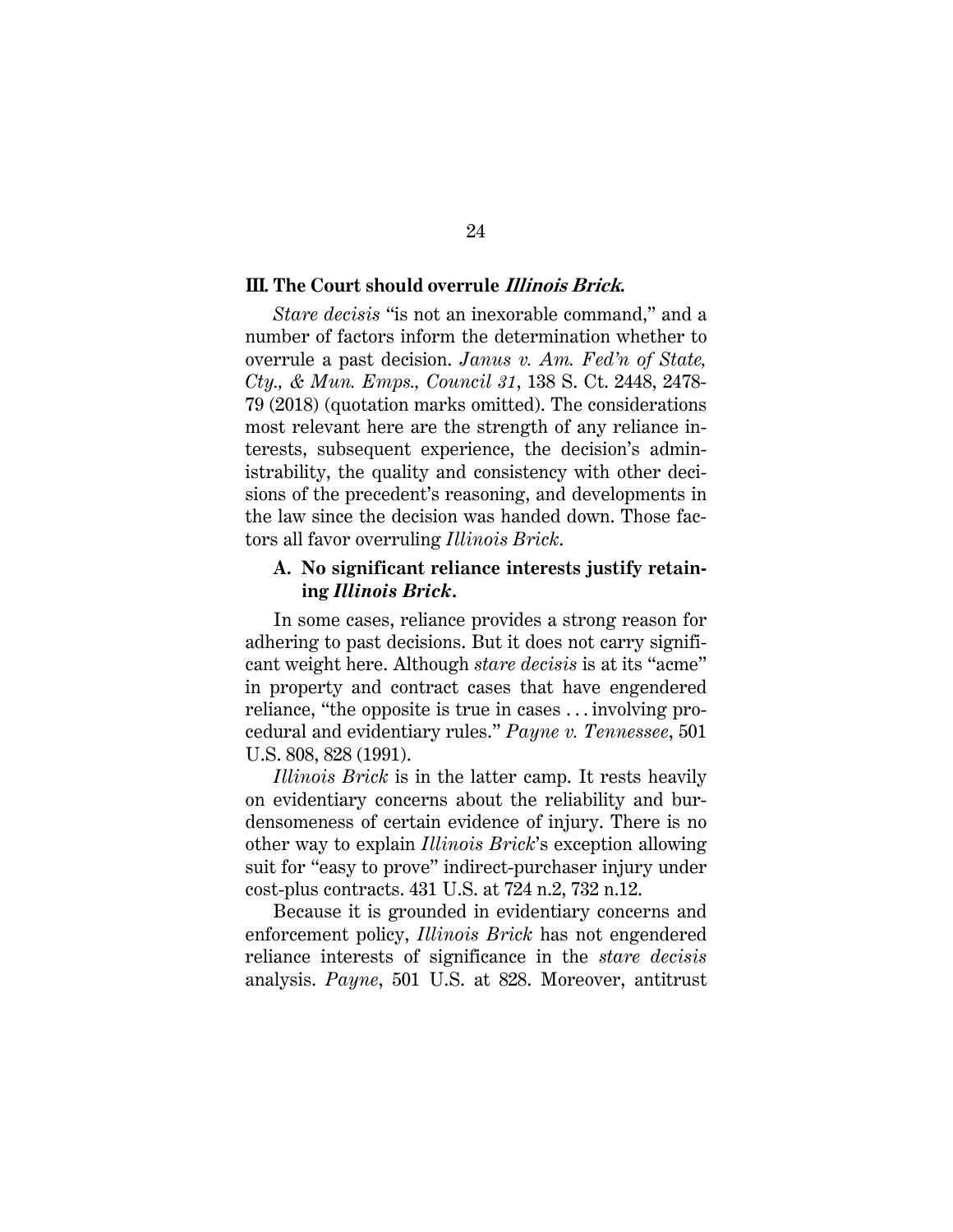violators can have no serious expectation that they will not face claims by indirect purchasers, as most States now allow such claims. *See supra* pp. 12-13.

## <span id="page-35-3"></span>**B.** *Stare decisis* **has weaker force when subsequent economic experience undermines the rationale of antitrust decisions.**

<span id="page-35-0"></span>The Court has a recognized willingness to reconsider policy-driven antitrust decisions "as economic understanding evolves." *Kimble v. Marvel Entm't, LLC*, 135 S. Ct. 2401, 2412-13 (2015); *accord State Oil Co. v. Khan*, 522 U.S. 3, 20 (1997) ("In the area of antitrust law, there is a competing interest, well represented in this Court's decisions, in recognizing and adapting to changed circumstances and the lessons of accumulated experience."). Hence, the Court "has viewed *stare decisis* as having less-than-usual force in cases involving the Sherman Act." *Kimble*, 135 S. Ct. at 2412; *accord Leegin Creative Leather Prods., Inc. v. PSKS, Inc.*, 551 U.S. 877, 899 (2007).

<span id="page-35-1"></span>And *stare decisis* already places importance on subsequent experience in deciding whether to retain precedent. *E.g.*, *South Dakota v. Wayfair, Inc.*, 138 S. Ct. 2080, 2092 (2018) (overruling a decision that had become "removed from economic reality"); *Pearson*, 555 U.S. at 233 (overruling a decision based on subsequent experience).

<span id="page-35-2"></span>As set out above in Part II, *Illinois Brick*'s concerns with proof of indirect-purchaser injury are no longer justified given decades of experience under state antitrust law and modern economic techniques. *Stare deci-*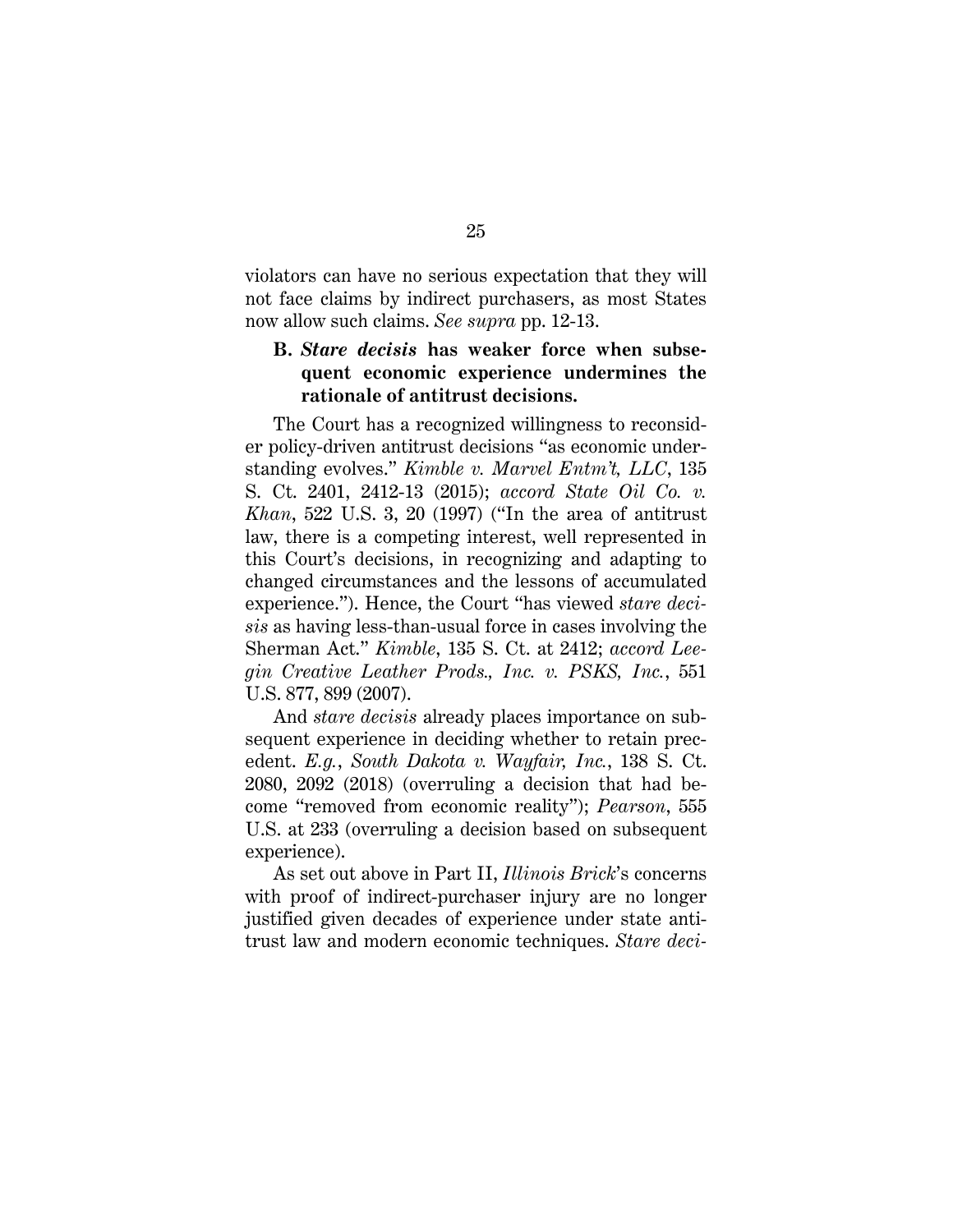*sis* is no obstacle to reconsidering *Illinois Brick* based on those intervening developments.

## **C.** *Illinois Brick* **is increasingly difficult to apply in the modern world, as this case shows.**

The Court routinely considers the "workability" of its precedent in considering the force of *stare decisis*. *Janus*, 138 S. Ct. at 2481-82; *e.g.*, *Wayfair*, 138 S. Ct. at 2097; *Payne*, 501 U.S. at 827. *Illinois Brick* has proved increasingly difficult to apply with the increase in commerce over modern platforms for licensing rights. That difficulty is shown not only by the disagreement between the district court and court of appeals here, but also by the divided opinions in *Campos v. Ticketmaster Corp.*, 140 F.3d 1166 (8th Cir. 1998).

In a traditional resale model, an intermediary buys goods from a manufacturer and resells them to purchasers, usually with branding or other value added. That was the case with the concrete bricks in *Illinois Brick*, which contractors bought and incorporated into buildings sold to users. 431 U.S. at 726.

<span id="page-36-0"></span>In contrast, only some of those features are present with platforms such as Apple's App Store platform or Ticketmaster's platform in *Campos*. Unlike distributors of goods, those platforms merely facilitate the licensing of rights to consumers (i.e., a license to install an app on a device or to enter a performance venue). Consumers are the first parties in that mode of commerce to pay money to someone else. And if consumers pay that money to a platform accused of anticompetitive conduct, some rationales in *Hanover Shoe* suggest that those initial payers can sue under *Illinois Brick*. 392 U.S. at 490 ("A person whose property is diminished by a payment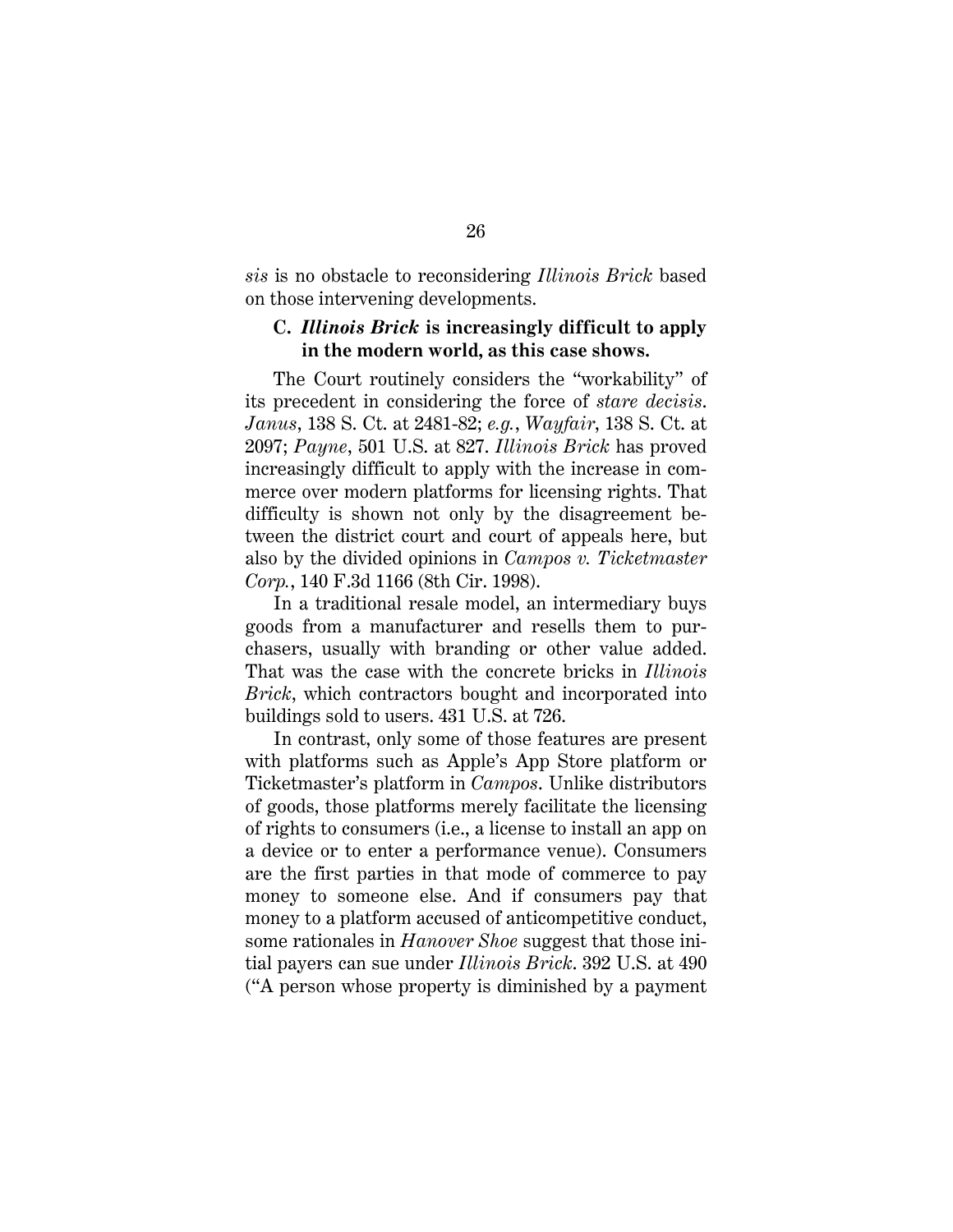of money wrongfully induced is injured in his property."); *id.* at 490 n.8 (indicating that liability is set at "the first step" of the initial payment to the wrongdoer). That appears to be the gist of the Ninth Circuit's "distributor function" test. Pet. App. 17a-21a.

On the other hand, *Campos* articulated an "antecedent transaction" test for such platforms, applying that test to preclude buyers who used Ticketmaster's platform from alleging injury due to Ticketmaster's practices. 140 F.3d at 1169-70. *Campos*, in turn, has drawn criticism for creating a situation in which no one has standing to sue, since concert venues lack injuries-infact and concertgoers are denied a right of action. *See, e.g.*, Joseph P. Bauer, *The Stealth Assault on Antitrust Enforcement: Raising the Barriers for Antitrust Injury and Standing*, 62 U. Pitt. L. Rev. 437, 447 (2001); Jill S. Kingsbury, *The Indirect Purchaser Doctrine: Antecedent Transaction?*, 65 Mo. L. Rev. 473, 490 (2000); *see also Campos*, 140 F.3d at 1174-75 (Arnold, J., dissenting).

<span id="page-37-4"></span><span id="page-37-3"></span><span id="page-37-2"></span><span id="page-37-1"></span><span id="page-37-0"></span>This brief takes no position on whether *Campos* or the decision below correctly apply *Illinois Brick*. Those decisions do, however, highlight difficulties in applying *Illinois Brick* in the modern world. Other decisions also grapple with that task and reach a variety of inconsistent conclusions. *See, e.g.*, Areeda et al., *supra*, at ¶ 346j; Seth E. Miller, *Seeing Over the Brick Wall: Limiting the* Illinois Brick *Indirect Purchaser Rule and Looking at Antitrust Standing in* Campos v. Ticketmaster Corp. *Through a New Lens*, 32 Fla. St. U.L. Rev. 197, 212-16 (2004); Andrew I. Gavil, *Thinking Outside the* Illinois Brick *Box: A Proposal for Reform*, 76 Antitrust L.J.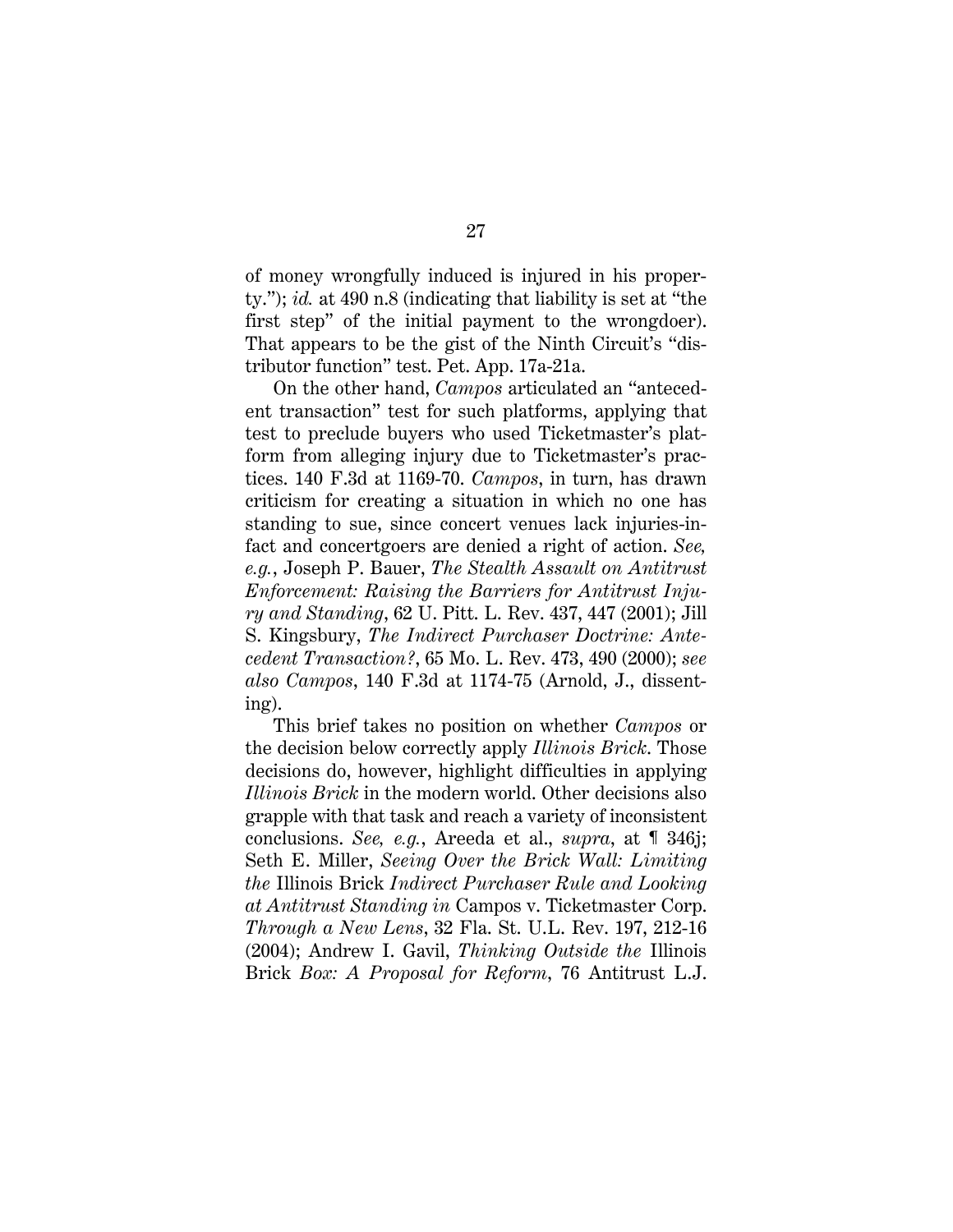<span id="page-38-2"></span>167, 191 n.69 (2009); Roger D. Blair & Jeffrey L. Harrison, *Reexamining the Role of* Illinois Brick *in Modern Antitrust Standing Analysis*, 68 Geo. Wash. L. Rev. 1, 18-25 (1999). Those differing conclusions highlight that *Illinois Brick* is increasingly problematic to apply.4

## **D.** *Illinois Brick* **is not commended by the quality of its reasoning.**

<span id="page-38-1"></span>An important factor in deciding whether *stare decisis* compels continued adherence to precedent is "the quality of its reasoning." *Janus*, 138 S. Ct. at 2479; *accord Rodriguez de Quijas v. Shearson/Am. Express, Inc.*, 490 U.S. 477, 480-81 (1989). Here, *Illinois Brick*'s reasoning is out of step with both the text of the Clayton Act and congressional policy.

**1.** The Court has acknowledged that *Illinois Brick* circumscribes private actions based on "concerns" about "active enforcement." *Blue Shield of Va. v. McCready*, 457 U.S. 465, 474 (1982). But addressing those concerns

l

<span id="page-38-0"></span><sup>4</sup> *Ohio v. American Express Co.*, 138 S. Ct. 2274 (2018) ("*AmEx*"), further complicates the issue. *AmEx* held it necessary to analyze anticompetitive effects with reference to "both sides of a two-sided transaction platform," defining such platforms to cover a business that "offers different products or services to two different groups who both depend on the platform to intermediate between them," as long as the business "cannot make a sale to one side of the platform without simultaneously making a sale to the other." *Id.* at 2280, 2287. *AmEx* thereby envisions a seller with *direct* connections to *two groups* of purchasers. If the App Store in this case falls within this definition—as Justice Breyer's dissent may suggest, *see id.* at 2299—then *AmEx* may mean that both app developers and app purchasers are "direct" purchasers from Apple.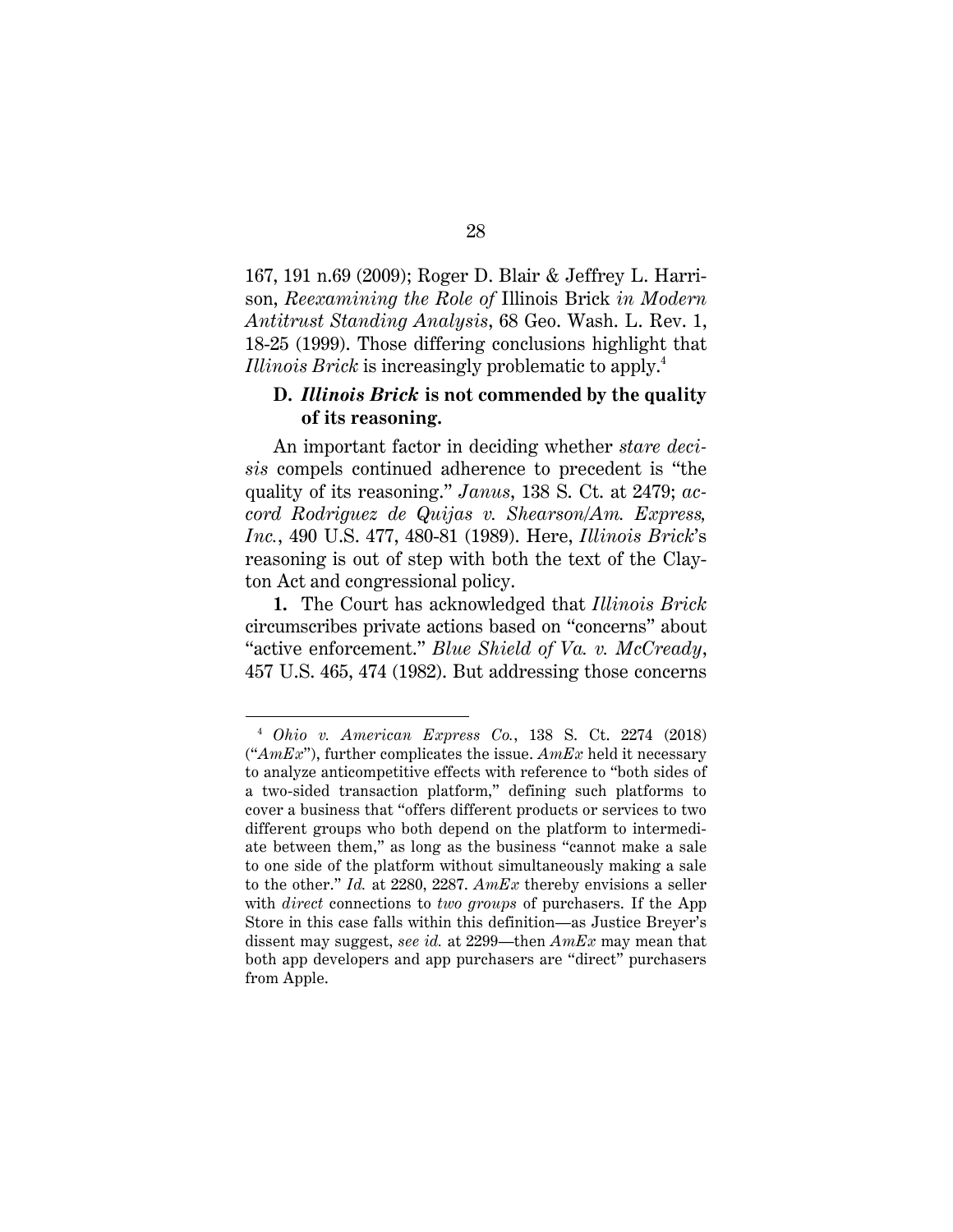(which are outdated, *see supra* Part II) came "at the expense of distorting the statutory language." *Lexmark Int'l, Inc. v. Static Control Components, Inc.*, 572 U.S. 118, 136 (2014).

<span id="page-39-3"></span>The statute contains no direct-purchaser limitation. Section 4 of the Clayton Act directs that "*any person* who shall be injured in his business or property by reason of anything forbidden in the antitrust laws may sue ... and shall recover threefold the damages by him sustained*.*" 15 U.S.C. § 15(a) (emphasis added). It is hard to think of language broader than "any person . . . injured." *Id.* 

<span id="page-39-2"></span><span id="page-39-1"></span>The Court has repeatedly recognized the breadth of the word "any." *See, e.g.*, *SAS Inst., Inc. v. Iancu*, 138 S. Ct. 1348, 1354 (2018); *Encino Motorcars, LLC v. Navarro*, 138 S. Ct. 1134, 1141 (2018); *Kasten v. Saint-Gobain Perf. Plastics Corp*., 563 U.S. 1, 10 (2011); *Ali v. Fed. Bureau of Prisons*, 552 U.S. 214, 218-19 (2008). The Court has even made that point in the context of competition law. *Mandeville Island Farms, Inc. v. Am. Crystal Sugar Co.*, 334 U.S. 219, 236 (1948) (discussing a provision authorizing "any" victim to sue: "The Act is comprehensive in its terms and coverage, protecting all who are made victims of the forbidden practices  $\dots$ "); *cf. Janus*, 138 S. Ct. at 2478 (analyzing, in weighing *stare decisis*, a past decision's "consistency with other related decisions").

<span id="page-39-0"></span>The term "any" therefore indicates that all injured consumers have a right to pursue monetary relief, not just consumers who bought from a price-fixer directly. *Cf. Arlington Cent. Sch. Dist. Bd. of Educ. v. Murphy*, 548 U.S. 291, 296 (2006) ("When the statutory language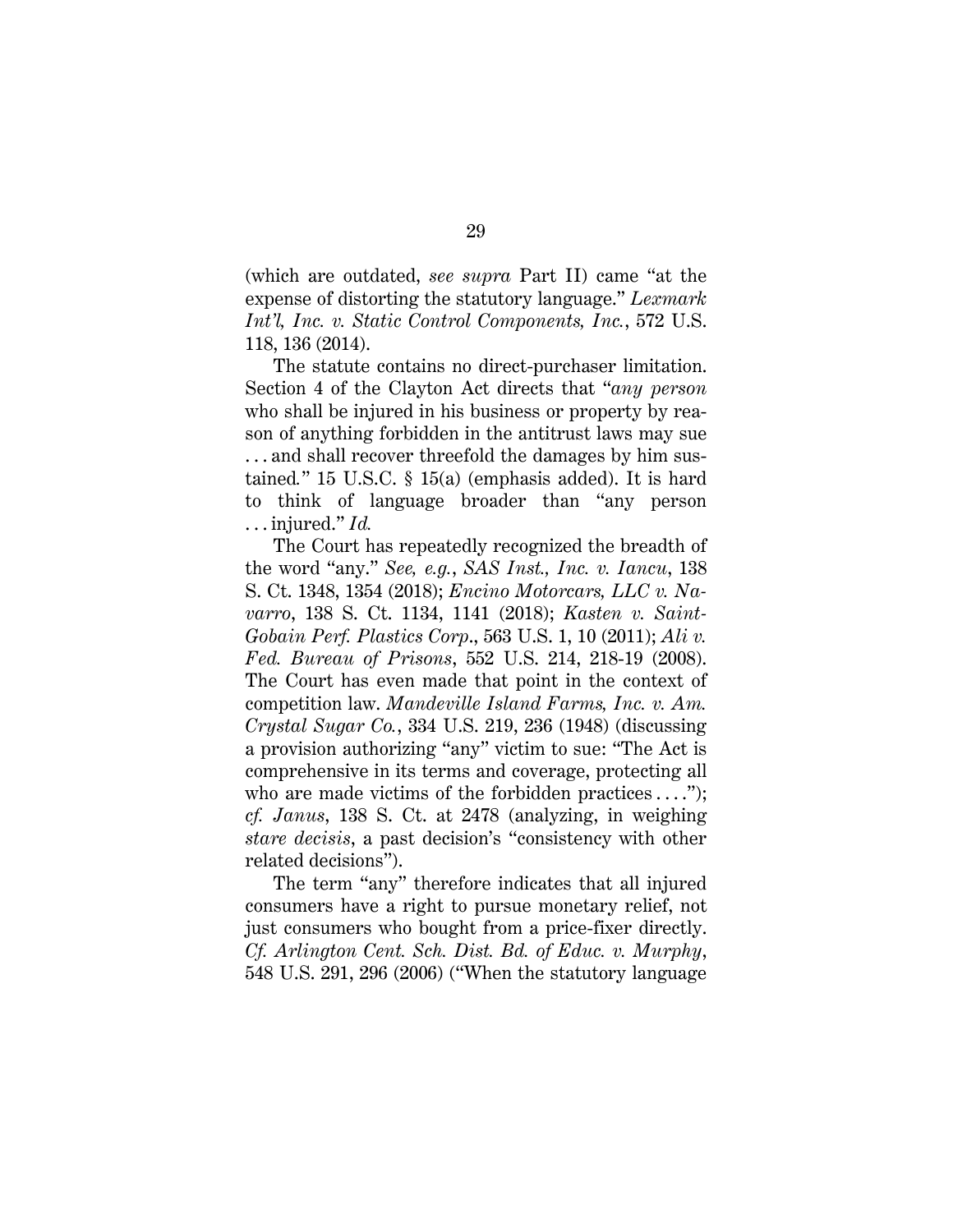is plain, the sole function of the courts—at least where the disposition required by the text is not absurd—is to enforce it according to its terms.") (quotation marks omitted).

Moreover, the Clayton Act authorizes lawsuits "without respect to the amount in controversy," 15 U.S.C. § 15(a), confirming the atextual nature of *Illinois Brick*'s concern with the predicted "small stake[s]" of indirect-purchaser suits, 431 U.S. at 747.5

<span id="page-40-0"></span>Of course, Congress intended the Clayton and Sherman Acts "to be construed in the light of [their] common-law background," which includes limitations such as proximate cause. *Associated Gen. Contractors of Cal., Inc. v. Cal. State Council of Carpenters*, 459 U.S. 519, 531-33 (1983) ("*AGC*"). But there is no common-law (or textual) basis for excluding all indirect purchasers who are injured by reason of an antitrust violation. And *Illinois Brick* admits that its rule "denies recovery to those indirect purchasers who may have been actually injured by antitrust violations." 431 U.S. at 746.

<span id="page-40-1"></span> $\overline{a}$ 

<span id="page-40-3"></span><span id="page-40-2"></span> $5$  The legislative history confirms that the Congress that enacted the damages remedy, originally section 7 of the Sherman Act of 1890, envisioned relief for actual users, not simply middlemen. The 51st Congress recognized that individual consumers were primarily injured by the great trusts of the day, even though they did not purchase goods such as sugar directly from those trusts. For example, Senator George included consumers in explaining who could recover damages: "The consumer, therefore, paying all [of a trust's] increased price advanced by the middlemen and profits on the same, is the party necessarily damnified or injured." 21 Cong. Rec. 1767 (1890). Senator Spooner similarly expressed his concern with trusts' "keep[ing] up to consumers" the prices of various foods. 21 Cong. Rec. 2640 (1890).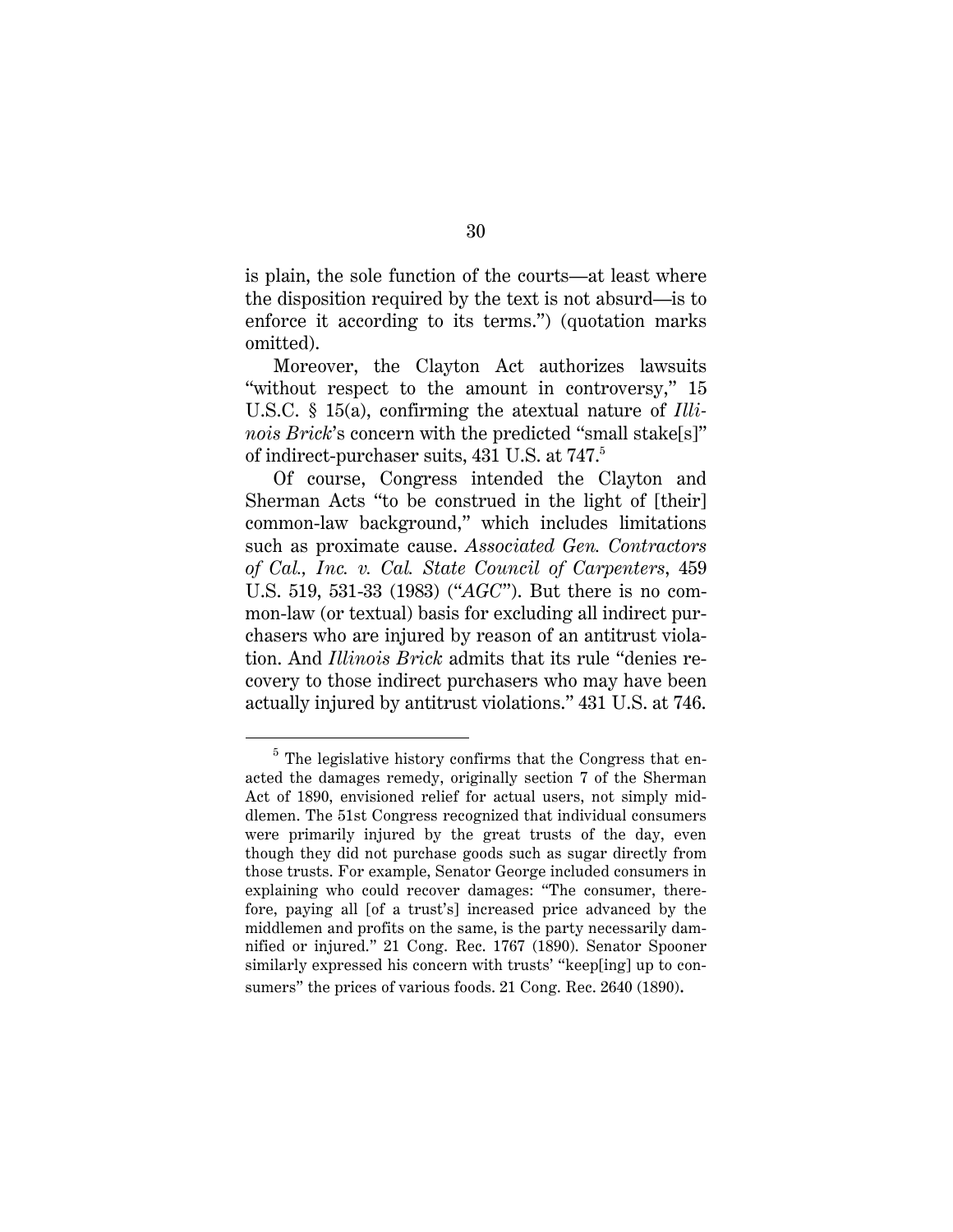Furthermore, section 4 directs that any person injured by an antitrust "shall recover" his damages sustained. 15 U.S.C. § 15(a). As the Court recently confirmed, "shall" connotes a mandatory duty, not admitting of policy-laden exceptions. *SAS Inst.*, 138 S. Ct. at 1354 ("The word 'shall' generally imposes a nondiscretionary duty.").

**2.** The Court has also found it appropriate to overrule precedent where doing so would "correct a seriously erroneous interpretation of statutory language that would undermine congressional policy as expressed in other legislation." *Rodriguez de Quijas*, 490 U.S. at 484. That consideration also counsels overruling *Illinois Brick*.

<span id="page-41-1"></span>In the Hart–Scott–Rodino Antitrust Improvements Act of 1976, Congress enacted section 4C of the Clayton Act, which provides that a State may bring a civil action in its name, "as parens patriae on behalf of natural persons residing in such State," to secure monetary relief "for injury sustained by such natural persons to their property by reason of any violation of [the Sherman Act]." 15 U.S.C.  $\S$  15 $c(a)(1)$ . As this Court has held, section 4C is a procedural device to permit aggregation of claims that citizens could themselves bring under section 4 of the Clayton Act. *Utilicorp*, 497 U.S. at 219.

<span id="page-41-2"></span><span id="page-41-0"></span>But that aggregation would have little point if, as *Illinois Brick* concluded, section 4 claims are limited to only direct purchasers. The States would have been given a practically useless power, because citizens who buy price-fixers' goods rarely do so directly, as opposed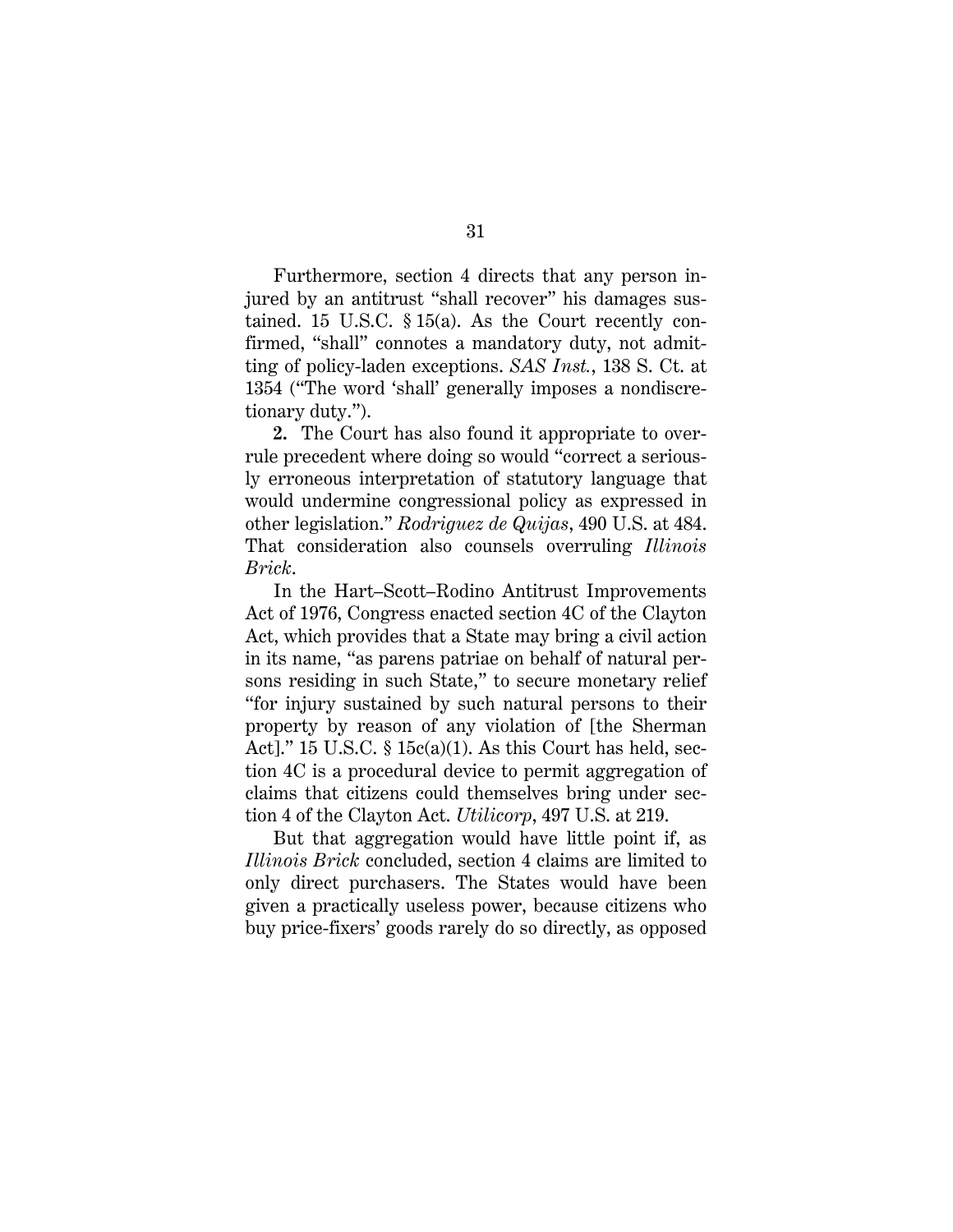to buying indirectly through distributors. <sup>6</sup> That conflict between *Illinois Brick*'s indirect-purchaser limitation and the policy embodied in the Hart–Scott–Rodino Antitrust Improvements Act further justifies overruling *Illinois Brick*.

<span id="page-42-0"></span>**3.** More generally, the Court has recognized compensating injured parties as a major goal of antitrust law. *Brunswick Corp. v. Pueblo Bowl-O-Mat, Inc.*, 429 U.S. 477, 486 n.10 (1977) (recognizing the congressional design to "[open] the door of justice to every man, whenever he may be injured by those who violate the antitrust laws, and [to] giv[e] the injured party ample damages for the wrong suffered"). That congressional policy is inconsistent with *Illinois Brick*'s decision to bar recovery by indirect purchasers who can prove their injury with reasonable precision—and to instead allow potential windfall awards to direct purchasers who may not bear any of an illegal overcharge. *See* AMC Report, *supra*, at vi ("Such a system that compensates the uninjured and denies recovery to the injured seems fundamentally unfair.").

 $\overline{a}$ 

<span id="page-42-2"></span><span id="page-42-1"></span><sup>6</sup> That structural implication of section 4C is confirmed by the provision's legislative history. The Senate Report explains that, "[a]s between competing claimants within the chain of distribution, however, *including consumers*, [section 4C] is intended to assure that the monetary relief is properly allocated." S. Rep. No. 94-803, at 44-45 (1976) (emphasis added). Likewise, the House Report states Congress's understanding that, "Under section 4 of the Clayton Act, any person, including *any consumer*, who can prove he was injured by price-fixing or any other antitrust violation, has a cause of action." H.R. Rep. No. 94-499, at 6 (1976) (emphasis added).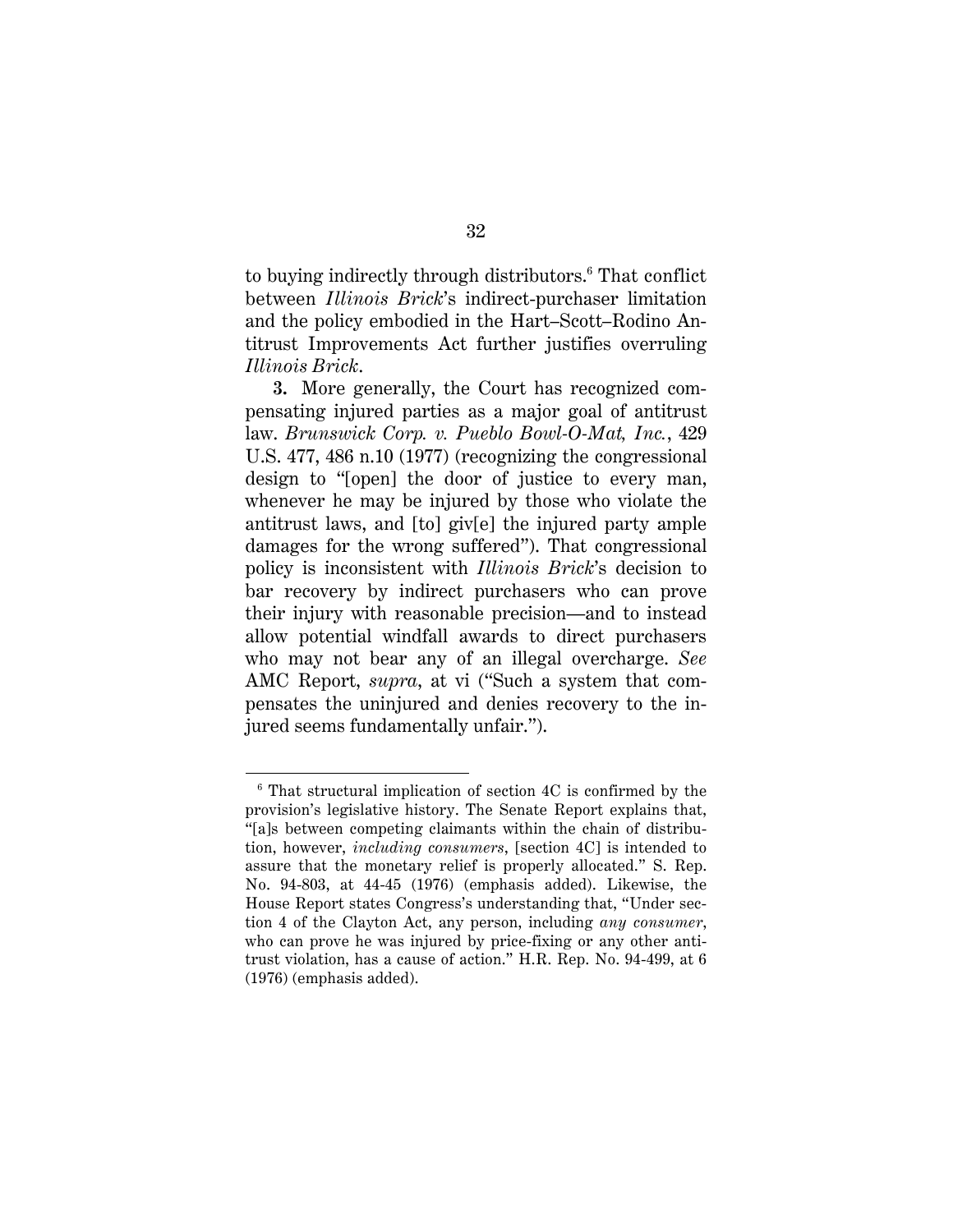State attorneys general, through section 4C actions, are uniquely situated to achieve Congress's expressed purpose of compensating injured parties. Unlike federal antitrust enforcers, state attorneys general can recover damages for consumers and local-government purchasers. AMC Report, *supra*, at 186. And the States' authority to bring *parens patriae* actions on behalf of their citizens stems in part from their sovereignty. *See Alfred L. Snapp & Son, Inc. v. Puerto Rico*, 458 U.S. 592, 600 (1982). That point further justifies departing from *Illinois Brick*'s incorrect limitation of that authority. *See Wayfair*, 138 S. Ct. at 2097 (departing from *stare decisis* where incorrect precedent "is limiting the lawful prerogatives of the States").

### <span id="page-43-0"></span>**E. Overruling** *Illinois Brick* **will align antitrust law with modern concepts of remoteness.**

Finally, revisiting precedent is supported when it is "undesirable for" the Court's precedent "to exist side by side" with contrary treatment of similar issues. *Rodriguez de Quijas*, 490 U.S. at 484. And *Illinois Brick*'s outdated limitation of liability according to privity is anomalous.

<span id="page-43-2"></span><span id="page-43-1"></span>"[C]ourts generally have acknowledged that trebledamages actions under the antitrust laws are analogous to common-law actions sounding in tort," *Tex. Indus., Inc. v. Radcliffe Materials, Inc.*, 451 U.S. 630, 634 (1981), and the Court has referenced rules for "tortfeasors" to set the "rule in antitrust litigation." *Zenith Radio Corp. v. Hazeltine Research, Inc.*, 401 U.S. 321, 343- 47 (1971); *id.* at 347 (dispensing with "the ancient common-law rule" and adopting the Second Restatement of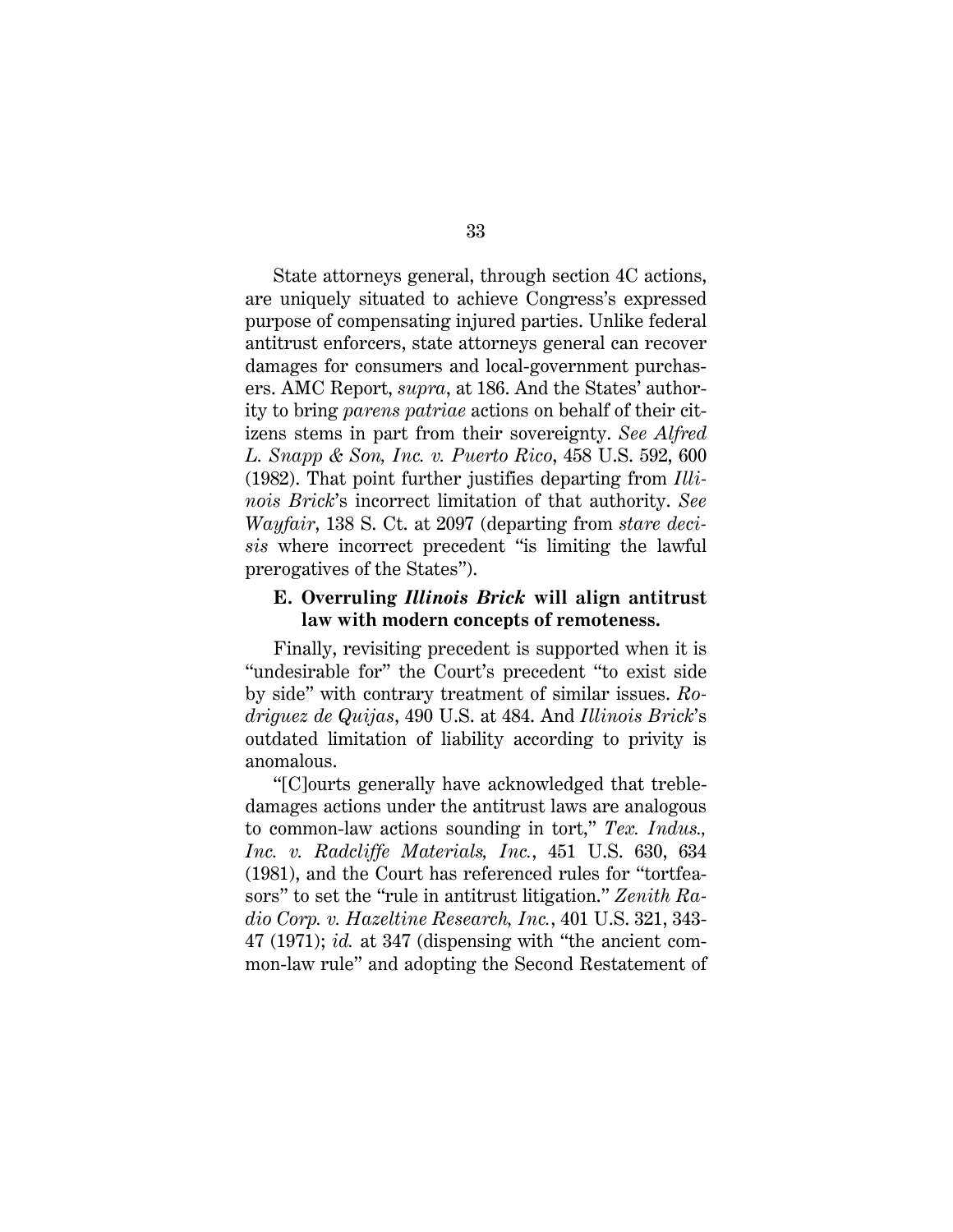<span id="page-44-1"></span>Torts rule). That analogy to tort law supports dispensing with *Illinois Brick*'s direct-purchaser limitation because privity of contract with the wrongdoer is generally not required to recover damages for the consequences of torts. Restatement (Second) of Torts §§ 402A(2)(b), 774A & cmt. b (1965) (as amended). Rather, tortfeasors' liability is generally limited by foreseeability and proximate cause. *Id.* §§ 430, 435-439; *accord* Restatement (Third) of Torts: Physical & Emotional Harm § 29 (2010).

<span id="page-44-2"></span>In fact, those modern tort limitations now find expression in a separate antitrust doctrine developed after *Illinois Brick*. In 1983, the Court announced the "remoteness" test for federal antitrust standing. *AGC*, 459 U.S. at 537-44. That test balances five factors: (1) the causal connection between the antitrust violation and the plaintiff's harm; (2) the nature of the injury, including whether the plaintiff is a consumer or competitor in the relevant market; (3) the directness of the injury, and whether the damages are too speculative; (4) the potential for duplicative recovery, and whether the apportionment of damages would be too complex; and (5) the existence of more direct victims with motivation to sue. *Id.*

<span id="page-44-0"></span>When state antitrust law allows indirect purchasers to sue, applying *AGC*'s multifactor test guards against liability to far-removed parties in a much more principled way than *Illinois Brick*'s categorical prohibition. Although a court may ultimately deny standing to certain plaintiffs, it does so only after analyzing their relationship to the alleged wrong. *See, e.g.*, *Supreme Auto Transp. LLC v. Arcelor Mittal*, No. 1:08-cv-05468, 2017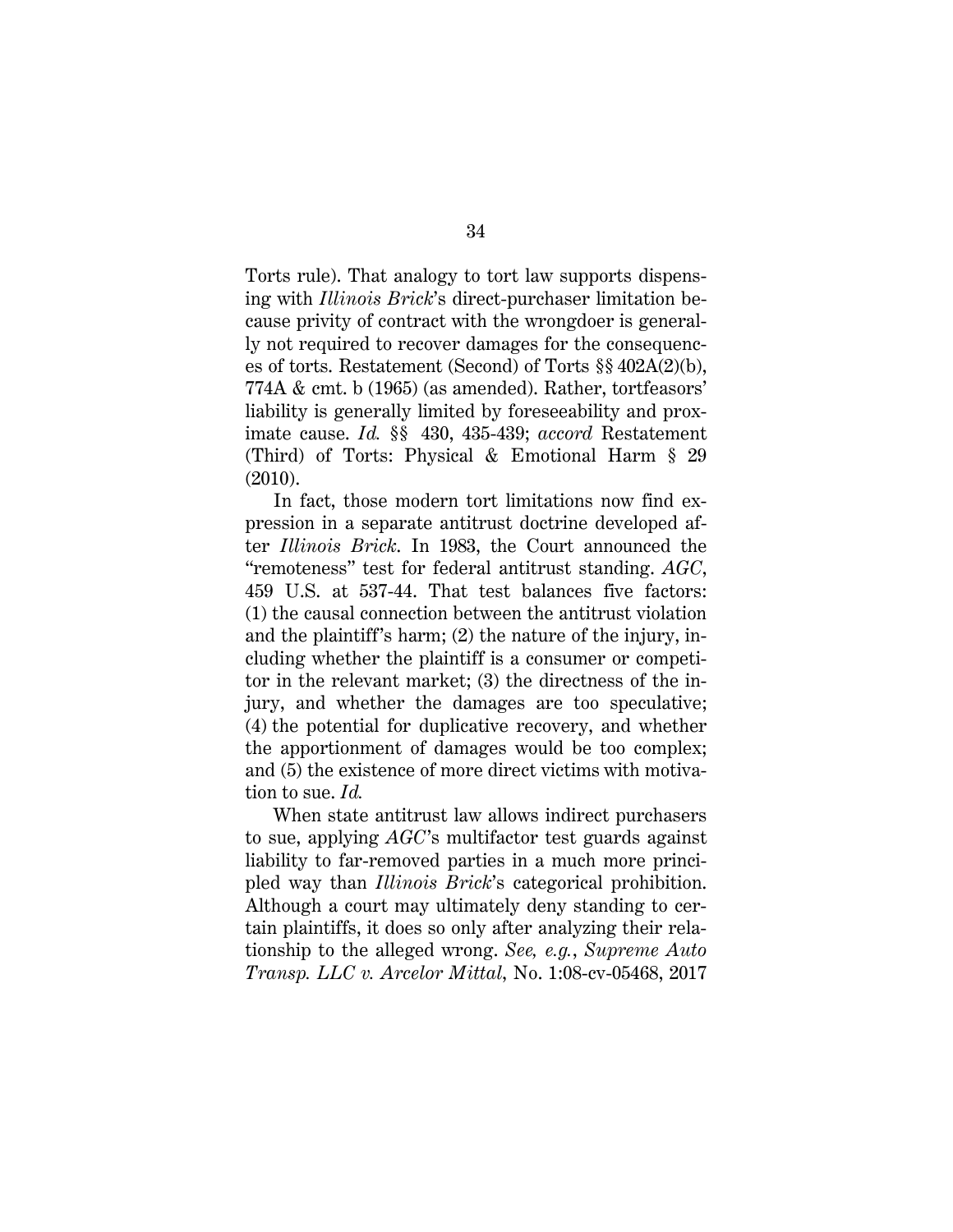<span id="page-45-2"></span><span id="page-45-1"></span><span id="page-45-0"></span>WL 839484 (N.D. Ill. Mar. 3, 2017); *In re Refrigerant Compressors Antitrust Litig.*, No. 2:09-md-02042, 2013 WL 1431756 (E.D. Mich. Apr. 9, 2013)*.* Although *AGC*'s barrier is high, it is not categorically insurmountable by indirect-purchaser plaintiffs. *See, e.g.*, *In re TFT-LCD (Flat Panel) Antitrust Litig.*, 586 F. Supp. 2d 1109, 1123-24 (N.D. Cal. 2008); *In re Flash Memory Antitrust Litig.*, 643 F. Supp. 2d 1133 (N.D. Cal. 2009); *In re Intel Corp. Microprocessor Antitrust Litig.*, 496 F. Supp. 2d 404 (D. Del. 2007). Eliminating *Illinois Brick*'s blunt-edged test would align antitrust law with modern tort concepts, which find expression in the reticulated *AGC* test.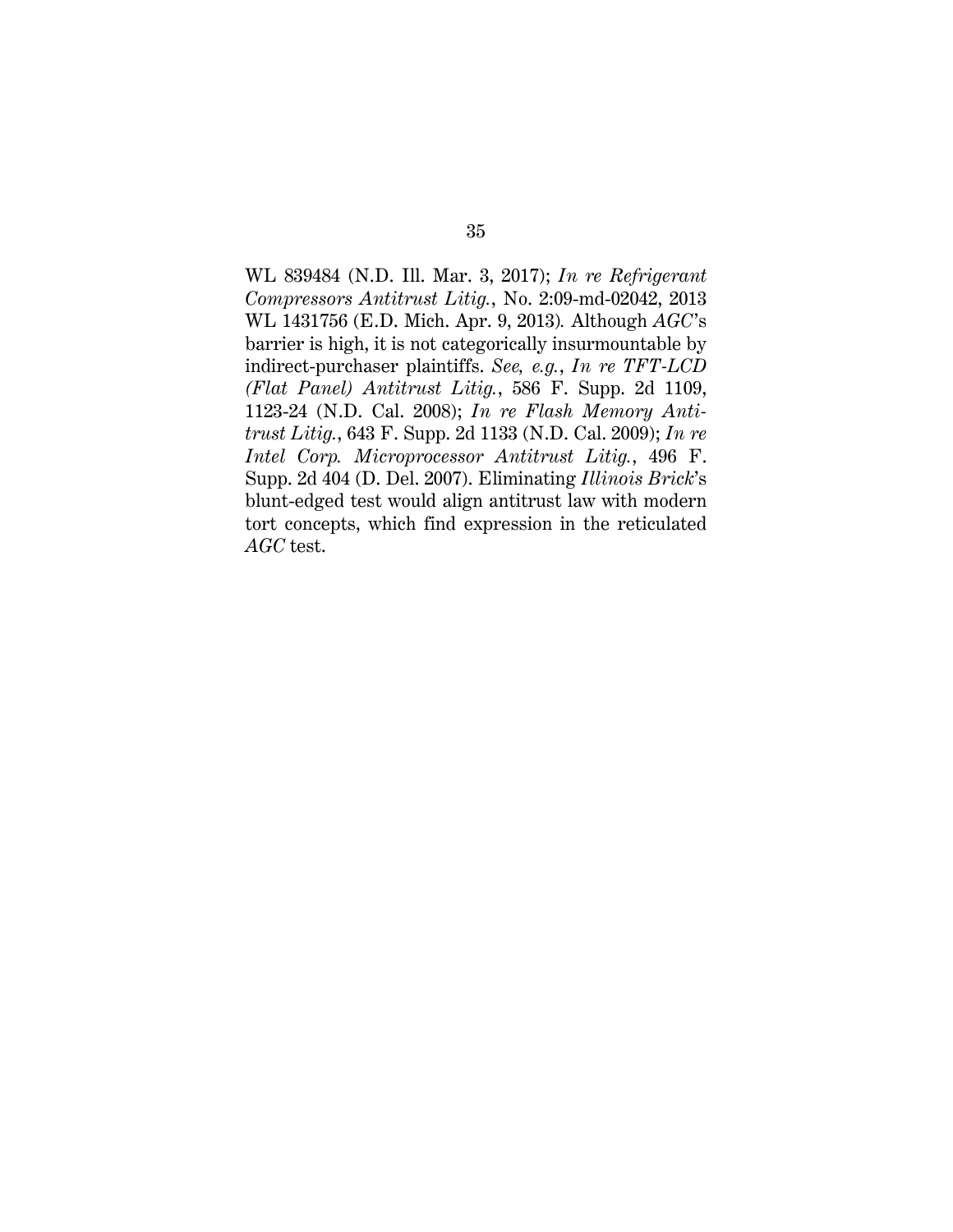#### **CONCLUSION**

The Court should reconsider and overrule *Illinois Brick*'s indirect-purchaser rule.

Respectfully submitted.

TOM MILLER Attorney General of Iowa NATHAN BLAKE Deputy Attorney General MAX M. MILLER Assistant Attorney General OFFICE OF THE IOWA ATTORNEY GENERAL 1305 E. Walnut St. Des Moines, Iowa 50319 max.miller@ag.iowa.gov (515) 281-5926

MARK BRNOVICH Attorney General of Arizona

LESLIE RUTLEDGE Attorney General of Arkansas

XAVIER BECERRA Attorney General of California

CYNTHIA H. COFFMAN Attorney General of Colorado

GEORGE JEPSEN Attorney General of Connecticut

KEN PAXTON Attorney General of Texas JEFFREY C. MATEER First Assistant Attorney General KYLE D. HAWKINS Solicitor General  *Counsel of Record* J. CAMPBELL BARKER Deputy Solicitor General JOSEPH D. HUGHES Assistant Solicitor General KIM VAN WINKLE Deputy Chief, Antitrust Division BRET FULKERSON DAVID M. ASHTON NICHOLAS G. GRIMMER Assistant Attorneys General, Antitrust Division OFFICE OF THE TEXAS ATTORNEY GENERAL P.O. Box 12548 (MC 059)

Austin, Texas 78711-2548 kyle.hawkins@oag.texas.gov (512) 936-1700

*Counsel for Amici Curiae*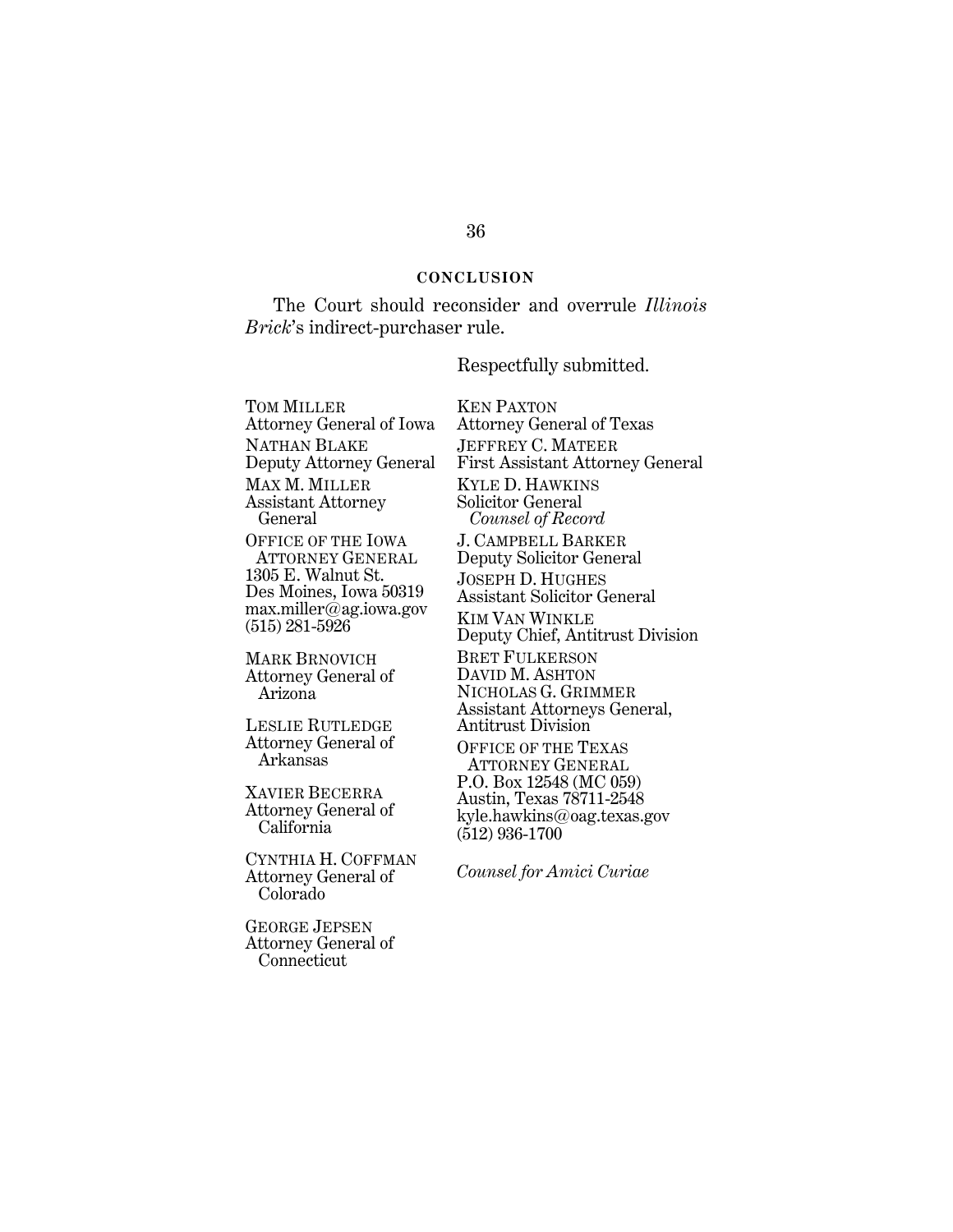KARL A. RACINE Attorney General of the District of Columbia

MATTHEW DENN Attorney General of Delaware

PAMELA JO BONDI Attorney General of Florida

CHRISTOPHER M. CARR Attorney General of Georgia

RUSSELL SUZUKI Attorney General of Hawai'i

LAWRENCE G. WASDEN Attorney General of Idaho

LISA MADIGAN Attorney General of Illinois

CURTIS T. HILL, JR. Attorney General of Indiana

JEFF LANDRY Attorney General of Louisiana

JANET T. MILLS Attorney General of Maine

BRIAN E. FROSH Attorney General of Maryland

MAURA HEALEY Attorney General of Massachusetts

LORI SWANSON Attorney General of Minnesota

JIM HOOD Attorney General of Mississippi

TIMOTHY C. FOX Attorney General of Montana